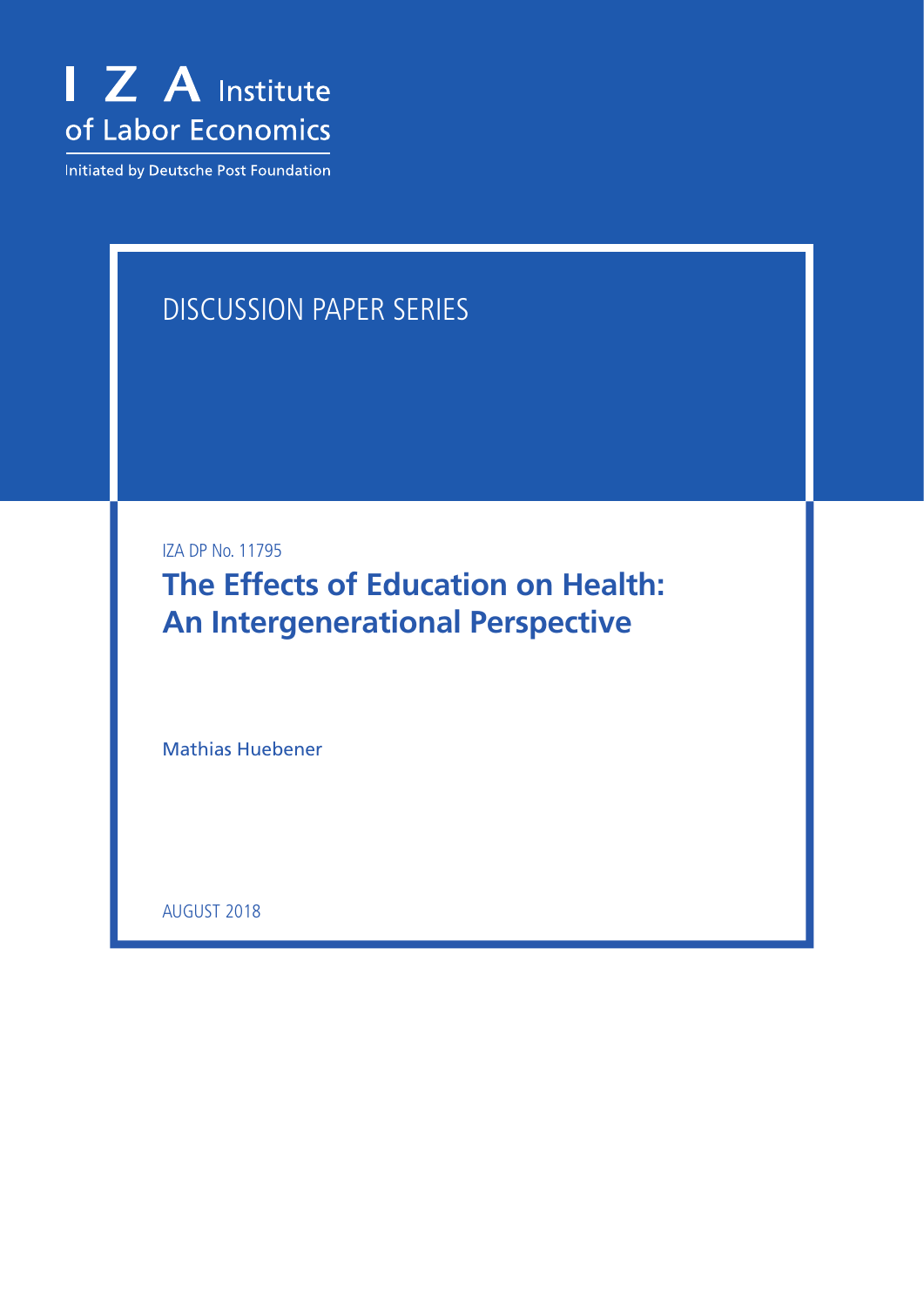

Initiated by Deutsche Post Foundation

## DISCUSSION PAPER SERIES

IZA DP No. 11795

## **The Effects of Education on Health: An Intergenerational Perspective**

**Mathias Huebener** *DIW Berlin, Freie Universität Berlin and IZA*

AUGUST 2018

Any opinions expressed in this paper are those of the author(s) and not those of IZA. Research published in this series may include views on policy, but IZA takes no institutional policy positions. The IZA research network is committed to the IZA Guiding Principles of Research Integrity.

The IZA Institute of Labor Economics is an independent economic research institute that conducts research in labor economics and offers evidence-based policy advice on labor market issues. Supported by the Deutsche Post Foundation, IZA runs the world's largest network of economists, whose research aims to provide answers to the global labor market challenges of our time. Our key objective is to build bridges between academic research, policymakers and society.

IZA Discussion Papers often represent preliminary work and are circulated to encourage discussion. Citation of such a paper should account for its provisional character. A revised version may be available directly from the author.

|                             | IZA - Institute of Labor Economics |             |
|-----------------------------|------------------------------------|-------------|
| Schaumburg-Lippe-Straße 5–9 | Phone: +49-228-3894-0              |             |
| 53113 Bonn, Germany         | Email: publications@iza.org        | www.iza.org |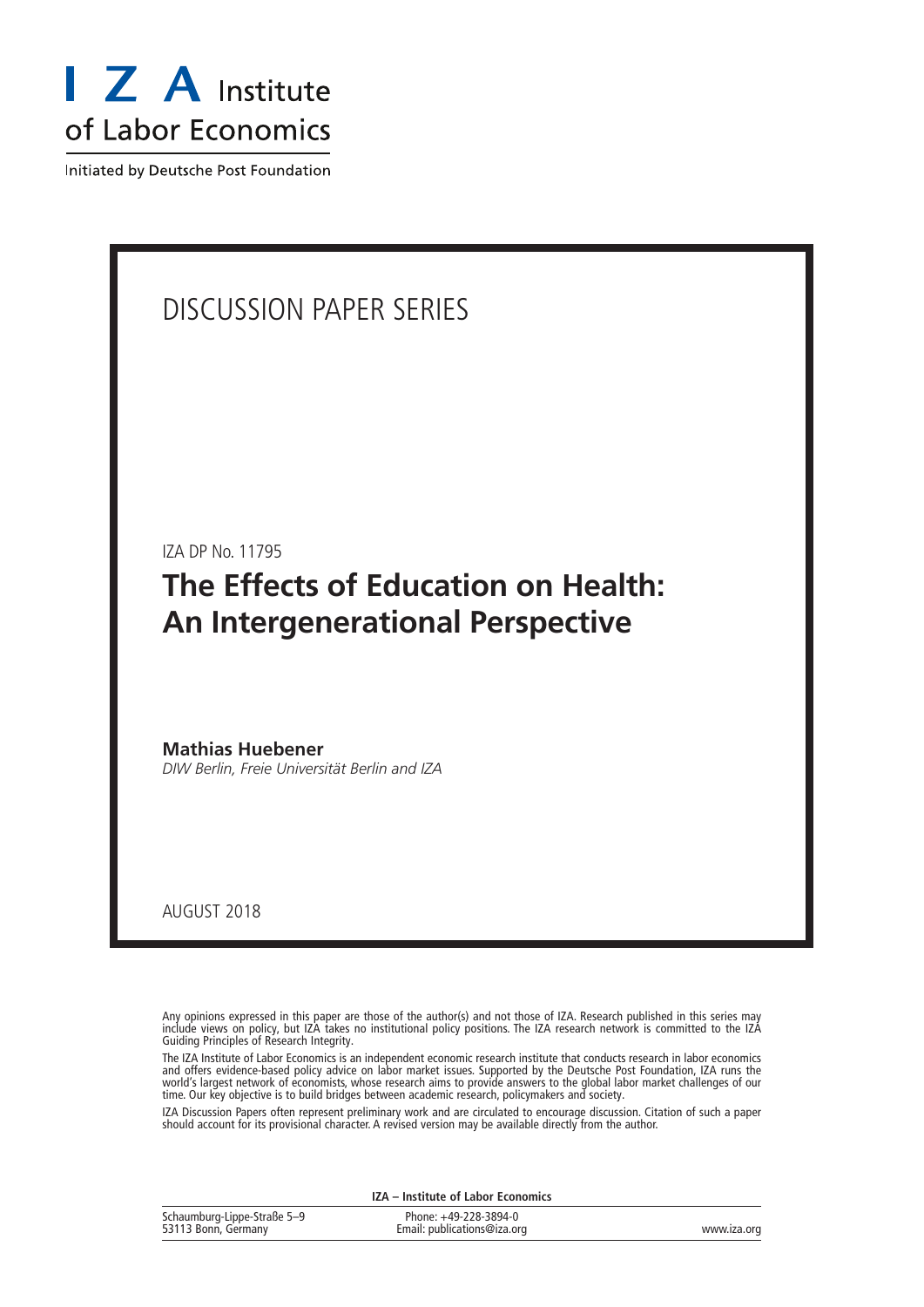## ABSTRACT

## **The Effects of Education on Health: An Intergenerational Perspective\***

This paper presents evidence of substantial causal effects of parental education on children's health behaviours and long-term health. We study intergenerational effects of a compulsory schooling increase in Germany after World War II, which was implemented across federal states at different points in time. Maternal schooling reduces children's smoking and overweight in adolescence. The effects persist into children's adulthood, reducing chronic conditions that often result from unhealthy lifestyles. We find no effects of paternal education. Children's peer environment early in life and increased investments in their education are possible effect channels. The intergenerational effects exceed the direct effects on health.

| <b>JEL Classification:</b> | 112, 124, 126                                                  |
|----------------------------|----------------------------------------------------------------|
| Keywords:                  | parental education, returns to education, smoking, overweight, |
|                            | compulsory schooling, health behaviour                         |

### **Corresponding author:** Mathias Huebener DIW Berlin

Mohrenstraße 58 10117 Berlin Germany E-mail: mhuebener@diw.de

<sup>\*</sup> I am grateful for comments by Pedro Carneiro, Christian Dustmann, Daniel Kuehnle, Jan Marcus, Steve Pischke, C. Katharina Spiess and participants of the IWAEE 2017 in Catanzaro, the "Risky health behaviors" workshop in Hamburg, the IZA Summer School in Labor Economics, as well as conference participants of the ESPE 2018. I also thank Mandy Huebener and Adam Lederer for valuable comments. I acknowledge financial support by the German National Academic Foundation and the German Ministry of Education and Research (Project: "Nicht-monetäre Erträge von Bildung in den Bereichen Gesundheit, nicht-kognitive Fähigkeiten sowie gesellschaftliche und politische Partizipation", NIMOERT2/#30857).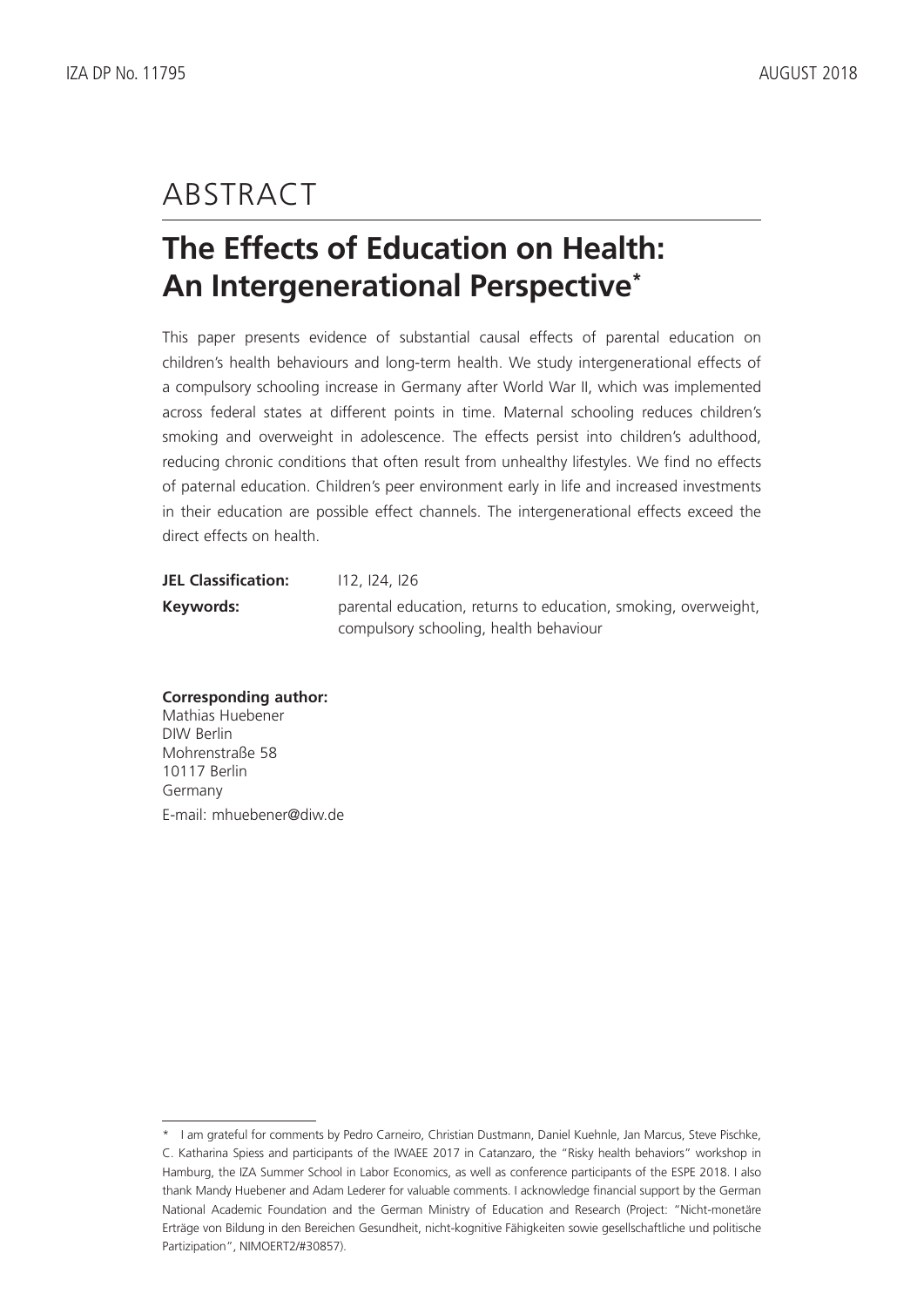## 1 Introduction

While educational differences in health behaviours, general health status, chronic conditions, or longevity are well documented across countries, it is still an ongoing debate to what extent the link between education and health is causal. Many studies use plausibly exogenous variation from education policies, such as compulsory schooling regulations, to estimate causal effects. Despite the many theoretical arguments for a causal relationship (e.g. [Grossman,](#page-35-0) [2006\)](#page-35-0), this large literature produces mixed findings and is far from being conclusive (e.g. [Lochner,](#page-37-0) [2011;](#page-37-0) [Clark and Royer,](#page-34-0) [2013;](#page-34-0) [Grossman,](#page-35-1) [2015;](#page-35-1) [Black, Hsu, and](#page-33-0) [Taylor,](#page-33-0) [2015;](#page-33-0) [Galama, Lleras-Muney, and van Kippersluis,](#page-35-2) [2018\)](#page-35-2).

This paper presents new evidence for substantial effects of compulsory schooling on health behaviours and health on the children of affected individuals. The intergenerational perspective can account for important margins that may substantially drive the strong correlations between education and health, but that are not captured by direct causal effect estimates: Health-related habits are key sources of the leading health risk factors in highincome countries [\(WHO,](#page-39-0) [2009\)](#page-39-0), but they may already be shaped before schooling reforms - which are typically used to identify effects - affect individuals. For example, smoking is typically initiated during the teenage years, often while children are still in school (Jürges [and Meyer,](#page-36-0) [2017\)](#page-36-0). Also, dietary habits may already have been shaped substantially, and overweight problems in childhood and adolescence often persist into adulthood (e.g. [Ser](#page-38-0)[dula et al.,](#page-38-0) [1993;](#page-38-0) [Guo et al.,](#page-35-3) [2002;](#page-35-3) [Rhee,](#page-38-1) [2008\)](#page-38-1). Expansions of schooling within the same school and peer environment may only have a limited impact on altering health-related habits. Education effects on long-term health or mortality may then be small.

In contrast, increases in parental education can impact children's health already in the formation of health-related habits: Better educated parents may purchase healthier food and better health services (e.g. [Soteriades and DiFranza,](#page-38-2) [2003;](#page-38-2) [Case, Lubotsky, and Pax](#page-33-1)[son,](#page-33-1) [2002;](#page-33-1) [Currie and Stabile,](#page-34-1) [2003;](#page-34-1) [Currie, Shields, and Price,](#page-34-2) [2007\)](#page-34-2); they may serve as a better role model and transmit attitudes toward healthier behaviours (e.g. [Powell and](#page-38-3)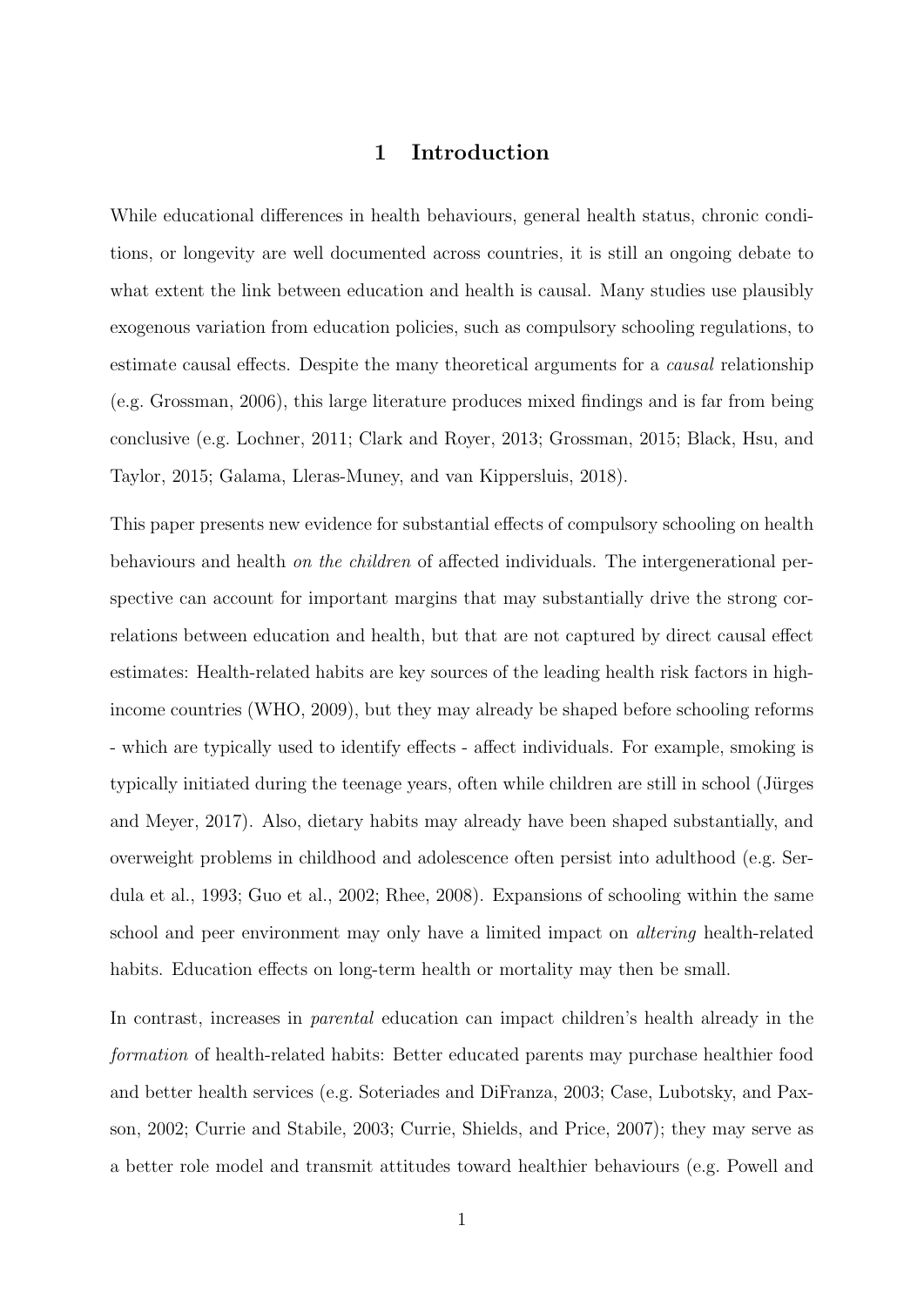[Chaloupka,](#page-38-3) [2005;](#page-38-3) Göhlmann, Schmidt, and Tauchmann, [2010\)](#page-35-4). Better educated parents may send their children to better schools improving their peer environment early in life. Better health in childhood and increased educational attainments of children improve children's earnings prospects and may even alter discount rates and risk aversion such that the initiation of unhealthy behaviours becomes more costly [\(Fuchs,](#page-35-5) [1982;](#page-35-5) [Becker and](#page-33-2) [Mulligan,](#page-33-2) [1997;](#page-33-2) [Behrman and Rosenzweig,](#page-33-3) [2004;](#page-33-3) [Black, Devereux, and Salvanes,](#page-33-4) [2007;](#page-33-4) [Case, Fertig, and Paxson,](#page-33-5) [2005;](#page-33-5) [Cutler and Lleras-Muney,](#page-34-3) [2010\)](#page-34-3). Increases in parental education may also affect family stability, fertility choices, and mating behaviour, which can impact children's health behaviours and education outcomes.[2](#page--1-0) The variety of possible channels illustrates that intergenerational effects of schooling on health behaviours and long-term health may be substantial even if the direct causal effects of education reforms on health outcomes are small.

In this paper, we study the impact of parental schooling on children's smoking behaviour and on being overweight in adolescence, and trace the effects on health-related behaviours, chronic conditions, and long-term health into children's adulthood. Smoking and being overweight are important causes of future health problems and chronic conditions (such as cardiovascular diseases, type 2 diabetes, and cancer) as well as premature death (e.g. [Must,](#page-37-1) [1999\)](#page-37-1). While smoking is itself a risky health behaviour, being overweight is closely related to other common risky health behaviours, such as physical inactivity or a poor diet (see, e.g., [Hill,](#page-36-1) [1998,](#page-36-1) [2003;](#page-36-2) [Janssen et al.,](#page-36-3) [2005\)](#page-36-3). For the identification of causal effects of parental schooling, we study a compulsory schooling reform in Germany: The reform increased the minimum number of school years from eight to nine, stepwise across federal states between 1949 and 1969. We first use the reform as an instrument for parental schooling, a standard approach in the literature on causal effects of schooling (e.g. [Card,](#page-33-6) [1999;](#page-33-6) [Holmlund, Lindahl, and Plug,](#page-36-4) [2011\)](#page-36-4). In a second approach, we additionally exploit the fact that the German education system ability-tracks students into different

<sup>2</sup>Studies documenting effects of family factors on child obesity and overweight include, e.g., [Rhee](#page-38-1) [\(2008\)](#page-38-1); [Schmeer](#page-38-4) [\(2012\)](#page-38-4); studies documenting effects of family factors on smoking include, e.g., [Ermisch,](#page-35-6) [Francesconi, and Pevalin](#page-35-6) [\(2004\)](#page-35-6); [Francesconi, Jenkins, and Siedler](#page-35-7) [\(2010\)](#page-35-7).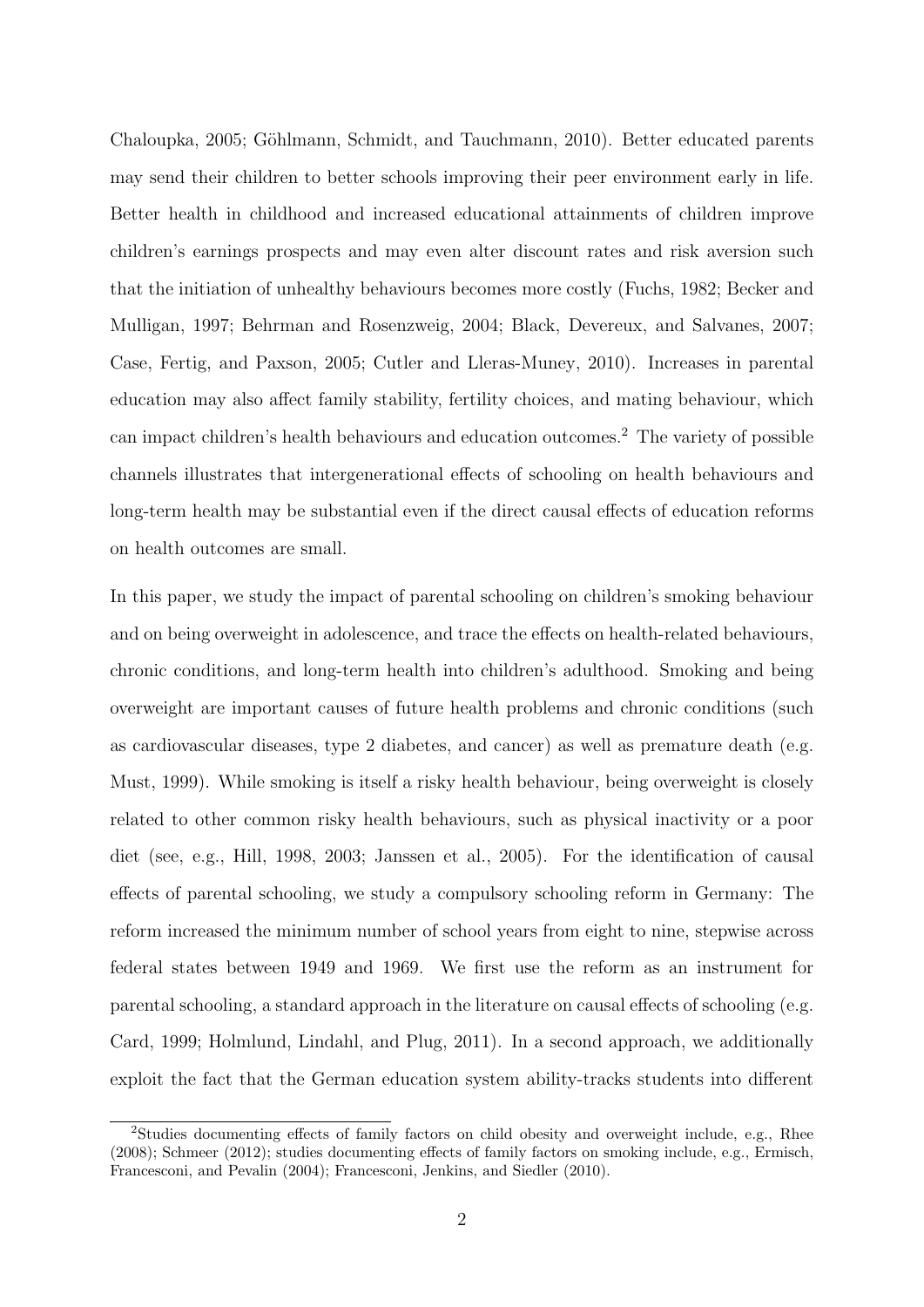schools: The compulsory schooling reform affected parents in the basic school track. As the reform did not impact the completed school track of parents, we focus on children of parents with basic track schooling and exploit the state-time variation of the compulsory schooling reform in difference-in-differences models. Children with parents from higher tracks serve as a natural placebo group and are additionally used as a control group in triple-differences models. The main analysis builds on data from the German Micro Census, an annual representative survey of one percent of all households in Germany. We focus on children aged 15 to 18 living with their parents. We then use supplementary data from the German Socio-Economic Panel Study (SOEP), tracking the effects of the compulsory schooling reform into children's adulthood after they moved out from home.

The main findings of the paper are as follows: One additional year of maternal schooling reduces children's probability to smoke (3.8 percentage points, or about 17 percent) and to be overweight (3.6 percentage points, or about 21 percent) in adolescence. The effects persist into children's adulthood, eventually lowering the risk of chronic conditions and improving the general self-reported health status by about 0.1 standard deviations. For smoking, the effects mainly arise because children never initiate smoking. Although paternal years of schooling also correlate highly with children's health-related outcomes, we find no evidence for a causal relationship. The findings pass a large set of specification and placebo checks.

The paper then attempts to investigate potential channels through which maternal education impacts children's health-related outcomes. We present evidence that children of treated mothers achieve higher levels of education, they attend better school tracks, and are exposed to a better school peer environment in adolescence - a critical period for the initiation of smoking and other risky behaviours (such as drinking and substance abuse). Increased levels of education also improve children's earnings prospects, which may increase the costs of engaging in unhealthy behaviours [\(Fuchs,](#page-35-5) [1982;](#page-35-5) [Cutler and](#page-34-3) [Lleras-Muney,](#page-34-3) [2010\)](#page-34-3). We test other channels through which increases in maternal schooling could improve children's health-related outcomes, including changes in family in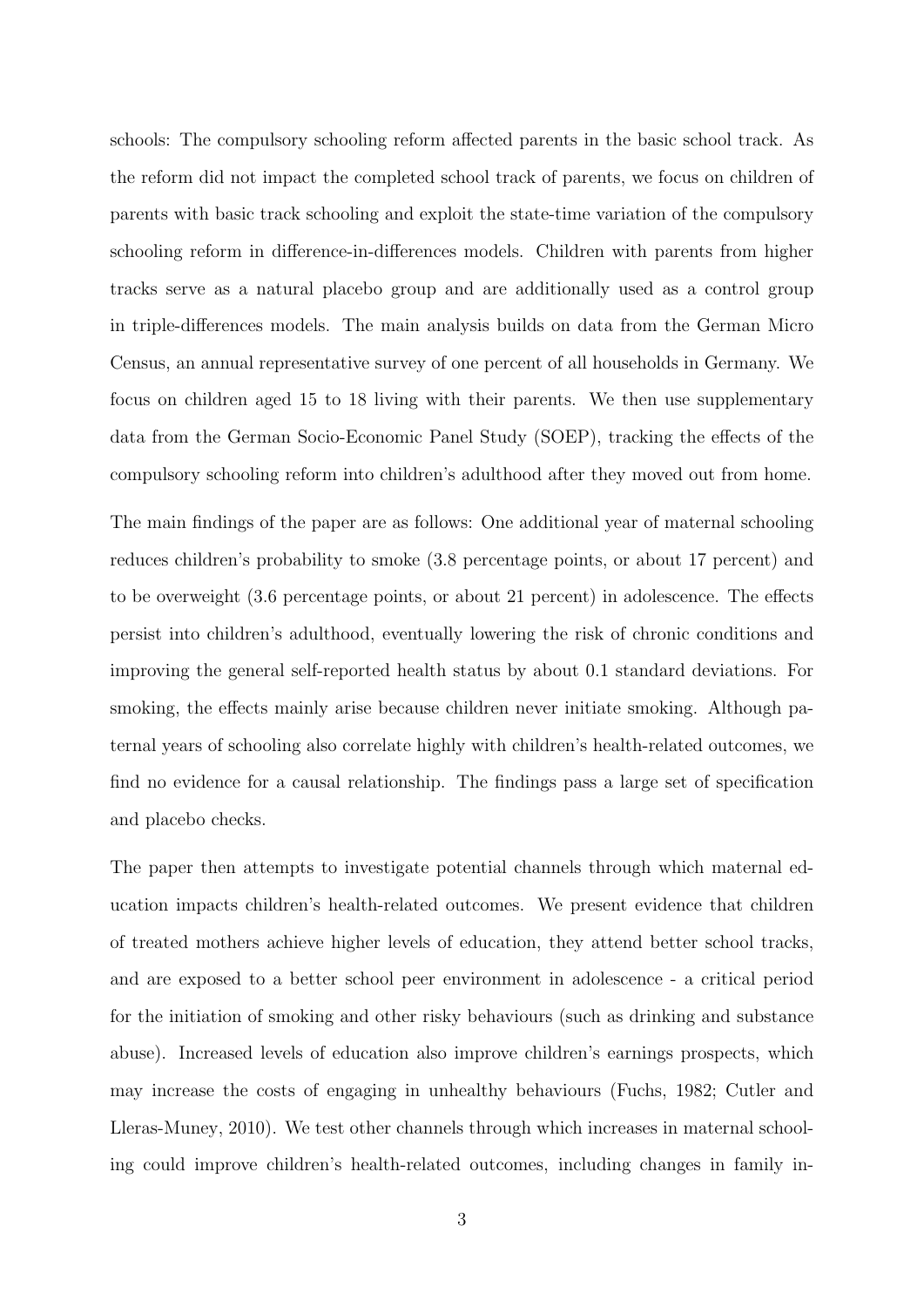come and mating (which allows living in better neighbourhoods, to purchase sports club memberships, better health services, or better food, see, e.g., [Currie and Stabile,](#page-34-1) [2003;](#page-34-1) [Carneiro, Meghir, and Parey,](#page-33-7) [2013\)](#page-33-7), family stability and fertility (which may change the time and material investments parents can invest in their children, see, e.g., [Hanushek,](#page-35-8) [1992;](#page-35-8) [Francesconi et al.,](#page-35-7) [2010\)](#page-35-7), and parental health behaviours (as parents may serve as a role model, see, e.g. [Powell and Chaloupka,](#page-38-3) [2005\)](#page-38-3). The empirical relevance of these channels appears small, although even small changes in these dimensions may contribute to substantial improvements in unhealthy behaviours and long-term human capital.

The study makes the following important contributions. First, we present the first causal evidence of parental schooling effects on children's health behaviours. A large literature on the causal effects of education on health exclusively focuses on the direct effects within the same generation (see, e.g., [Grossman,](#page-35-1) [2015;](#page-35-1) [Galama et al.,](#page-35-2) [2018,](#page-35-2) for recent reviews).<sup>[3](#page--1-0)</sup> Only a very small literature on intergenerational effects of education on health presents evidence for improved child health around birth and a more health-oriented behaviour of mothers during pregnancy (e.g. [Currie and Moretti,](#page-34-4) [2003;](#page-34-4) [Chou, Liu, Grossman, and](#page-34-5) [Joyce,](#page-34-5) [2010;](#page-34-5) [McCrary and Royer,](#page-37-2) [2011\)](#page-37-2). [Lindeboom, Llena-Nozal, and van der Klaauw](#page-36-5) [\(2009\)](#page-36-5), [Carneiro et al.](#page-33-7) [\(2013\)](#page-33-7) and [Lundborg, Nilsson, and Rooth](#page-37-3) [\(2014\)](#page-37-3) examine effects on child outcomes in later childhood and adolescence, including children's overweight as an outcome. Despite some sizeable point estimates, these studies reject effects on children being overweight. We extend the literature by providing the first robust evidence for maternal schooling effects on children's smoking behaviour and being overweight in adolescence, and by demonstrating that these effects persist into children's adulthood. The findings help better understand the strong educational gradients in health behaviours and health status that are important for the intergenerational transmission of socio-economic status.

<sup>3</sup>Some studies document correlations between parental education and children's health behaviour [\(Waldron and Lye,](#page-39-1) [1990;](#page-39-1) [Lowry, Kann, and Collins,](#page-37-4) [1996\)](#page-37-4) or try to estimate the causal effect using parental background information as instruments for parental schooling (e.g. [Kemptner and Marcus,](#page-36-6) [2013\)](#page-36-6). However, these instruments do not credibly overcome the endogeneity problem [\(Kenkel, Lillard, and](#page-36-7) [Mathios,](#page-36-7) [2006\)](#page-36-7).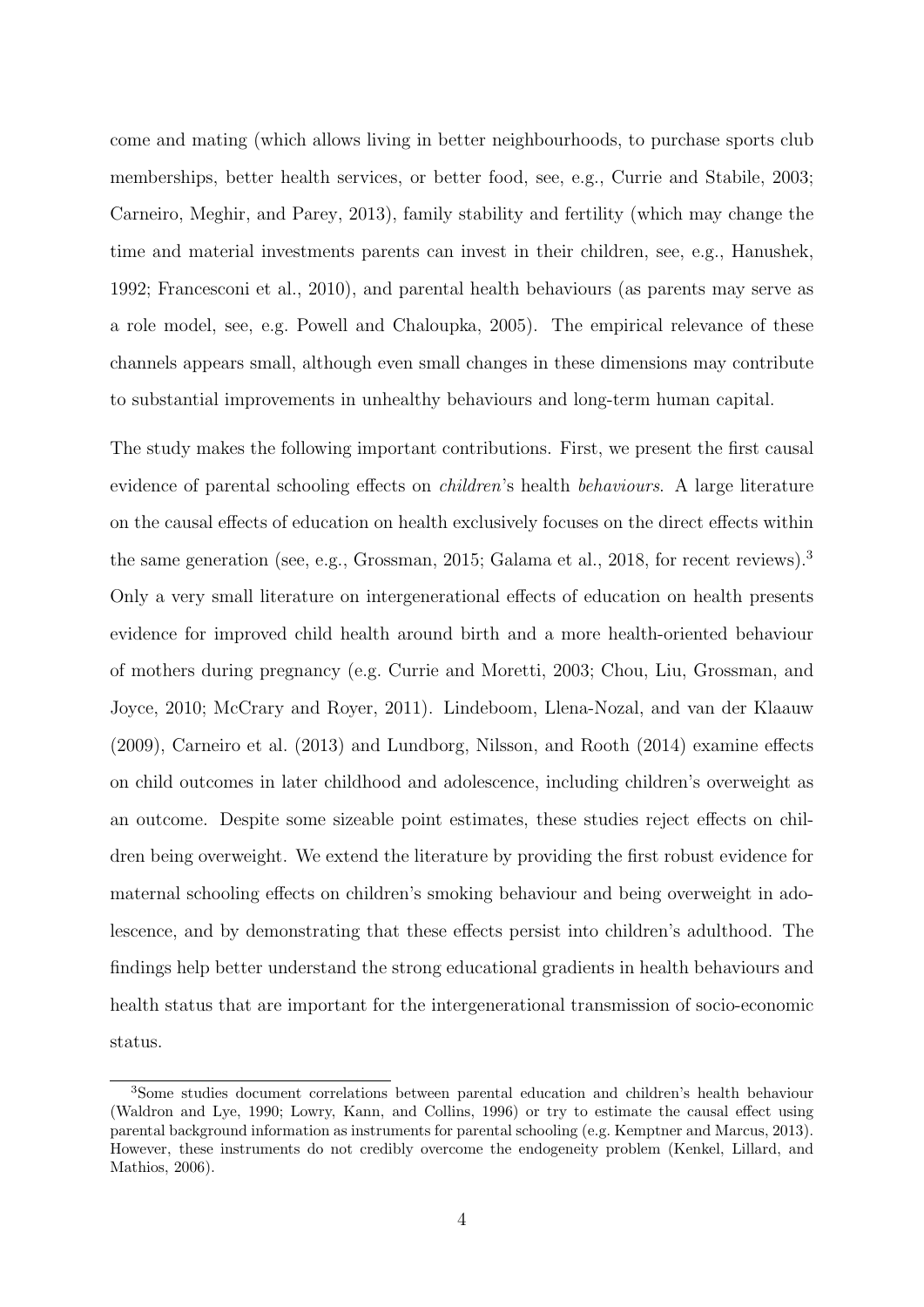Furthermore, the study improves our understanding of *non-market* benefits of education. Typically, the literature cannot disentangle effects of education per se from effects of higher incomes that are often associated with more schooling (see, e.g., [Oreopoulos and](#page-37-5) [Salvanes,](#page-37-5) [2011,](#page-37-5) for an overview). A major challenge in the literature is to disentangle the two because policy implications vary widely. Our analysis builds on a reform for which [Pischke and von Wachter](#page-38-5) [\(2008\)](#page-38-5) report zero-returns to compulsory schooling.<sup>[4](#page--1-0)</sup> In our data, we also arrive at the zero-effects on earnings, but substantial effects on children's health outcomes. The reform thereby provides a natural experiment to analyse nonmarket benefits of education when the income channel is mostly closed. Our findings suggest that these *non-market* benefits are still substantial. We complement findings by [Lundborg et al.](#page-37-3) [\(2014\)](#page-37-3), for whom it appears that income effects can explain most of the effects of maternal schooling on children's cognitive skills and health.

Finally, we extend the scarce literature on *long-term* effects of educational interventions: Most studies on intergenerational effects of schooling focus on children's schooling outcomes (e.g. [Black, Devereux, and Salvanes,](#page-33-8) [2005;](#page-33-8) [Oreopoulos, Page, and Stevens,](#page-37-6) [2006;](#page-37-6) [Holmlund et al.,](#page-36-4) [2011;](#page-36-4) [Piopiunik,](#page-37-7) [2014;](#page-37-7) [Dickson, Gregg, and Robinson,](#page-34-6) [2016\)](#page-34-6). The novel evidence on intergenerational schooling effects on health behaviours and health status that last into children's adulthood can further justify public investments in education as individuals would typically not consider these spill-over effects on their children in their educational investment decisions.

The remainder of the paper is organised as follows. Section [2](#page-7-0) provides information about the German education system and compulsory schooling law changes. Section [3](#page-9-0) introduces the data and outlines the empirical strategy. We present the main results in Section [4](#page-15-0) and a large set of sensitivity checks in Section [5.](#page-27-0) Section [6](#page-31-0) concludes.

<span id="page-7-0"></span><sup>&</sup>lt;sup>4</sup>In a paper draft, [Cygan-Rehm](#page-34-7) [\(2018\)](#page-34-7) suggests that significant changes to the sample selection and empirical strategy of [Pischke and von Wachter](#page-38-5) [\(2008\)](#page-38-5) can lead to positive earnings returns. However, the reduced-form reform effect on women's earnings - the mothers in our setting - is not significant. Our main findings are robust to [Cygan-Rehm'](#page-34-7)s suggested main specification adjustments (available upon request).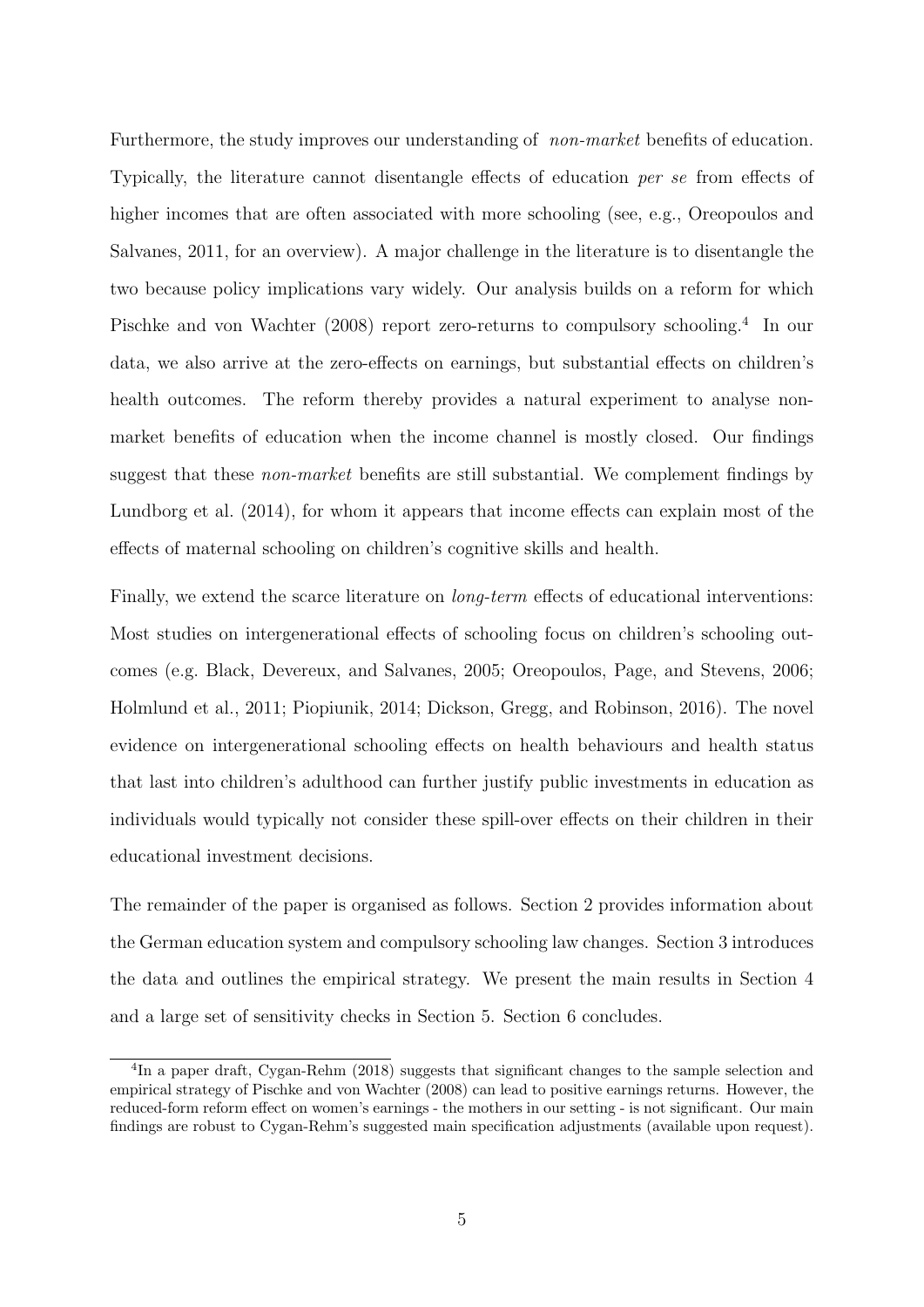## 2 The compulsory schooling reform in West Germany

At the time of the compulsory schooling reform, children typically entered primary school at age six and attended school jointly for four years. Thereafter, students were abilitytracked into three different secondary school tracks: The basic school track (Volksschule or Hauptschule) with school completion after eight or nine years of schooling, the middle track (Realschule) with completion after ten years of schooling, and the high-ability track  $(Gymnasium)$  with completion after 13 years of schooling.<sup>[5](#page--1-0)</sup> Students completing the high track earned the general university entrance qualification and could study at university. Students from the basic and middle tracks typically proceeded with vocational trainings. In the 1940s, the basic track was attended by about eighty percent of students. As the availability of places at higher tracks has expanded rapidly since the 1950s, the share gradually declined to below fifty percent in 1970.[6](#page--1-0)

After World War II, all West German federal states increased the minimum number of school years in the *basic school track* from eight to nine. The reform was implemented at different points in time across federal states (see Appendix Table [B.1\)](#page-53-0). It is exploited in other studies analysing the impact of increases in schooling on labour market outcomes [\(Pischke and von Wachter,](#page-38-5) [2008;](#page-38-5) Kamhöfer and Schmitz, [2016\)](#page-36-8), health behaviours and health status of the affected generation (Kemptner, Jürges, and Reinhold, [2011\)](#page-36-9), civic engagement [\(Siedler,](#page-38-6) [2010\)](#page-38-6), and fertility [\(Cygan-Rehm and Maeder,](#page-34-8) [2013\)](#page-34-8). [Piopiunik](#page-37-7)  $(2014)$  uses the reform to study the effects on children's school track.<sup>[7](#page--1-0)</sup> Cohorts affected by the reform had to stay in school one year longer. The first cohorts with a ninth grade

<sup>5</sup>The mechanism for selecting students into the different school tracks varies across cohorts and federal states. Generally, it depends on grades in primary school, teacher recommendations, parental choice, or, for the high-ability track, formal admission exams. Mobility between tracks after initial assignment is generally very low [\(Dustmann,](#page-34-9) [2004\)](#page-34-9).

<sup>&</sup>lt;sup>6</sup>In the empirical analysis, the general increase in education levels in the population is accounted for by cohort-fixed effects and state-specific time trends. A large set of robustness checks is dedicated to ruling out that the empirical results are confounded by general trends, or state-cohort specific shocks, instead of increases in compulsory schooling of parents.

<sup>7</sup>[Cygan-Rehm and Maeder](#page-34-8) [\(2013\)](#page-34-8) and [Piopiunik](#page-37-7) [\(2014\)](#page-37-7) report different years of the reform in four small states. We adhere to [Pischke and von Wachter](#page-38-5) [\(2008\)](#page-38-5), but the main findings are robust to using the alternative dates.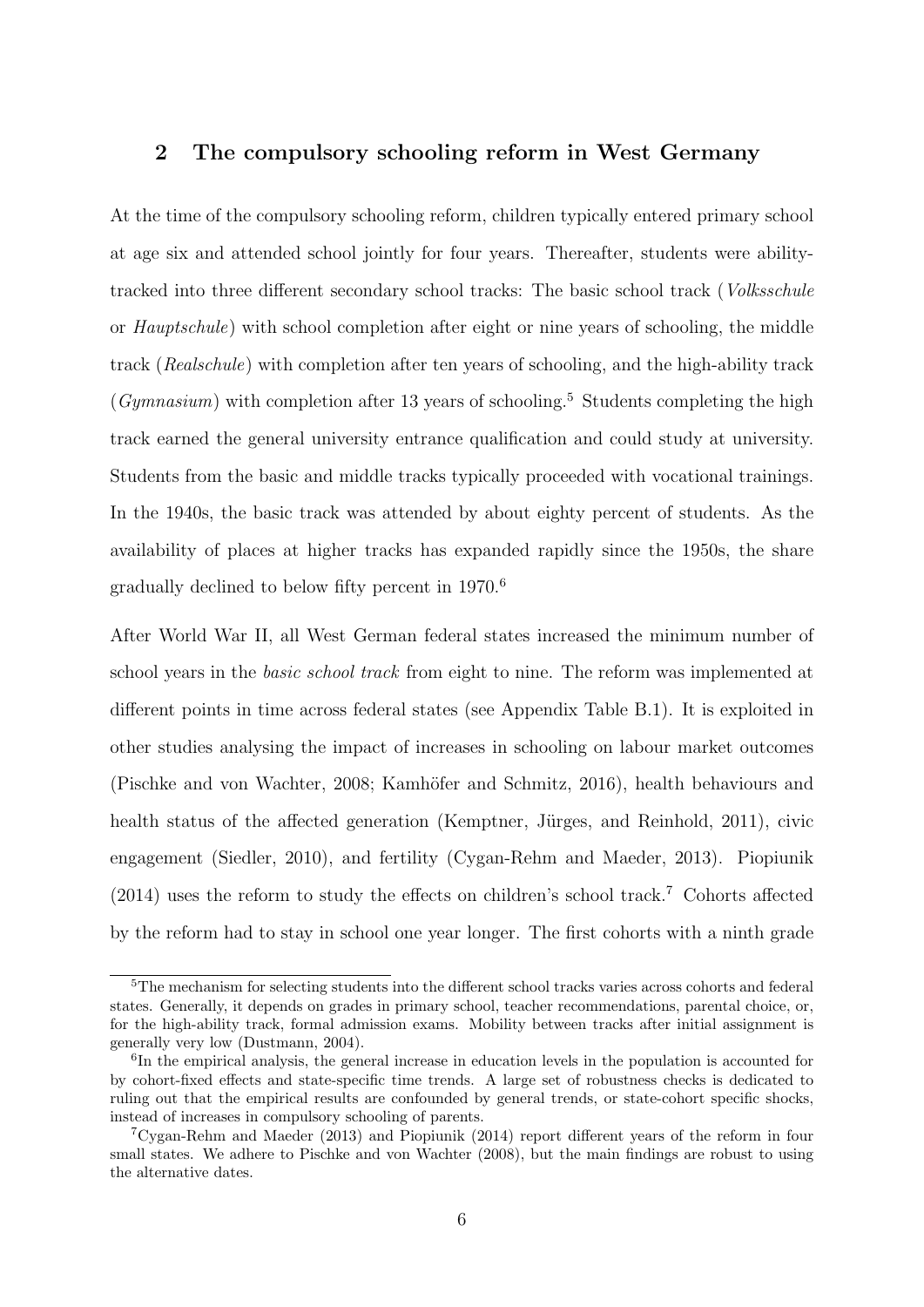in the basic track were born between 1934 (in Hamburg) and 1955 (in Bavaria).

The motives for introducing a ninth grade vary across states, probably because the goals of basic schooling shifted over time in post-war Germany. The first reforms in the early postwar period, such as in Hamburg, were motivated by high youth unemployment rates and limited vocational training places [\(Schneider,](#page-38-7) [1952\)](#page-38-7). In the Hamburg Accord (Hamburger Abkommen) of 1964, all federal states agreed that the minimum number of school years should be nine, emphasising educational and developmental goals of an additional school year. The economy needed better-educated individuals, and transitioning 14-year old children into the labour market may be harmful for their development because they are in a vulnerable stage of their psychological development [\(Petzold,](#page-37-8) [1981\)](#page-37-8).[8](#page--1-0)

In the additional grade, continued general education was a focus. Students would typically be continuously taught in the main subjects (e.g. mathematics, language arts, sciences, and vocational preparation). The exact curricula differed partly between states. For example, the state of Bremen focused on general knowledge, while Niedersachsen focused more on consolidating basic skills and on teaching political responsibility [\(Pischke and](#page-38-5) [von Wachter,](#page-38-5) [2008\)](#page-38-5).

### <span id="page-9-0"></span>3 Data and empirical strategy

#### 3.1 Data

<span id="page-9-1"></span>The main analysis is based on the German Micro Census, an annual representative survey of one percent of all households in Germany [\(RDC,](#page-38-8) [2017\)](#page-38-8). Participation in the Micro Census is legally compulsory. The scientific use file of the data contains a 70 percent random subsample. Although the data is used in studies on the causal effects of education

<sup>&</sup>lt;sup>8</sup>In some states, the introduction of the ninth grade was preceded by local and temporary introductions of a ninth grade. For example, before the ninth grade became compulsory in the states of Bavaria (1969) and Niedersachsen (1962), these states allowed counties and towns to mandate a temporary ninth grade in the early 1950s to reduce youth labour market tensions. The findings are robust to controlling for potentially affected cohorts of the temporary introduction of a ninth grade (see Section [5\)](#page-27-0).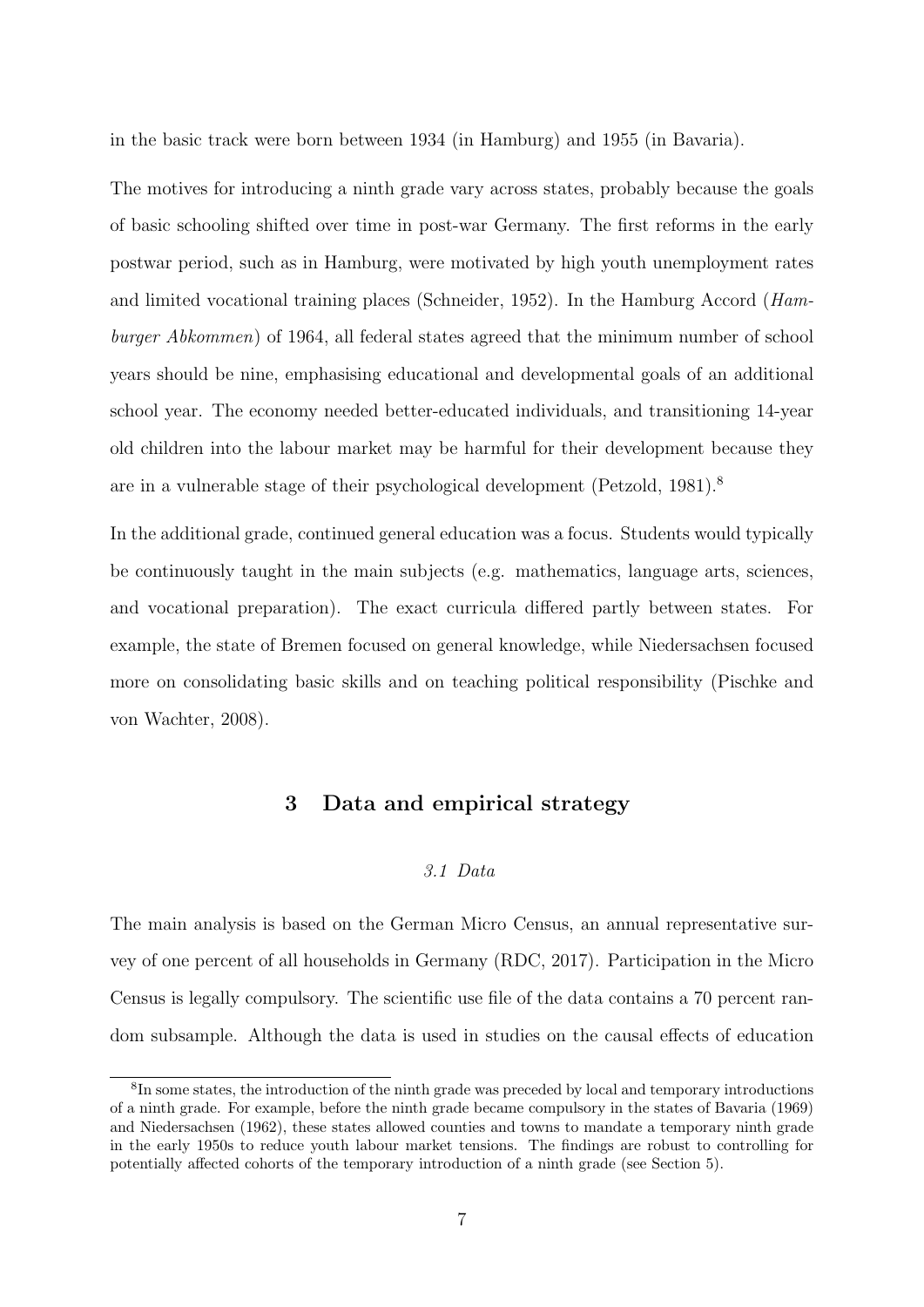on health behaviours and health status (e.g., [Kemptner et al.,](#page-36-9) [2011\)](#page-36-9), and on intergenera-tional associations in education outcomes (e.g., Riphahn and Trübswetter, [2013\)](#page-38-9), this is the first study using the data to estimate intergenerational effects of education.

The large data set contains rich socio-economic information, including the highest school degree, labour market outcomes, the state of residence, the birth year, and information on children in the household. We focus on adolescent children aged 15 to 18, as the share living with their parents is very high at 97.6 percent in 2009, and stable over time (see Appendix Table [B.2\)](#page-53-1). This is because most children live with their parents until they complete vocational training or until they graduate from the academic track school and because they need parental approval to move out before age 18.[9](#page--1-0)

We determine parents' years of schooling based on their highest school degree and the typical number of years required to earn this degree. We assume that parents went to school in the state they currently live in. This assumption seems reasonable, as cross-state mobility is low in Germany: 85 percent of individuals aged 40 to 50 still live in the state they went to school in (based on data from the German Socio-Economic Panel Study, SOEP, see [Wagner, Frick, and Schupp,](#page-39-2) [2007\)](#page-39-2). We focus the analysis mainly on parents with basic track schooling, of which 91 percent still live in their schooling state.<sup>[10](#page--1-0)</sup>

Health-related questions are asked in several waves of the Micro Census to a 45 percent

<sup>9</sup>To rule out that our findings are confounded by changes in children's moving-out behaviour, we also restrict the sample to children aged 15-17, when they are almost exclusively still in school and living at home (see robustness Section [9\)](#page-48-0). Furthermore, we estimate the effects in data from the German Socio-Economic Panel Study (SOEP), in which information on children is also available after moving out from home. The Micro Census data contain direct pointers from children to mothers and fathers in the household from 2005 onward. In earlier waves, identifying parents is possible based on children's relationship to the household head, information on household heads' partners, their marital status, and an age-range plausibility check on the potential parents (especially in multi-generational households). Using data from the 2005 Micro Census that include parent-pointers for cross-validation, we can identify about 98 percent of parents correctly. Any differences between survey waves that may arise from the improvement in reporting quality after 2005 should be unrelated to the compulsory schooling reforms, and are accounted for by survey year fixed-effects.

<sup>10</sup>As in other international data, direct measures on years of schooling are rare in German data. Assigning the usual length of schooling based on the highest educational degree is a typical procedure in the literature. For a subsample, we calculate the years of schooling based on the year of the final educational degree and find similar, though noisier, first stage coefficients.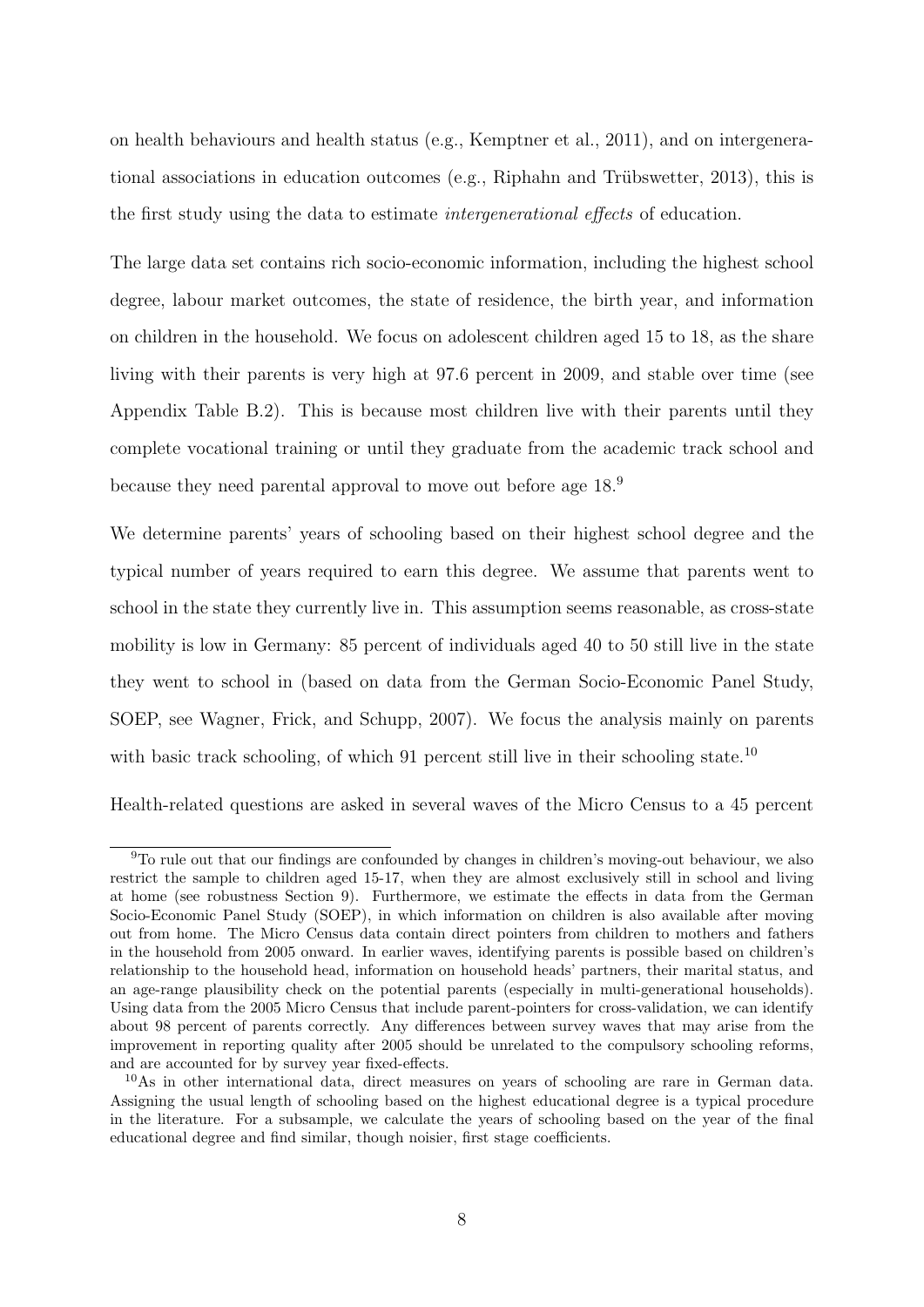random subsample of households. Information on smoking behaviour is available in the surveys from 1989, 1995, 1999, 2003, 2005, and 2009; information on self-reported body height and weight for the years 1999, 2003, 2005, and 2009. To make best use of the available information, we pool all waves constituting two random samples.<sup>[11](#page--1-0)</sup>

We focus the analysis on two main outcomes: Smoking and being overweight. While smoking is an important risky health behaviour, the overweight measure serves as an indicator for individual's general health status that is also related to other common risky health behaviours, such as low levels of physical activity or a poor diet (see, e.g., [Hill,](#page-36-1) [1998,](#page-36-1) [2003;](#page-36-2) [Janssen et al.,](#page-36-3) [2005\)](#page-36-3). Both outcomes are strong predictors of future health problems and chronic conditions (such as heart diseases, diabetes and cancer), and they are key determinants of major health risks in high-income countries [\(WHO,](#page-39-0) [2009\)](#page-39-0). In the analysis, the variable smoking is one if adolescents smoke regularly or occasionally. The overweight assessment is based on adolescents' body mass index (BMI, calculated from body height and weight) and overweight thresholds for Germany [\(Kromeyer-Hauschild](#page-36-10) [et al.,](#page-36-10) [2015\)](#page-36-10). Children are classified as overweight if their BMI is above the age and gender-dependent 90th percentile-threshold. This definition is standard and employed in other analyses on child obesity in Germany (e.g., [Cawley and Spiess,](#page-34-10) [2008;](#page-34-10) [Reinhold](#page-38-10) and Jürges,  $2012$ ). International thresholds based on [Cole et al.](#page-34-11)  $(2000)$  are used in a robustness check.

Answering health-related questions in the Micro Census is voluntary and self-reporting may be prone to misreporting. Unless potential misreporting or missing information are systematically related to parents' being affected by the compulsory schooling reform, the causal effect analysis is not biased. Whether misreporting is an issue cannot be tested directly. Still, we can compare the reported body height and the body weight information

<sup>&</sup>lt;sup>11</sup>The Micro Census follows a subsample of individuals for four consecutive waves, but the healthrelated questions appear only once during this period. As health information only became available after 1989 and as we consider children up to age 18, we over-represent younger parental cohorts. The results are robust to weighting the regressions with inverse probability weights to represent the original distribution of birth cohorts (see Section [5.2\)](#page-30-0).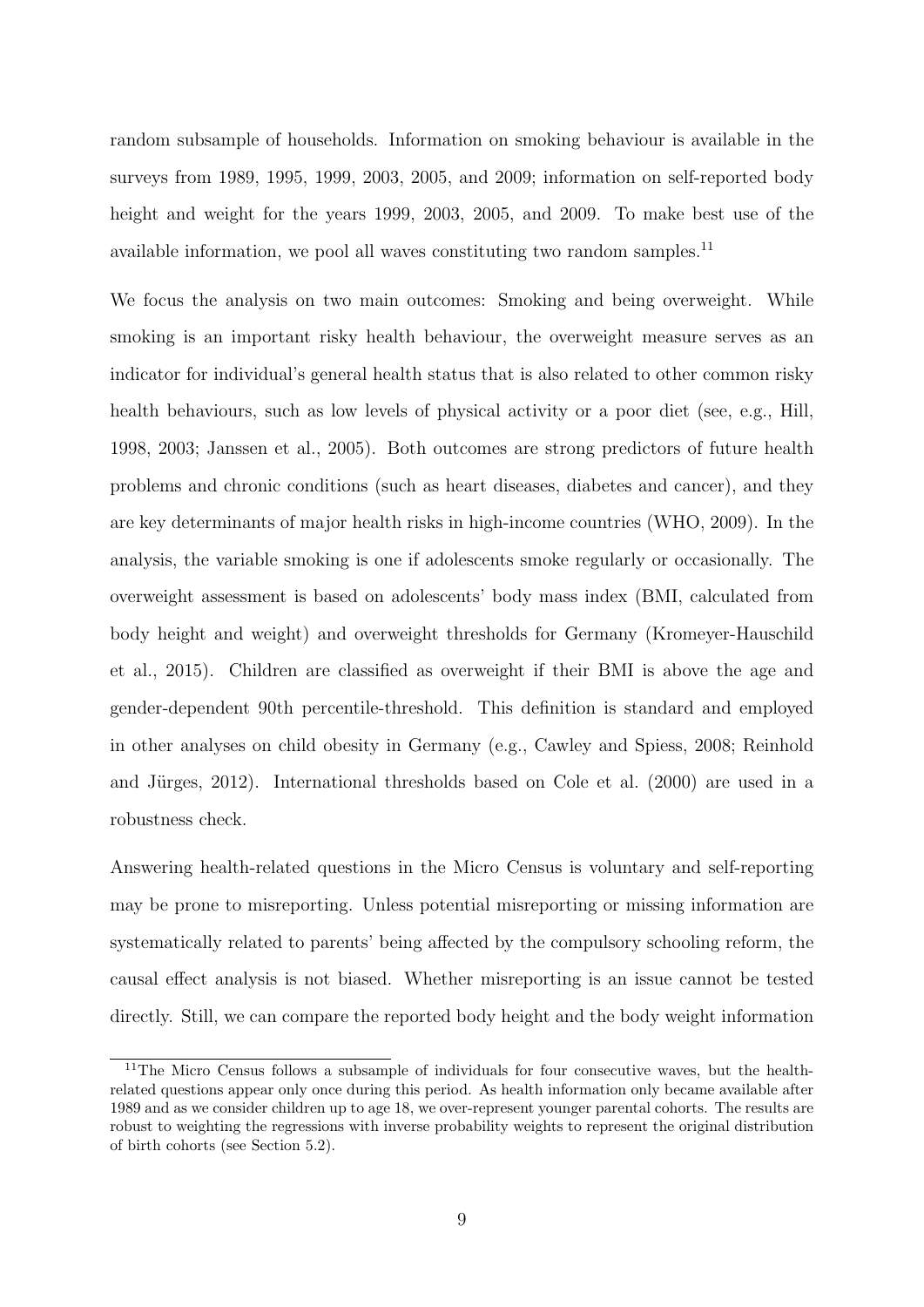to a large representative health survey of children in Germany that is based on external assessments rather than self-reporting (KiGGS study, conducted between 2003 and 2006 by the Robert Koch-Institute, see [Kurth,](#page-36-11) [2007\)](#page-36-11). The average body height in the Micro Census is slightly larger, and the body weight slightly lower.<sup>[12](#page--1-0)</sup> With respect to missing information, we run a multivariate regression of missings in children's health-related information on their age, gender, parents' years of schooling, and household income (Panel A of Appendix Table [B.3\)](#page-54-0). The probability for missing information in smoking behaviour decreases with age. Parental education correlates positively with missing information. We test for a causal relationship between missing information and parental schooling within the estimation framework outlined in Section [3.2](#page-12-0) and cannot find any evidence (Panel B of Appendix Table [B.3\)](#page-54-0). Therefore, missing information is not biasing effect estimates.

The samples include children with parents based in West Germany (excluding Berlin) who were born between 1930 and 1960. Descriptive statistics on the main samples are reported in Appendix Table [B.4.](#page-55-0) About 16 percent of children smoke, and about 9 percent are classified as overweight. The general trends in children's outcome variables go in opposite directions: While adolescence smoking is downward-trending after 2000, overweight is slightly upward-trending (see Appendix Figure [A.1\)](#page-49-0).

#### 3.2 Empirical strategy

<span id="page-12-0"></span>We estimate the causal effects of parent  $p$ 's schooling  $S$  on child i's health-related outcome H separately for mothers and fathers with the following model:

<span id="page-12-1"></span>
$$
H_i = \alpha_1 S_i^p + \alpha_2 (\text{birth year FE})^p + \alpha_3 (\text{state FE})
$$
  
+  $\alpha_4 (\text{state-time trend})^p + X_i' \alpha_5 + u_i$  (1)

<sup>12</sup>For example, 15-year old females' average height (weight) was 165 centimetres (59.9 kilograms) in the KiGGS study, and 166 centimetres (57.4 kilograms) in the 2005 Micro Census. 15-year old males' average height (weight) was 175.1 centimetres (66.4 kilograms) in the KiGGS study, and 174.4 centimetres (65.1 kilograms) in the 2005 Micro Census (these values are within the 95 percent confidence interval). For details, see [Stolzenberg, Kahl, and Bergmann](#page-39-3) [\(2007\)](#page-39-3). Smoking is also self-reported in other surveys and cannot be validated by external assessments.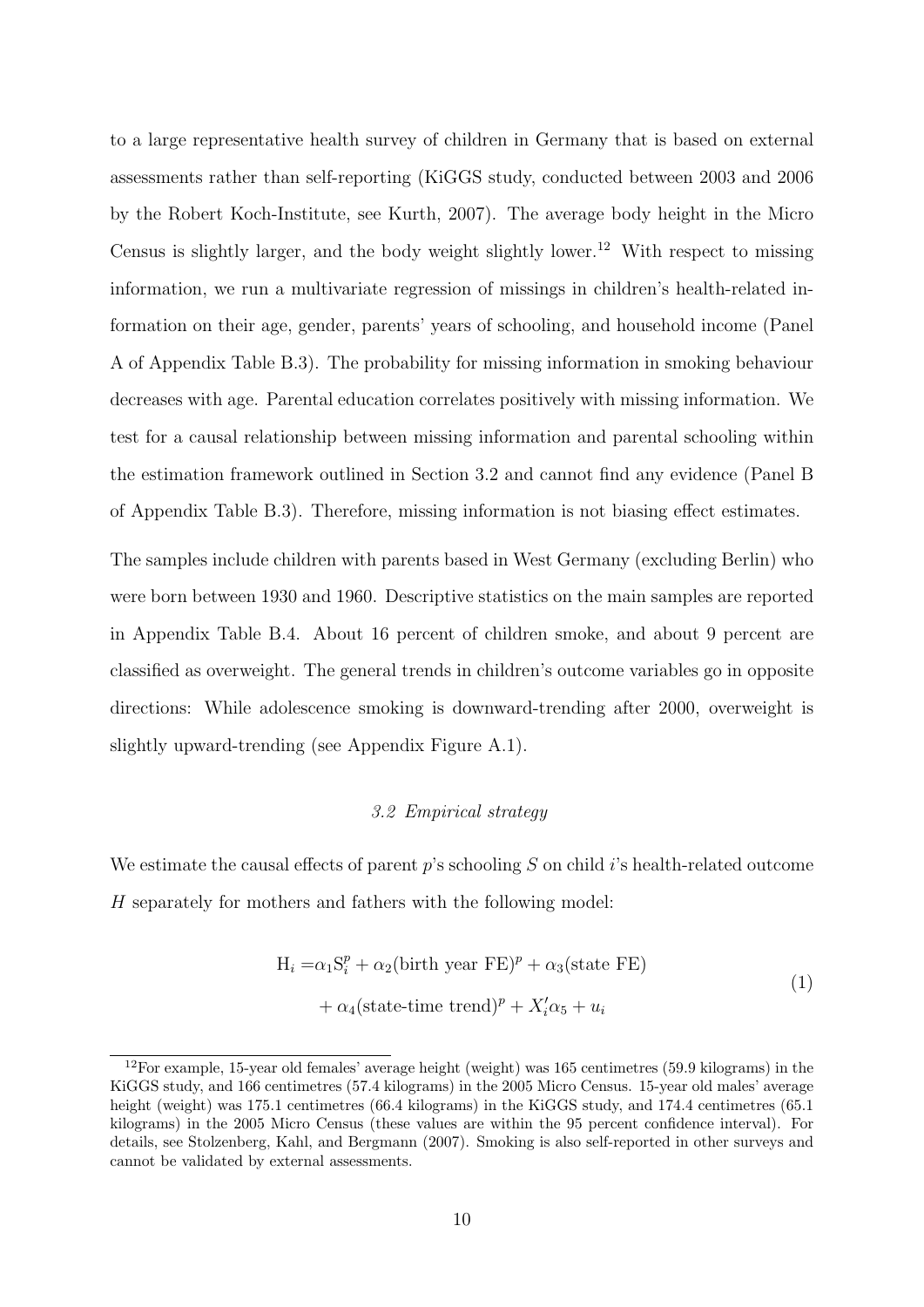To overcome endogeneity in parental years of schooling, we first use the introduction of a ninth grade in the basic school track as an instrumental variable (IV)  $Z_i^p$  $i$ <sup>p</sup> for parental schooling  $S_i^p$  $_i^p$ :

<span id="page-13-0"></span>
$$
S_i^p = \beta_1 Z_i^p + \beta_2 (\text{birth year FE})^p + \beta_3 (\text{state FE})
$$
  
+  $\beta_4 (\text{state-time trend})^p + X_i' \beta_5 + \epsilon_i$  (2)

The introduction of a ninth grade in the basic school track varied across cohorts and federal states. Conditional on parents' birth cohort ("birth year FE") and federal state ("state FE"), parental exposure to the compulsory schooling reform is exogenous. [Stephens and](#page-38-11) [Yang](#page-38-11) [\(2014\)](#page-38-11) stress the importance of accounting for region-specific trends when using regional variation in compulsory schooling laws for identification, as differential, regionspecific improvements in, e.g., economic conditions may falsely be assigned to changes in compulsory schooling and overestimate the true benefits. To rule out that differences in regional trends are driving the estimated effects, we include interaction terms of parental state of residence dummies with a linear trend in their year of birth ("state-time trend"). The vector  $X_i$  includes dummies for children's age, gender, and the survey year. The model accounts for policy changes at the federal level (such as cigarette tax increases) through birth year dummies, survey wave dummies, and children's age dummies. Their combination controls flexibly for children's year of birth and parents' age. The IV-strategy is similar to previous studies using education reforms to estimate the intergenerational effects of education, such as [Holmlund et al.](#page-36-4) [\(2011\)](#page-36-4) and [Chou et al.](#page-34-5) [\(2010\)](#page-34-5).

The resulting IV-estimator is the Wald estimator that rescales the reduced form effects by the first stage effects. For the identification of causal effects of increases in compulsory schooling, the German tracking systems provides an advantage over other school systems without tracking, such as the US: The reform was only binding for students in the basic track. Other school tracks already had more years of schooling. For treated basic track students, the required number of years in school increases by one, and the first stage coefficient from eq. [2](#page-13-0) within this subsample equals one.

This feature is useful for two reasons: First, if the compulsory schooling reform had no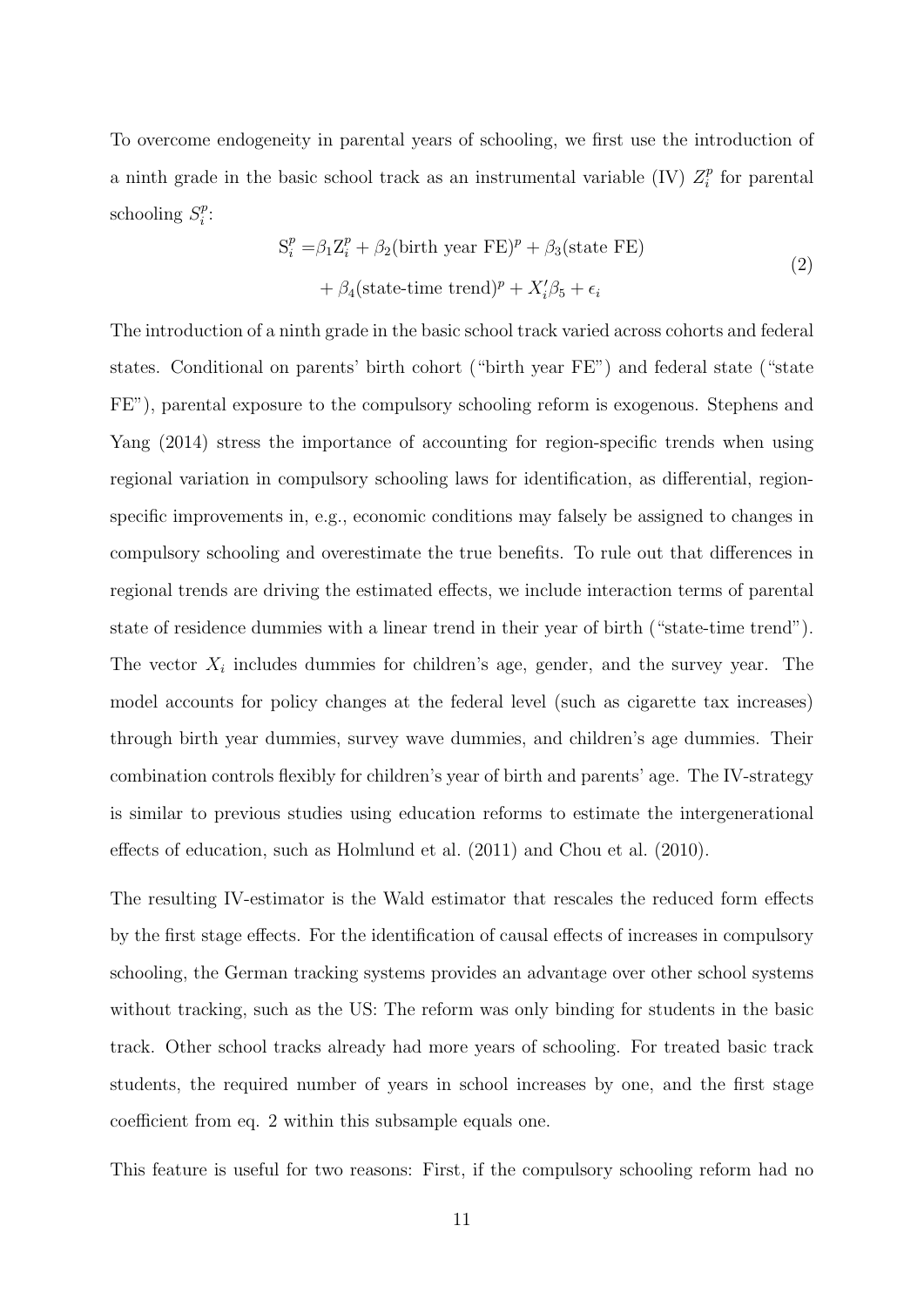effect on the highest school degree of parents, we can estimate the reduced form effect for children with parents from the basic track. Children with parents from higher tracks constitute a natural placebo group to test whether the reform effect estimates capture effects related to parents' compulsory schooling increase or general trends unaccounted for by the model. Second, estimating the reduced form model in the complier sample can result in more precise estimates. We estimate the following difference-in-differences (DiD) model in subgroups based on parents' school track:

<span id="page-14-0"></span>
$$
H_i = \gamma_1 Z_i^p + \gamma_2 (\text{birth year FE})^p + \gamma_3 (\text{state FE})
$$
  
+  $\gamma_4 (\text{state-time trend})^p + X_i' \gamma_5 + \xi_i$  (3)

The notation follows analogously, and the coefficient of main interest is  $\gamma_1$ <sup>[13](#page--1-0)</sup>

The identification strategy rests crucially on the common trend assumption. We perform several checks (beyond the checks in the placebo sample) on the plausibility of this assumption: We check whether the results are sensitive to the inclusion of state-time trends or control variables; we simulate placebo reforms assuming that the ninth grade was introduced earlier; we estimate the effects on a health-related placebo outcome (adult body height is less malleable than body weight); we also include children's cohort-federal state fixed effects, which is possible due to the variation in maternal age at birth; we use children with parents from higher school tracks as an additional control group in a difference-indifferences-in-differences model to account for potential nonlinear state-specific trends. We also forgo the comparison to other states and estimate effects based on the idea of a regression discontinuity model in which state trends in children's health behaviours are interrupted by the introduction of the ninth grade for some parents. Finally, we provide

<sup>&</sup>lt;sup>13</sup>Note that the IV-estimator collapses to the DiD estimator if the reform increases schooling only in the basic track by one year (first stage equals one for compliers, zero for alwaystakers, the reform has no never-takers). With  $\lambda$  being the share of parents in the low track, a simple Wald estimator (all other covariates netted out) of  $\alpha_1$  =  $\frac{E(H_i|Z_i^p=1)-E(H_i|Z_i^p=0)}{E(S_i^p|Z_i^p=1)-E(S^p|Z_i^p=0)}$  =  $\lambda[E(H_i|Z_i^p=1, \text{basic track})-E(H_i|Z_i^p=0, \text{basic track})]+(1-\lambda)[E(H_i|Z_i^p=1, \text{higher track})-E(H_i|Z_i^p=0, \text{higher track})]\nonumber\ \lambda[E(S_i^p|Z_i^p=1, \text{basic track})-E(S^p|Z_i^p=1, \text{higher track})]-E(S^p|Z_i^p=1, \text{higher track})]\nonumber\ =\lambda[E(S_i^p|Z_i^p=1, \text{basic track})-E(S^p|Z_i^p=1, \text{higher track})]-E(S^p|Z_i^p=1, \text{higher track})]\nonumber$ 

 $\frac{\lambda[E(H_i|Z_i^p=1, \text{basic track})-E(H_i|Z_i^p=0, \text{basic track})]+(1-\lambda)[0]}{\lambda[E(S_i^p|Z_i^p=1, \text{basic track})-E(S^p|Z_i^p=0, \text{basic track})-E(S^p|Z_i^p=1, \text{basic track})]} = \frac{[E(H_i|Z_i^p=1, \text{basic track})-E(H_i|Z_i^p=0, \text{basic track})]}{[E(S_i^p|Z_i^p=1, \text{basic track})-E(S^p|Z_i^p=0, \text{basic track})]}$  $\frac{\gamma_1}{1}$ , the reduced form DiD estimator in the sample of parents from the basic track.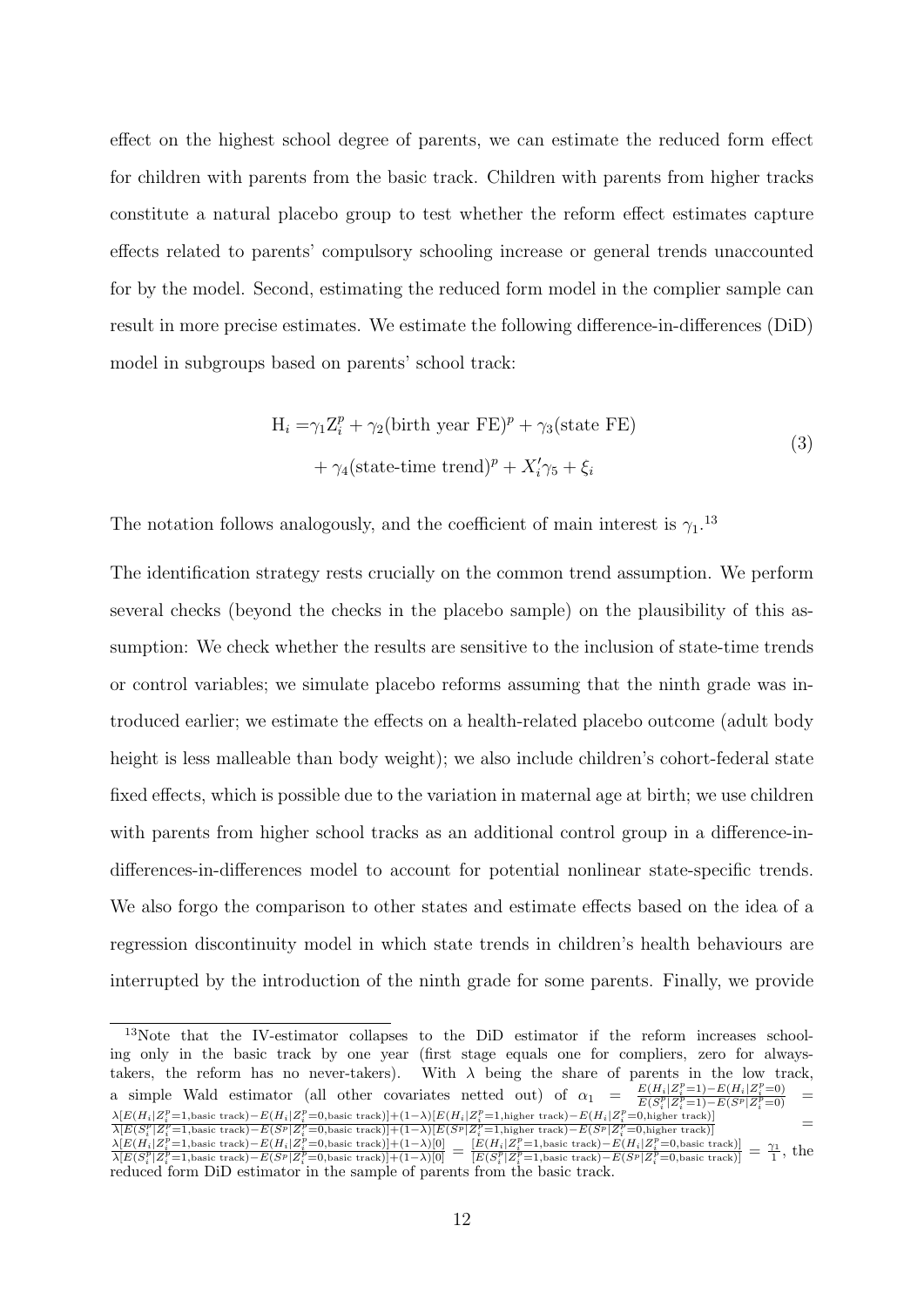<span id="page-15-0"></span>graphical evidence reassuring that unaccounted trends are not driving the results. All models are estimated with robust standard errors clustered at the state by parental year of birth level.[14](#page--1-0)

## 4 Results

#### 4.1 The compulsory schooling reform and maternal schooling

We first analyse the effect of the changes in compulsory schooling on maternal schooling, the first stage in the IV-estimations (Panel A of Table [1\)](#page-40-0). In both samples, with information on children's smoking behaviour and overweight, the introduction of a compulsory ninth grade increases mothers' years of schooling by 0.48 and 0.65 years, respectively. The effect is highly statistically significant with F-statistics above 20. The estimated effects on mothers' years of schooling differ between the samples (although not statistically) because children's overweight is observed in later waves of the German Micro Census than children's smoking behaviour. The data then contains fewer mothers born early in the observation period when the share of students in the basic track was higher. Due to educational expansions in this period, the share of women attending higher school tracks increased continuously. Such general, nationwide, trends in educational attainments are independent of the compulsory schooling reform and accounted for by the empirical model.

Increases in the years of schooling may result from the basic track requirement to stay in school for one more year, or from upgrades of students to higher school tracks that require more years of schooling. If we estimate the reform effect on the probability of completing school with a higher track degree instead of the basic track degree, we find no evidence for reform effects on the highest school degree (Panel B of Table [1\)](#page-40-0). The introduction of a ninth grade increases schooling only through increases in basic track schooling and the

<sup>14</sup>We draw the same conclusions if we cluster standard errors at the federal state level, accounting for the small number of ten clusters with Wild Cluster Bootstrap procedures (see [Cameron, Gelbach, and](#page-33-9) [Miller,](#page-33-9) [2008,](#page-33-9) for details and Appendix Table [B.5](#page-56-0) for results.).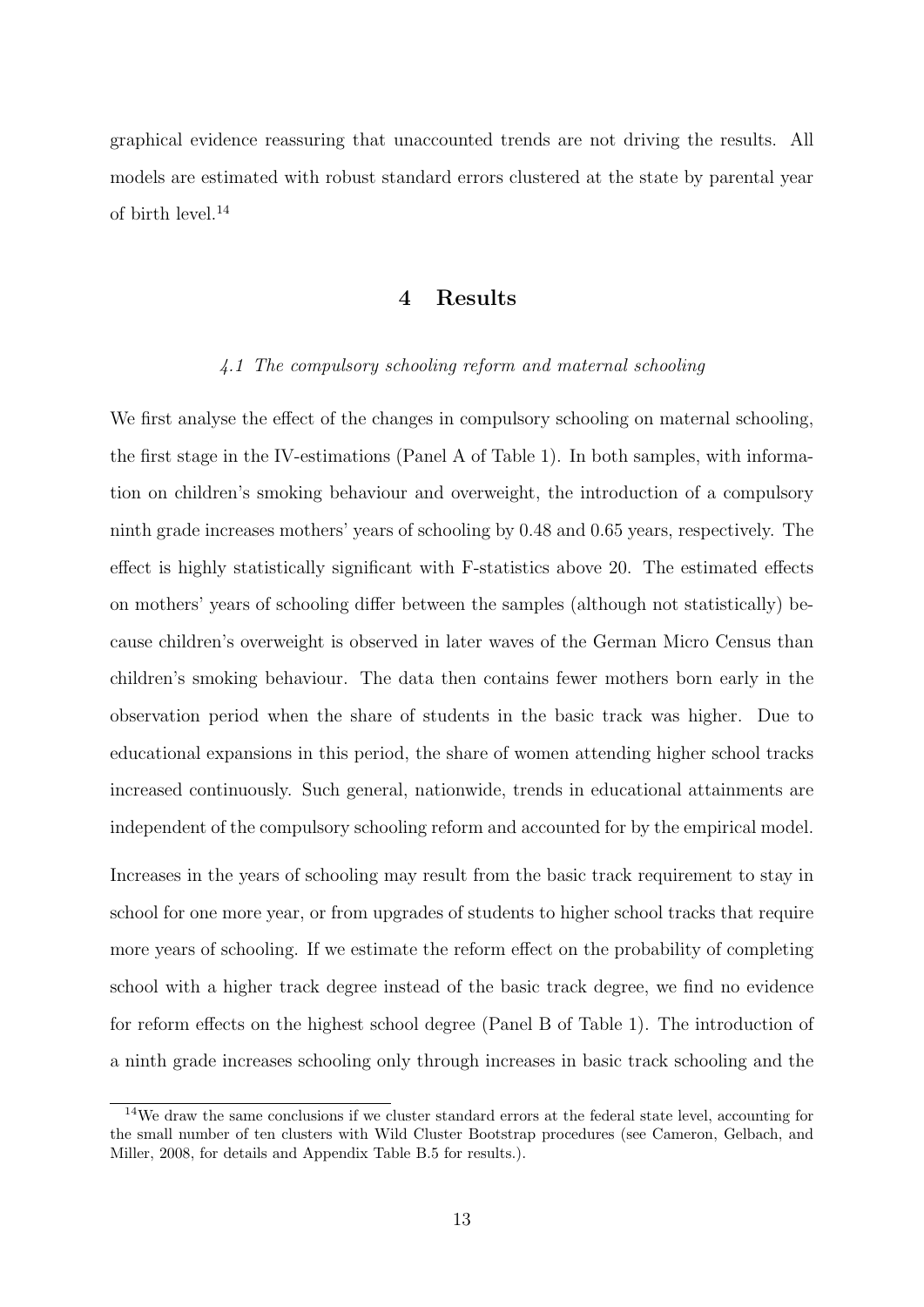reform effect on mothers' years of schooling reflects the mean share of mothers enrolled in the basic track when the reform was implemented in the federal states.[15](#page--1-0)

#### 4.2 Maternal schooling and children's health-related outcomes in adolescence

We now turn to effects of parental schooling on children's health behaviours and health status. In Panel A of Table [2,](#page-41-0) we first estimate the relationship between children's smoking behaviour and being overweight in adolescence, and mothers' years of schooling using ordinary least squares regressions, as outlined in eq. [1,](#page-12-1) finding a strong correlation. Children of mothers with one more year of schooling are about 2.2 percentage points less likely to smoke and 1.9 percentage points less likely to be overweight in adolescence.

To circumvent the potential endogeneity problem in maternal education, we instrument mother's years of schooling using a dummy for the introduction of a ninth grade in the basic track. The IV-estimates in Panel B of Table [2](#page-41-0) show that one additional year of mothers' schooling significantly reduces the probability that children smoke (3.8 percentage points) and are overweight (3.6 percentage points). The IV-estimates are larger than the OLS estimates though the OLS estimates fall in the confidence band of the IVestimates. One reason IV-estimates exceed OLS estimates is that IV-estimates identify local average treatment effects. Increases in maternal education may have particularly large effects at lower levels of parental education (e.g. [Imbens and Angrist,](#page-36-12) [1994\)](#page-36-12).<sup>[16](#page--1-0)</sup>

We may be worried that the IV-estimates capture general trends in children's outcomes

<sup>&</sup>lt;sup>15</sup>As we do not observe years of schooling directly in the data, we assign the typical number of school years for different school degrees based on parents' year of birth and the federal state they live in. From 2005 onward, the Micro Census contains information on the year in which individuals completed their latest professional degree. We use this information in the much smaller sample to estimate the effect of the compulsory schooling change on mothers' years of schooling (see Appendix Table [B.6\)](#page-56-1). The point estimates on the observed years of schooling are similar to estimates on the imputed number of years of education, but due to the much smaller sample size, it is less precisely estimated.

<sup>&</sup>lt;sup>16</sup>[Bingley and Martinello](#page-33-10) [\(2017\)](#page-33-10) suggest that measurement error in years of schooling can upward bias estimates on the returns to education, because years of schooling is a bounded variable and any measurement error is non-classical. In Danish data, he suggests a bias of 38 percent in the IV-estimates on returns to education. Taking the magnitude of the bias at face value in our findings still leads to point estimates that are larger than the OLS estimates (smoking 2.4 percentage points, being overweight 2.2 percentage points).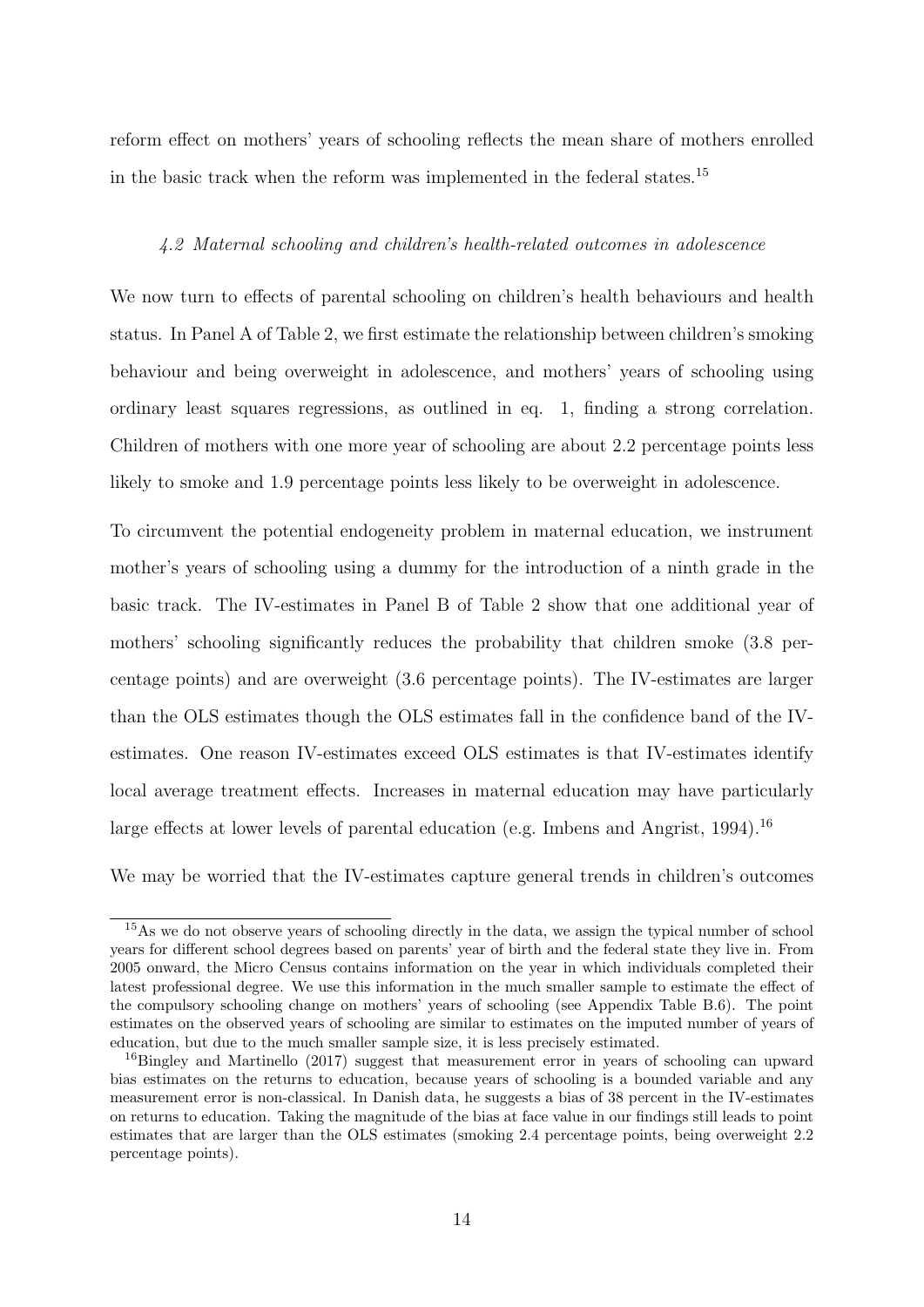that are falsely attributed to changes in compulsory schooling of parents. Note that cohort-specific trends are taken into account by a set of dummies for mothers' birth year, children's age and the survey year. They capture changes in child outcomes that relate to general changes in public health expenditures, changes in cigarette prices and taxes, or general smoking bans, for instance. These factors do not vary at the federal state level. Further, the empirical model allows for state-specific trends in mothers' birth year to additionally account for unobserved state-specific trends.

To test whether unaccounted or federal-state specific trends may still drive the results, we make use of the German tracking system. We estimate the reduced form (DiD) effects of changes in compulsory schooling in subsamples stratified by the maternal school track completed (Panel B of Table [2\)](#page-41-0). In the sample with mothers from the basic track, where the compulsory schooling law was binding (and where the first stage equals one), the reduced form estimates are very similar to the IV-estimates, and more precisely estimated for overweight. Mothers from higher school tracks – born in the same birth years and residing in the same states – were not affected by the reform. We use their children as a placebo group and find that the estimated effects are small and insignificant.[17](#page--1-0)

To get an idea of relative effect sizes, it is important to determine an appropriate baseline level. Relating the point estimates to the sample mean would be misleading, because of trending outcome variables and substantial differences in health-related outcomes by parental education, i.e. between children of mothers from the basic track and mothers from higher school tracks. Therefore, we calculate the baseline level from counterfactual outcomes of children with mothers from the basic track. One more year of maternal education reduces children's smoking rates by about 17 percent, and the incidence of overweight by about 21 percent.<sup>[18](#page--1-0)</sup> How do these effect sizes relate to the literature?

<sup>&</sup>lt;sup>17</sup>We also calculate IV-weights based on the formulas provided in [Løken, Mogstad, and Wiswall](#page-37-9) [\(2012\)](#page-37-9) to identify the part of the maternal education distribution that is contributing to the linear IV-estimates. The IV-estimators assign 96-99 percent of the marginal effects of mothers' education to mothers with 8 to 9 years of schooling, i.e. to mothers with basic track schooling (see Appendix Table [B.7\)](#page-57-0).

<sup>&</sup>lt;sup>18</sup>The counterfactual mean is obtained from the post-treatment mean for the treatment group minus the treatment effect, i.e.  $E(H_i^0 | Z_i^p = 1$ , mother from low track) =  $E(H_i^1 | Z_i^p = 1$ , mother from low track) –  $\hat{\gamma_1}$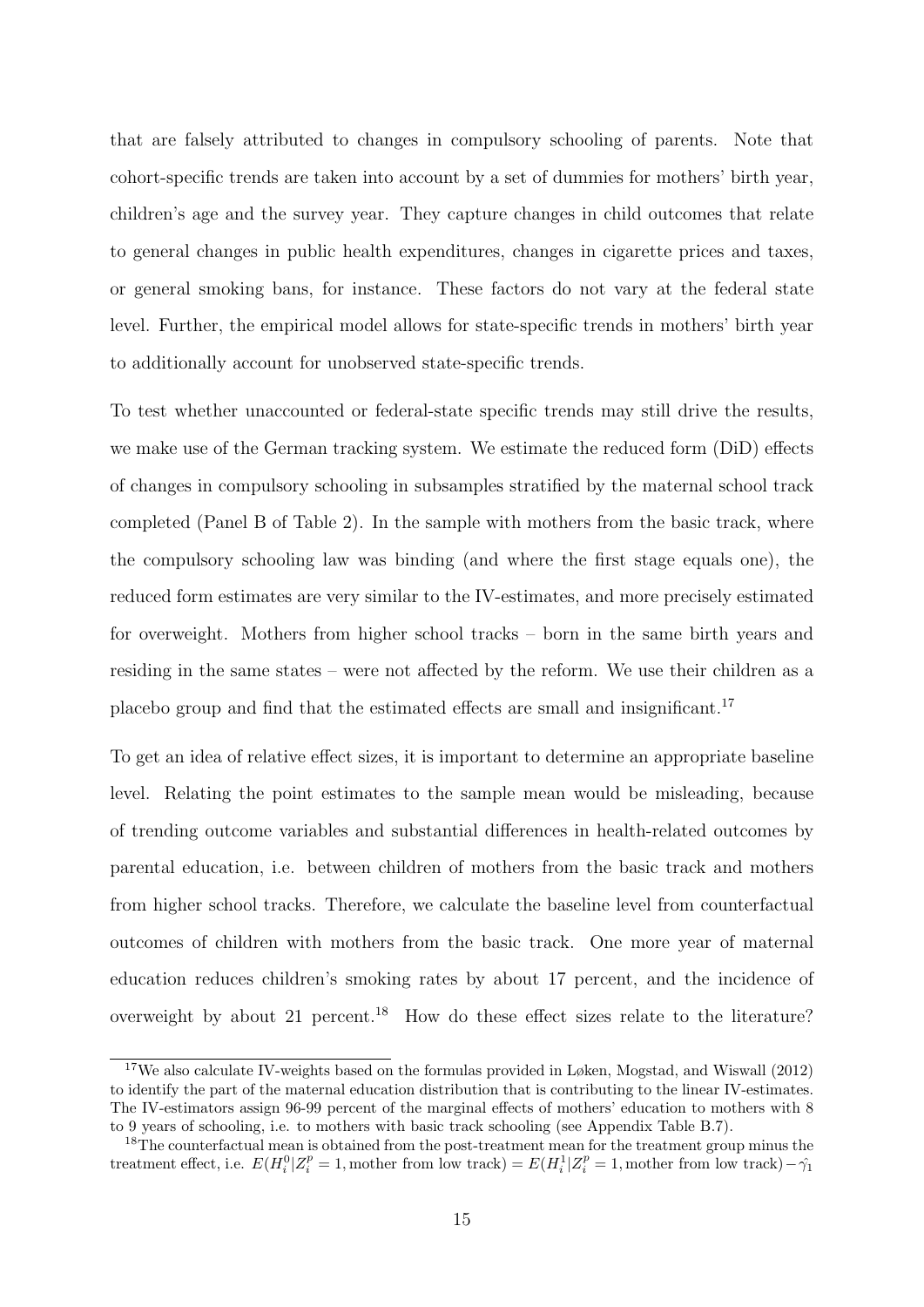[Lundborg et al.](#page-37-3) [\(2014\)](#page-37-3) study intergenerational effects of a set of education reforms in Sweden on measures of cognitive and non-cognitive skills of military, male draftees. Even though the absolute magnitude of the effects appears small, the point estimates propose reductions of 33 to 50 percent. However, the esimtates are imprecise and incidence of obese individuals in their sample is low at two percent.[19](#page--1-0)

In Table [3,](#page-42-0) we investigate the effects on children's health behaviours and health status in more detail. We provide the IV-estimates (Panel A) followed by the reduced form effects for children of mothers from basic tracks (Panel B). To immediately check whether the common trend assumption is plausible for this set of outcomes, we report the estimates for children of unaffected mothers below. The reductions in smoking are mainly caused by children who never start smoking, but there are also small effects on quitting rates (only significant in reduced form, see columns 1-2). Moreover, increased maternal schooling mainly reduces regular smoking, but there are also small reductions in occasional smoking (only significant in IV-estimates, see columns 3-4). Conditional on smoking, we find no effects on the age at smoking initiation or on the number of cigarettes smoked (columns 5-6).

With respect to children's weight problems, the overweight assessment is based on age and gender dependent thresholds for German children [\(Kromeyer-Hauschild et al.,](#page-36-10) [2015\)](#page-36-10). The context-specific thresholds are important, as regional or gender differences in children's growth process can alter the overweight assessment. International reference values, as reported in [Cole et al.](#page-34-11) [\(2000\)](#page-34-11), could be used, but as they are not context-specific, they

such that  $\delta H_i$  in  $\% = \hat{\gamma_1}/[E(H_i^0|Z_i^p = 1, \text{mother from low track})]$ . For smoking,  $-17\% = -0.0412/[0.20 (-0.0412)$ ; for overweight,  $-21\% = -0.0359/[0.13 - (-0.0359)]$ .

<sup>19</sup>Other studies on the subject by [Lindeboom et al.](#page-36-5) [\(2009\)](#page-36-5) and [Carneiro et al.](#page-33-7) [\(2013\)](#page-33-7) also consider children's weight problems but cannot identify effects. One reason may be limitations in the identification strategy: [Lindeboom et al.](#page-36-5) [\(2009\)](#page-36-5) exploit the UK's 1947 cohort increase in the minimum school leaving age with a regression discontinuity design. This approach needs to rely on assumptions on general cohort trends, with RD-estimates likely underestimating the effects of the minimum schooling policy [\(Lochner,](#page-37-0) [2011\)](#page-37-0). [Carneiro et al.](#page-33-7) [\(2013\)](#page-33-7) estimate effects of maternal education on a large number of child outcomes at ages 7-8 and 12-14. They instrument maternal schooling with regional and family characteristics that alter individuals' costs of schooling. The instruments are rather weak and result in partially imprecise estimates, such that some sizeable effects on being overweight (e.g. white children aged 7-8) only turn significant in robustness checks.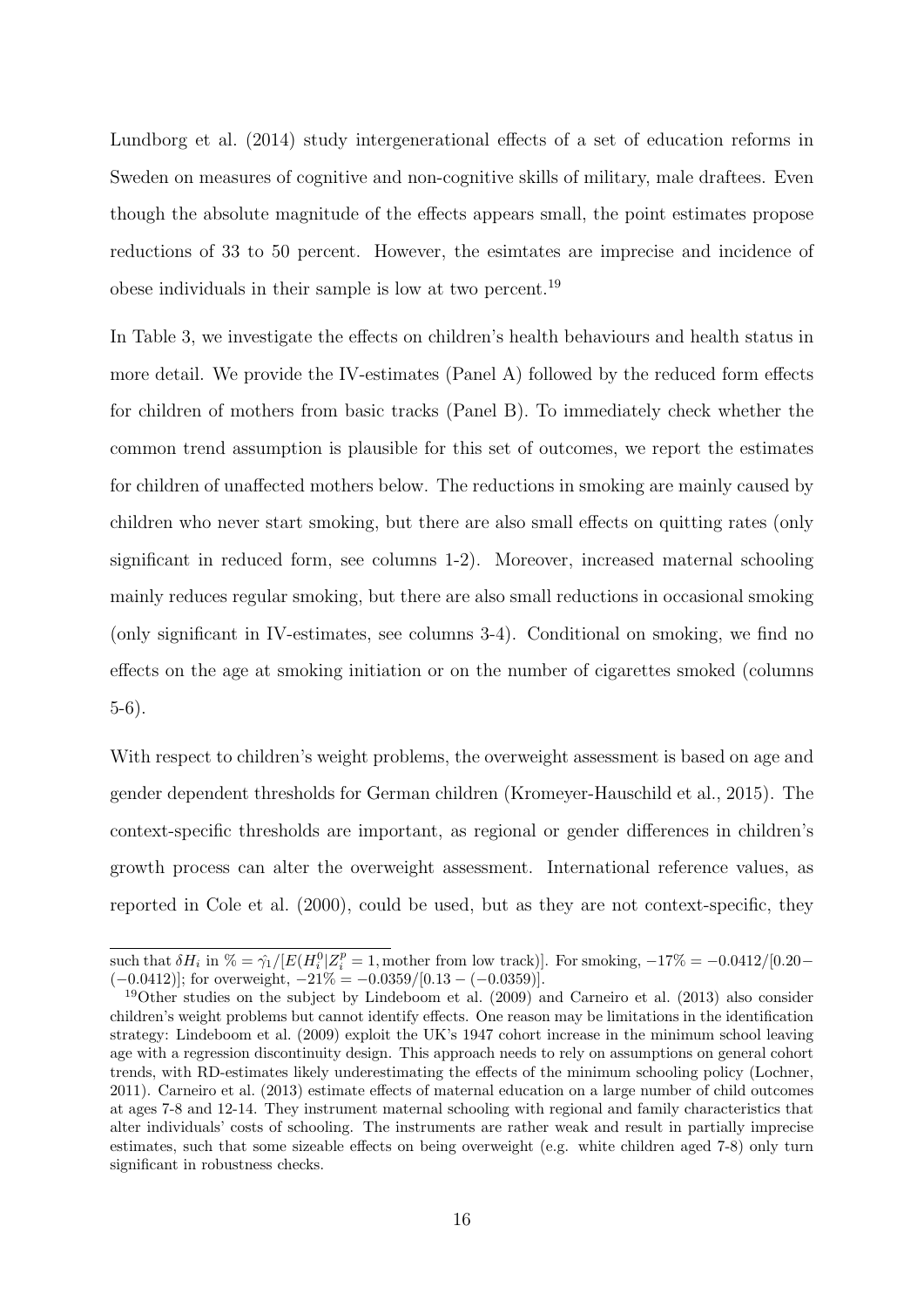may be more noisy. Indeed, using international reference values results in effects similar in magnitude, but they are less precisely estimated (column 7). If we estimate effects on children's obesity (BMI above the 97th percentile, based on [Kromeyer-Hauschild et al.,](#page-36-10) [2015,](#page-36-10) see column 8), the reduced form point estimate is also substantial if compared to the sample mean, but insignificant. The data may not provide sufficient power to identify effects in the extreme parts of the distribution. To make best use of the (contextindependent) BMI information, we estimate effects along the distribution of children's BMI (see Figure [A.2\)](#page-50-0).<sup>[20](#page--1-0)</sup> Maternal schooling mainly affects the upper quartile of the BMI distribution. There are no effects on lower parts.

Who benefits the most from increases in maternal schooling? In Table [4,](#page-43-0) we report estimates of treatment effect heterogeneity, interacting the treatment dummy with het-erogeneity dimensions.<sup>[21](#page--1-0)</sup> Boys typically react more strongly to changes in early childhood conditions (e.g. [Waldfogel,](#page-39-4) [2006\)](#page-39-4), which may also relate to changes in maternal schooling. This is particularly true for children from lower socio-economic backgrounds (e.g. [Autor,](#page-33-11) [Figlio, Karbownik, Roth, and Wasserman,](#page-33-11) [2016\)](#page-33-11). The increase in maternal compulsory schooling reduces girls' and boys' smoking probability, but the reduction is stronger for boys. With respect to being overweight, the effect on girls is slightly larger but not statistically different from the effect on boys. We report further effect heterogeneities by family income, for children from single mothers and both parents, from smoking and non-smoking mothers, as well as from overweight and non-overweight mothers, but there are no significant differences between these groups. If at all, the effects appear larger for children from single mothers and mothers who do not smoke.

<sup>&</sup>lt;sup>20</sup>This analysis estimates the model from eq. [3](#page-14-0) within a recentered-influence-function approach (RIF-DiD) at each BMI quantile. The method was suggested by [Firpo, Fortin, and Lemieux](#page-35-9) [\(2009\)](#page-35-9), and applied in, e.g., [Havnes and Mogstad](#page-35-10) [\(2015\)](#page-35-10).

 $21$ The estimations also include the respective group dummy. Family income, single motherhood, mothers' smoking behaviour and overweight must not be affected by the compulsory schooling reform for unbiased effect estimates on child outcomes. We provide evidence for this in Section [4.5.](#page-22-0)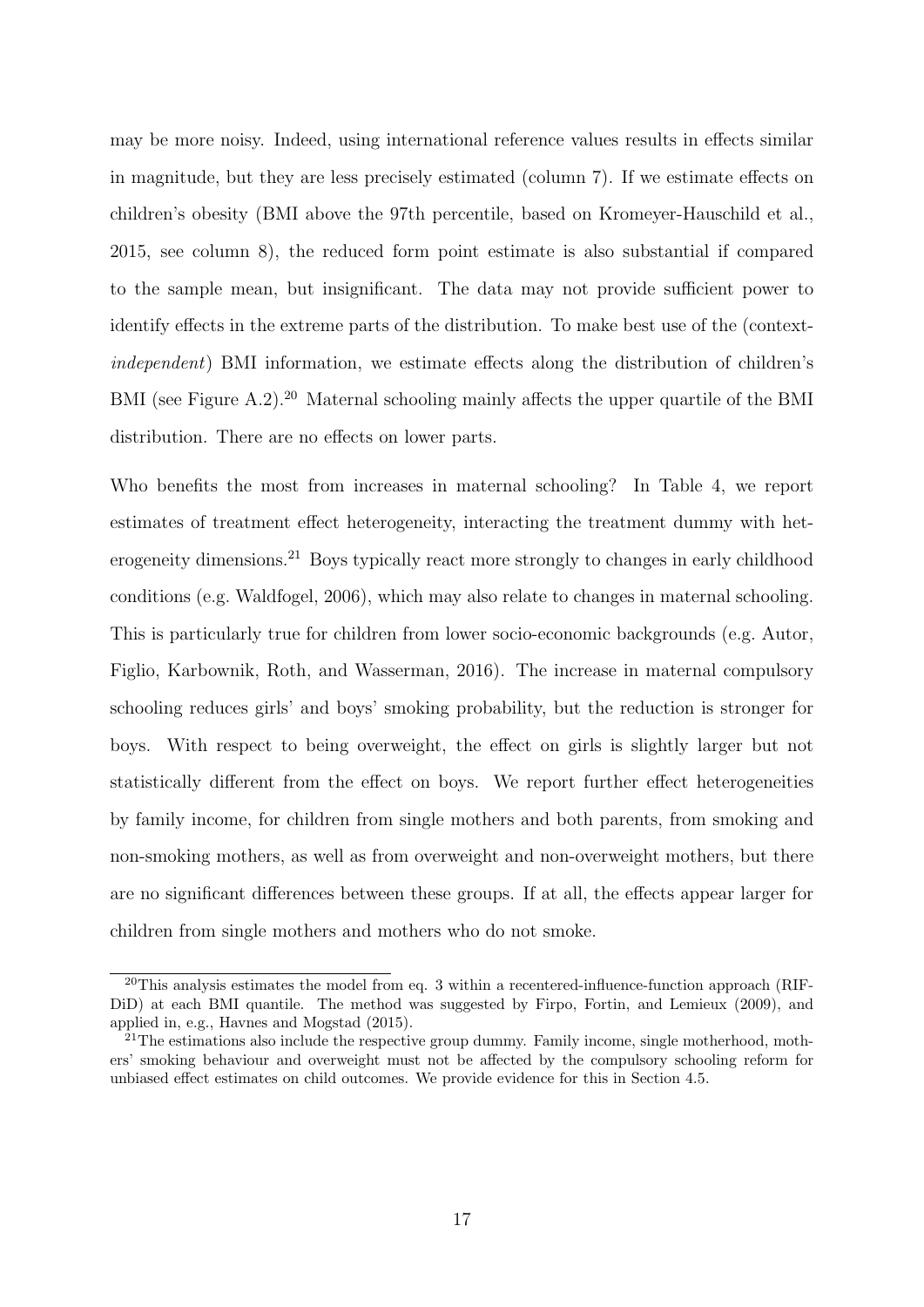#### 4.3 Paternal schooling and children's health-related outcomes in adolescence

Does paternal schooling also improve offspring's health outcomes? We turn to this question in Table [5,](#page-44-0) analysing children whose fathers were born between 1930 and 1960.

Column 1 reports the reform effect estimate of the introduction of a ninth grade on paternal years of schooling. In both samples on children's outcomes, the estimated coefficients suggest an increase of 0.53-0.56 years. As for mothers, there is no evidence for reform effects on the highest completed school track of fathers (column 2). While OLS-estimates suggest that paternal schooling is associated with about 1.8 percentage points reduced smoking and being overweight (column 3), IV-estimates are much smaller, swap the sign of the relationship and turn insignificant (column 4). The reduced form effect of the introduction of a ninth grade in the subsample of children with fathers from the (treated) basic school track produces similar result (column 5). Effects in the subsample of children with untreated fathers from higher tracks are expectedly close to zero and insignificant (column  $6$ ).<sup>[22](#page--1-0)</sup>

Within compulsory schooling changes, the limited impact of paternal schooling on children's outcomes is documented in other contexts as well. For example, [Holmlund et al.](#page-36-4) [\(2011\)](#page-36-4) and [Lundborg et al.](#page-37-3) [\(2014\)](#page-37-3) do not find evidence of effects on children's schooling and general health in adolescence, respectively, if fathers are affected by schooling reforms. However, they also find effects of maternal schooling. Our finding may be rationalised by the observation that mothers are the primary caregiver of children.

#### <span id="page-20-0"></span>4.4 Parental schooling and children's health-related outcomes in adulthood

Both smoking and being overweight in adolescence are highly predictive of related un-healthy behaviours and chronic conditions later in life (e.g. [Serdula et al.,](#page-38-0) [1993;](#page-38-0) [Guo et al.,](#page-35-3) [2002;](#page-35-3) Jürges and Meyer, [2017\)](#page-36-0). Therefore, improvements in adolescent health behaviours

<sup>22</sup>We also check for heterogeneous effects of paternal schooling on girls and boys, but cannot find any evidence.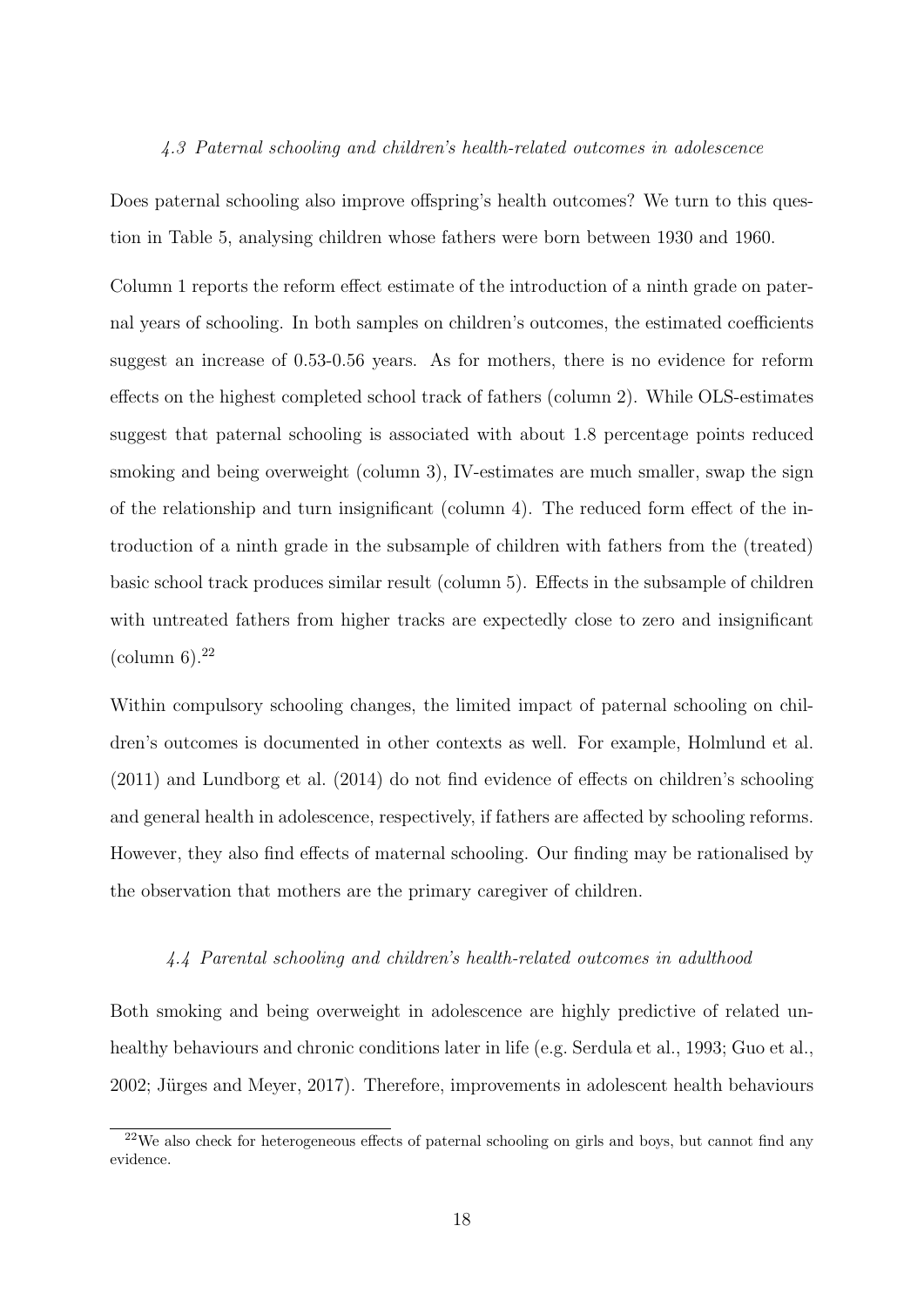and health status should persist into adulthood, eventually resulting in better long-term health. In order to examine the long-term effects of parental education, we draw a sam-ple of individuals aged 30 to 50 from the German SOEP data.<sup>[23](#page--1-0)</sup> We employ the same difference-in-differences strategy as outlined in eq. [3](#page-14-0) and again restrict the sample to children of parents born between 1930 and 1960. We report the estimated reduced form effects on treated children, and contrast them with the placebo estimates on children of untreated parents from higher tracks. Individuals providing the necessary information at different ages are included repeatedly to increase the sample size and the precision of the estimates. Inference is based on robust standard errors clustered at the state by parental year of birth level.

The results are reported in Table [6.](#page-45-0) Panel A shows that adult children are significantly less likely to smoke if their mother was affected by an increase in compulsory schooling (column 1), mostly because children never initiated smoking (columns 2-3, based on a smaller sample as information on quitting and never-smoking is only available in fewer waves). Children also have a lower BMI and a lower probability of being overweight (columns 4-5). As smoking and being overweight can cause severe chronic conditions, we test whether children of treated mothers are eventually less likely to suffer from chronic conditions later in life. We find evidence of a significant reduction (column 6). Children also report an improved general health status (column  $7$ ).<sup>[24](#page--1-0)</sup> There are no such effects in the placebo sample of children with mothers from higher school tracks. As with adolescents, there are also no effects of paternal increases in compulsory schooling on children's healthrelated outcomes (see Panel B of Table [6\)](#page-45-0). The results show that health-related behaviours are already determined early in life by maternal schooling. It also shows that increased

<sup>&</sup>lt;sup>23</sup>To maximise the sample size, we use children-reported information on parental birth year and highest level of education if it is not reported by parents themselves. We restrict the sample to individuals below age 50 in order to reduce the risk of endogenous sample selection that may result from maternal schooling effects on children's longevity.

 $24$ The outcome "chronic condition" is based on the survey question "Have you been suffering from any conditions or illnesses for at least one year or chronically?"; the outcome "general health" is based on "How would you describe your current health?" (measured in five categories ranging from very good to bad, rescaled such that higher values indicate better outcomes). "General health" is standardised to a mean of zero and a standard deviation of one.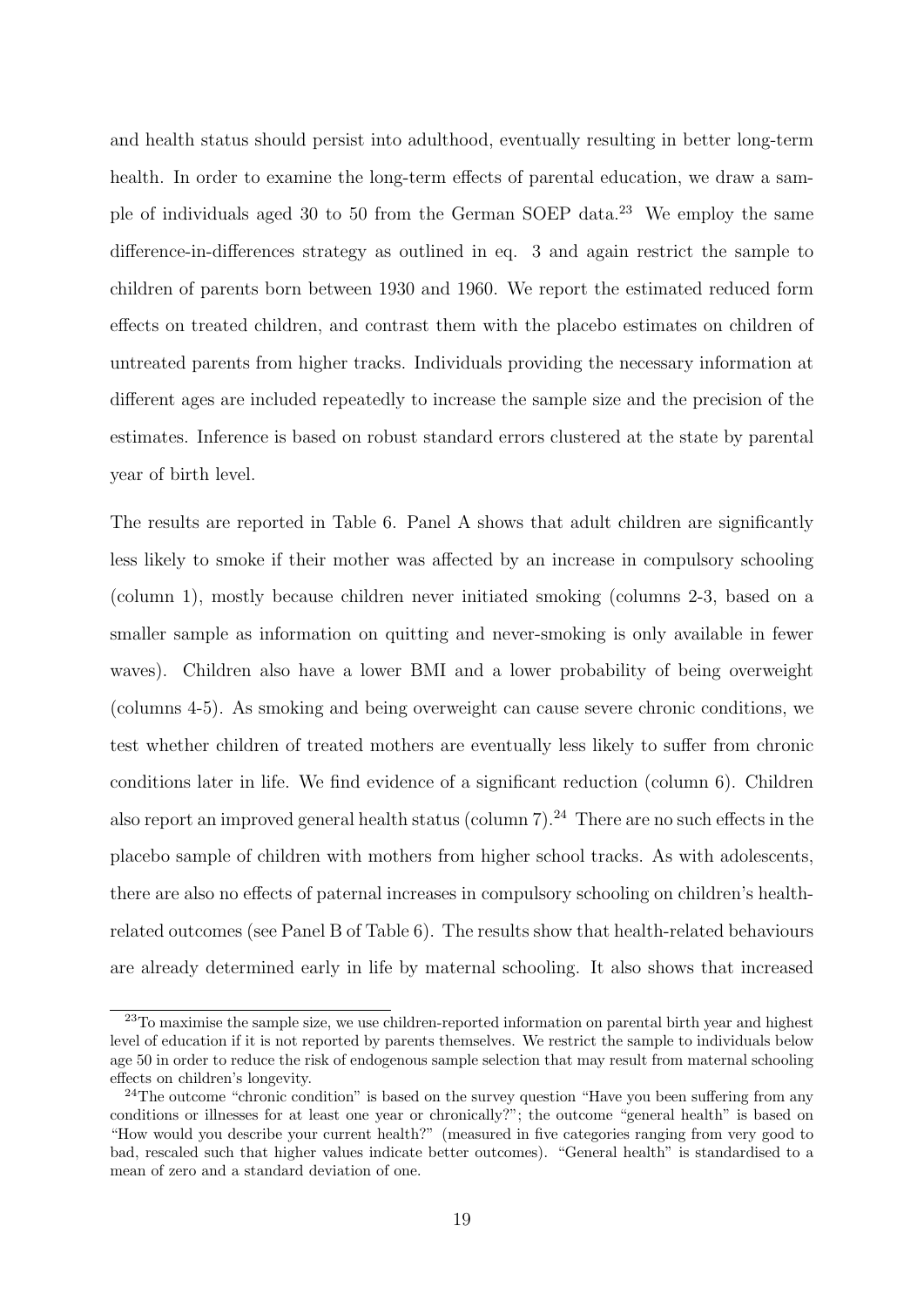<span id="page-22-0"></span>maternal schooling reduces the socio-economic gap in health conditions.

### 4.5 Potential channels

What may explain the substantial effects of increases in maternal schooling on children's health behaviours and health status? We aim at shedding some light on potential channels by by analysing compulsory schooling effects on changes in children's human capital, their peer environment and family characteristics (family income, mating, family stability, fertility, as well as parental health status and health behaviours).

Children's human capital. We build on the theoretical framework by [Cunha and](#page-34-12) [Heckman](#page-34-12) [\(2007\)](#page-34-12) and [Heckman](#page-35-11) [\(2007\)](#page-35-11) on the dynamic formation of human capital. In this framework, human capital is multidimensional and results from a multistage production technology. Improvements in earlier human capital, e.g. in the form of better health at birth, foster the development of later human capital (self-productivity). Moreover, increased human capital in early stages of life make investments in later periods more productive (dynamic complementarities). [Currie and Moretti](#page-34-4) [\(2003\)](#page-34-4) show that increases in maternal education in the US (caused by opening new colleges) improve prenatal care, lower smoking during pregnancy, increase gestational age, and reduce the risk of low birth weights. Further, [Chou et al.](#page-34-5) [\(2010\)](#page-34-5) show that increases in maternal education lower the incidence of low birth weights and infant mortality in Taiwan.[25](#page--1-0) This may immediately reduce the inherent disadvantage that children are born with. [Behrman and Rosenzweig](#page-33-3) [\(2004\)](#page-33-3) and [Black et al.](#page-33-4) [\(2007\)](#page-33-4) show that low birth weights affect outcomes in adulthood, resulting in lower educational attainments and lower earnings. [Case et al.](#page-33-5) [\(2005\)](#page-33-5) show that poor health during childhood is associated with lower educational attainment, poorer health, and lower social status in adulthood.

Consequently, improvements in early health may improve other human capital dimensions.

<sup>25</sup>[McCrary and Royer](#page-37-2) [\(2011\)](#page-37-2) cannot find such effects using school entry policies as an instrument for schooling. However, the authors cannot rule out that maternal schooling effects on infant health are heterogeneous and not captured by their instrument.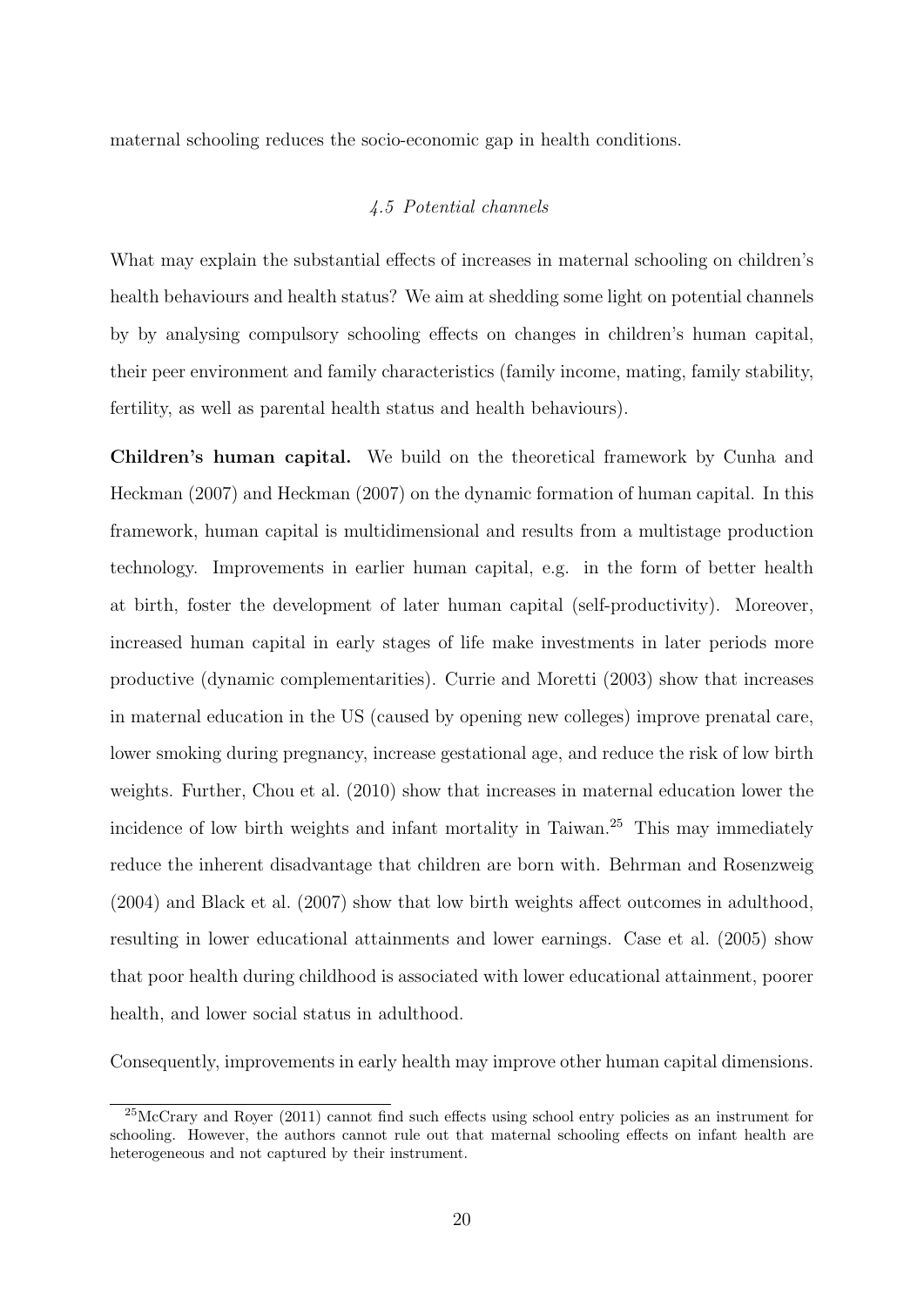With dynamic complementarities, healthier children may benefit more from schooling. Indeed, numerous studies provide evidence that increases in maternal education increase the educational attainments of their children (e.g. [Oreopoulos et al.,](#page-37-6) [2006;](#page-37-6) [Maurin and](#page-37-10) [McNally,](#page-37-10) [2008;](#page-37-10) [de Haan,](#page-34-13) [2011;](#page-34-13) [Holmlund et al.,](#page-36-4) [2011;](#page-36-4) [Chevalier, Harmon, O' Sullivan,](#page-34-14) [and Walker,](#page-34-14) [2013;](#page-34-14) [Piopiunik,](#page-37-7) [2014\)](#page-37-7). Increases in children's educational attainments, in turn, improve cognition (helping them process health-related information) and earnings prospects. These factors increase the costs of engaging in unhealthy behaviours, whose reductions ultimately improve long-term health (e.g. [Grossman,](#page-35-0) [2006;](#page-35-0) [Cutler and Lleras-](#page-34-3)[Muney,](#page-34-3) [2010\)](#page-34-3).

To test whether maternal schooling affects children's human capital in our data, we analyse children's educational attainment as one important dimension of it. We observe whether adolescents attend the basic, middle or high school track.<sup>[26](#page--1-0)</sup> The school track is highly correlated with children's cognitive capabilities and earnings prospects: [Dustmann and](#page-35-12) Schönberg  $(2011)$  report that the PISA scores in reading and mathematics of middle (high) track students are about 0.6 (1.5) standard deviations higher than those of children in the low track. They earn 24 (49) percent higher wages.

Indeed, the probability that children attend a higher track increases significantly if mothers are affected by the increase in compulsory schooling, mainly because children are more likely to attend the middle track rather than the low track (Panel A of Table [7,](#page-46-0) about 11 percent). These results are in line with [Piopiunik](#page-37-7) [\(2014\)](#page-37-7), who finds in data from the German SOEP that the increase in mothers' compulsory schooling in Germany improves children's school track.

Children's peer environment. Improvements in children's school track also improve the peer environment. Children in Germany are ability-tracked into physically separated schools as early as age ten. The differences in health behaviours and human capital of the

<sup>&</sup>lt;sup>26</sup>Due to data limitations in early waves of the German Micro Census, we only reliably observe the (completed) school track at age 17 and 18, when children either completed schooling or are still enrolled to the final grades of academic track schools. We restrict the sample accordingly.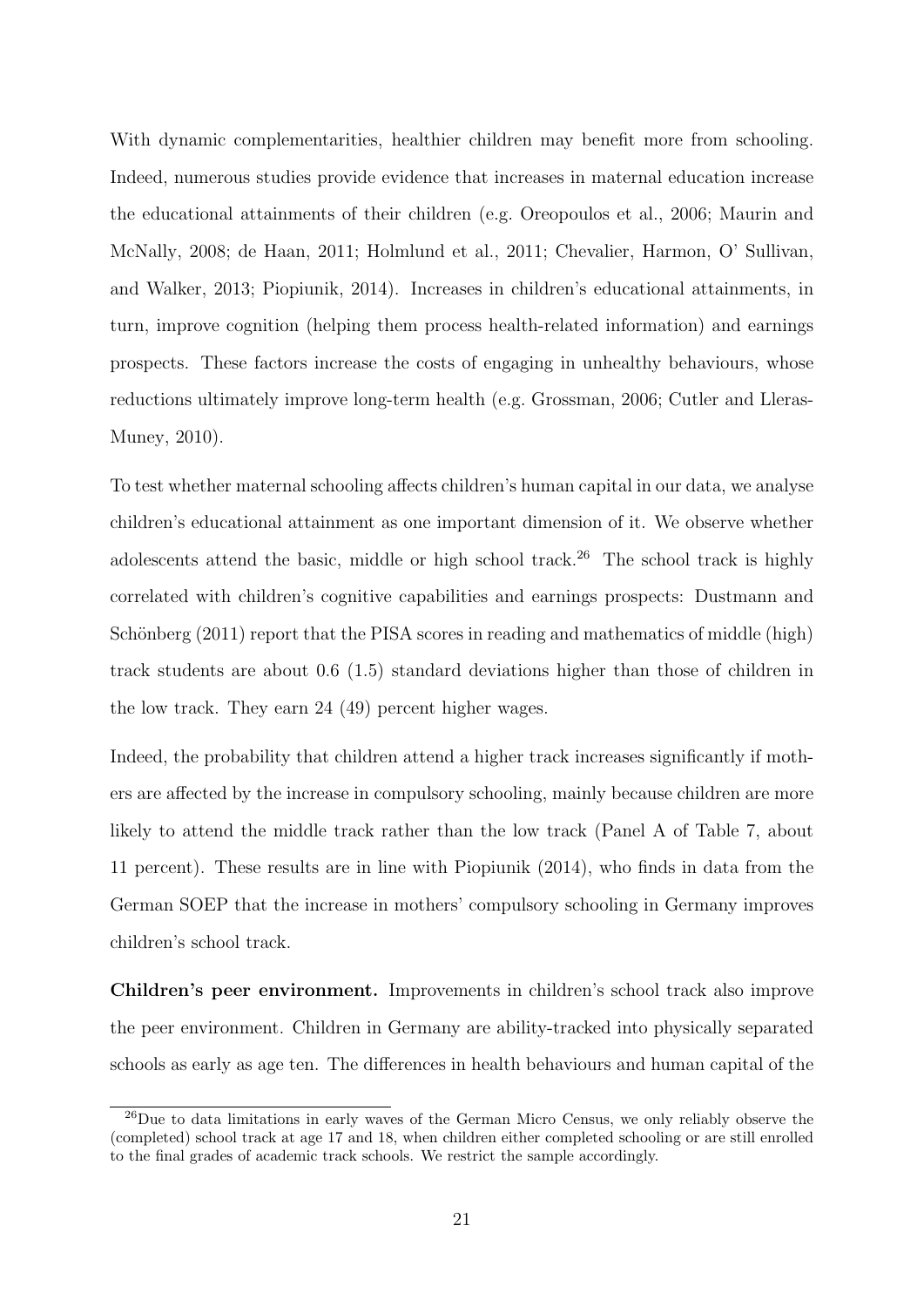peer environment are substantial: Compared to children in the basic track, children from higher tracks are 46 percent less likely to smoke, 50 percent less likely to be overweight, and 2.6 times more likely to have parents with a university entrance qualification (based on the German Micro Census). To estimate the effects of maternal schooling on the peer environment, we define peers to be children born in the same year attending the same school track in the federal state. We find that maternal schooling reduces the probability that peers smoke and are overweight; parents of the peers are also better educated (Panel B of Table [7\)](#page-46-0).

These improvements in adolescents' peer environment may play an important role in developing health-related behaviours. With respect to smoking, the large majority of individuals who smoke initiate smoking while they are still in school. Most of the educational gradient in smoking already exists before compulsory education is completed (Jürges and Meyer, [2017\)](#page-36-0). [Powell, Tauras, and Ross](#page-38-12)  $(2005)$  show that school-level smoking rates play an important role for smoking initiation of adolescents. Moving students from a non-smoking school to a school where 25 percent of students smoke increases their smoking probability by about 14.5 percentage points, ceteris paribus. [Lundborg](#page-37-11) [\(2006\)](#page-37-11) also provides evidence for substantial school-peer effects in smoking, binge drinking, and drug use. Peer effects are also identified for weight problems [\(Trogdon, Nonnemaker, and](#page-39-5) [Pais,](#page-39-5) [2008;](#page-39-5) [Carrell, Hoekstra, and West,](#page-33-12) [2011\)](#page-33-12) and related behaviours such as sports, exercise, and unhealthy diets [\(Ali, Amialchuk, and Heiland,](#page-33-13) [2011\)](#page-33-13). Consequently, the tracking system may amplify improvements in early human capital and schooling resulting from increases in maternal schooling.

**Family income and mating.**<sup>[27](#page--1-0)</sup> Numerous studies document a strong family income gradient in child health-related behaviours (e.g. [Soteriades and DiFranza,](#page-38-2) [2003\)](#page-38-2) and health (e.g. [Case et al.,](#page-33-1) [2002;](#page-33-1) [Currie and Stabile,](#page-34-1) [2003\)](#page-34-1). Higher family income allows parents to purchase better health services for their children as well as to invest in healthier lifestyles

 $27$ The following analyses include mothers with basic track schooling of all children aged 18 or younger to increase the sample size and the precision of the estimates.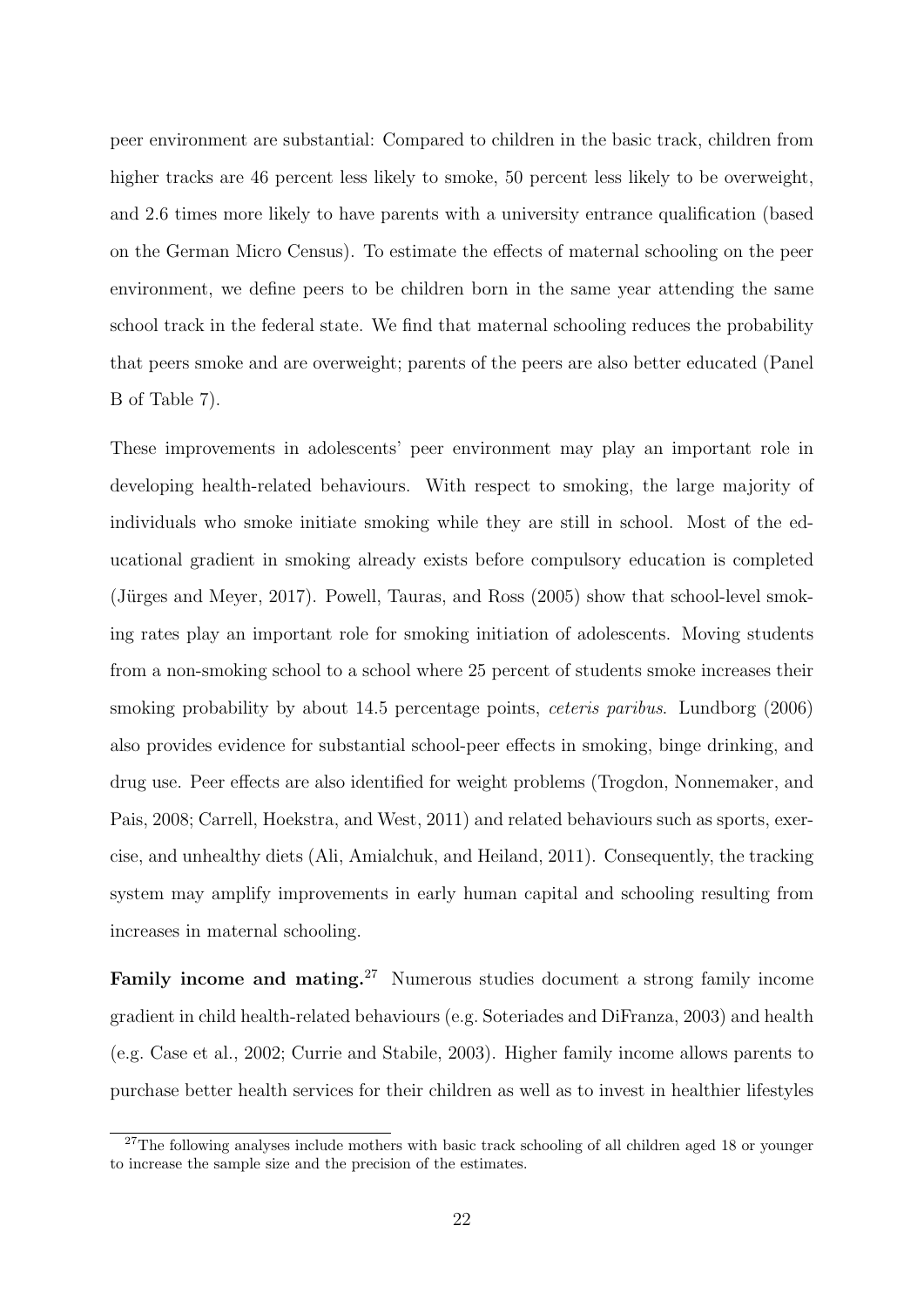or safer and healthier environments. However, increased income may be less important in countries with almost universal health care that is of low private cost. [Reinhold and](#page-38-10) Jürges [\(2012\)](#page-38-10) find only weak evidence for a causal effect of parental income on child health in Germany, [Kuehnle](#page-36-13) [\(2014\)](#page-36-13) finds only small effects for the UK.

To investigate the role of the family income channel in our setting, we first estimate reduced form effects on maternal labour market outcomes (Panel C of Table [7\)](#page-46-0). Affected mothers have a 1.5 percentage points higher probability to work and wages increase by 0.5 percent.[28](#page--1-0) These small effects are in line with the zero-returns to compulsory schooling in [Pischke and von Wachter](#page-38-5) [\(2008\)](#page-38-5) and Kamhöfer and Schmitz [\(2016\)](#page-36-8). The authors argue that basic track students already learned labour market-relevant skills earlier.<sup>[29](#page--1-0)</sup>

In Panel D, we examine effects on maternal mating. Treated mothers mate slightly older men with 0.23 more years of schooling. The increase in partners' years of schooling is largely related to partners also being affected by changes in compulsory schooling. The reform has no impact on the highest school degree of the partner, on the employment probability, or on earnings. The absence of labour market returns is not surprising given that the increase in partners' schooling stems from increases in compulsory schooling that did not generate significant labour market returns. Note, however, that the estimates are only informative on changes in family income, but not on the allocation of income. Affected mothers could still allocate more family income towards health-related inputs [\(Grossman,](#page-35-13) [1972\)](#page-35-13). For example, mothers may provide healthier food for their children, invest in physical activity, or move to better neighbourhoods.

Family stability and fertility. Family disruptions can cause stress and make chil-

<sup>&</sup>lt;sup>28</sup>For the calculation of maternal log hourly wages, we divide the net monthly income by the weekly working hours times 4.3, as in [Pischke and von Wachter](#page-38-5) [\(2008\)](#page-38-5). The log wage of non-working mothers is set to zero.

 $29Cygan-Rehm$  $29Cygan-Rehm$  [\(2018\)](#page-34-7) suggests several sample restrictions that lead to positive and significant estimates, mainly for men, on the returns to compulsory schooling in Germany in other data. [Cygan-Rehm](#page-34-7) excludes parents of pivotal reform cohorts, and cohorts born before 1945, as well as controls for the short school years as analysed in [Pischke](#page-37-12) [\(2007\)](#page-37-12). Applying these restrictions to the German Micro Census data does not lead to robust estimates on earnings in the Micro Census data. The main findings of this paper on children's health-related outcomes of children are robust to these suggested sample restrictions.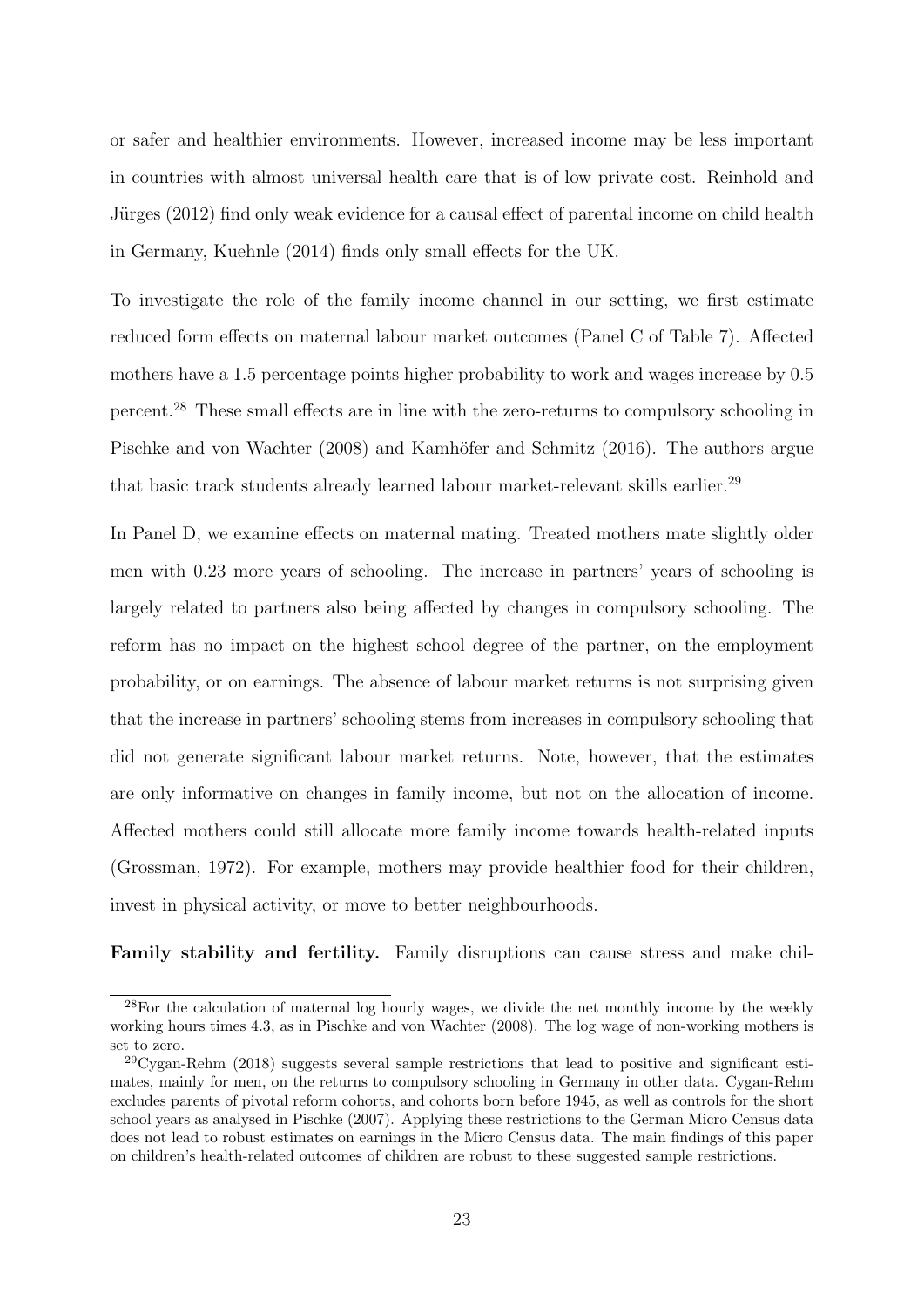dren more likely to initiate smoking [\(Francesconi et al.,](#page-35-7) [2010\)](#page-35-7) or to become overweight [\(Schmeer,](#page-38-4) [2012\)](#page-38-4). We find no evidence for a reform effect on the probability of living with a single mother or of being married (Panel E). Another potential explanation relates to fertility effects of education. If more schooling reduces the number of children or increases the age at birth, more resources may be allocated to a child (e.g., [Hanushek,](#page-35-8) [1992\)](#page-35-8). We find some evidence for effects on the number of children living in the household, pointing to fertility effects of the compulsory schooling reform. The effect estimate on maternal age when giving birth is slightly positive, but insignificant. The fertility effects are consistent with [McCrary and Royer](#page-37-2) [\(2011\)](#page-37-2), [Cygan-Rehm and Maeder](#page-34-8) [\(2013\)](#page-34-8), and [Lundborg](#page-37-3) [et al.](#page-37-3) [\(2014\)](#page-37-3). The effects are also consistent with the quantity-quality trade-off theory. According to this theory, better educated parents invest more resources in the human capital of fewer children.[30](#page--1-0)

Parental health status and health behaviours. Another explanation for children's health is seen in the health status and health-related behaviours of parents who may serve as role models (e.g. [Powell and Chaloupka,](#page-38-3) [2005;](#page-38-3) [Loureiro, Sanz-De-Galdeano, and Vuri,](#page-37-13)  $2010$ ; Göhlmann et al.,  $2010$ ). In Panel F, we analyse the effects on the mother's own smoking behaviour and that of her partner, and cannot find any evidence. Potentially , this is because the introduction of a ninth school year affected children at a time when they had already initiated smoking. Moreover, most cohorts may have started smoking before the dangers of smoking became publicly recognized following the 1964 reports of the US Surgeon General on the harms of smoking [\(Lochner,](#page-37-0) [2011\)](#page-37-0). The findings correspond to [Kemptner et al.](#page-36-9) [\(2011\)](#page-36-9), who evaluate the direct health effects of the reform. With respect to parental weight problems, we do not find evidence for effects on mothers' BMI and being overweight, but there is a reduction in the probability that the partner is

<sup>30</sup>Substantial effects of education on fertility may induce an endogeneity problem, as selection into motherhood may confound the sample. This feature is shared by nearly all studies on intergenerational effects of schooling that also document effects on fertility as in, e.g., [Carneiro et al.](#page-33-7) [\(2013\)](#page-33-7) and [Lundborg](#page-37-3) [et al.](#page-37-3) [\(2014\)](#page-37-3). Reviewing the literature on the causal effects of education and fertility suggests that education affects, if at all, mainly the intensive fertility margin (e.g. [McCrary and Royer,](#page-37-2) [2011;](#page-37-2) [Fort,](#page-35-14) [Schneeweis, and Winter-Ebmer,](#page-35-14) [2016\)](#page-35-14) preventing our analysis from biases due to endogenous sample selection in parental characteristics.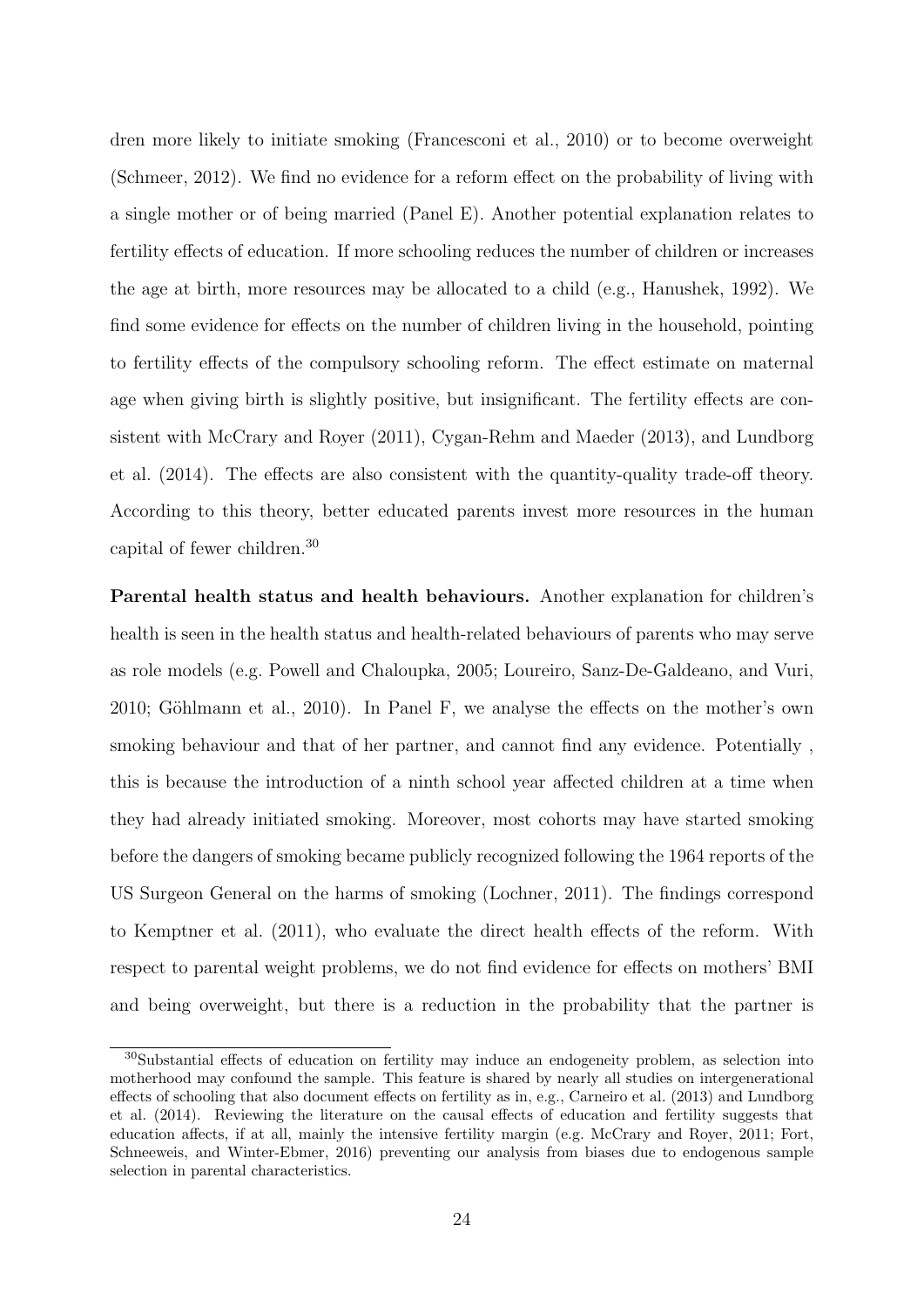overweight (Panel G).

In sum, the effects of increased maternal schooling on children's smoking and being overweight are best explained by taking a dynamic perspective on human capital formation, including self-productivity of human capital and dynamic complementarity. Parents invest more in children's human capital (likely already improving early health outcomes), which improves children's schooling attainments. Resulting better cognition and earnings prospects may increase the costs of unhealthy behaviours. The effects are amplified by improvements in the peer environment at a sensitive developmental period of children. Improvements in the family environment (i.e. in terms of family income, mating, family stability, household size, and parental health behaviours) appear less important empirically. One explanation may be that the employed measures are not differentiated enough. For example, despite only small effects on parental health behaviours, parents may still be more aware of the consequences of unhealthy behaviours, thus encouraging children's physical activity, improving children's diet, or imposing smoking rules at home [\(Powell](#page-38-3) [and Chaloupka,](#page-38-3) [2005\)](#page-38-3). Additionally, the parent-child relationship may have changed, which can also impact the formation of health behaviours [\(Powell and Chaloupka,](#page-38-3) [2005\)](#page-38-3).

## 5 Robustness checks

#### 5.1 Identification assumptions

<span id="page-27-0"></span>At the heart of the identification strategies is the common trend assumption: States that introduced the compulsory schooling reform would have developed similarly over time with respect to children's outcomes as states that did not (yet) increase compulsory schooling of the parents.

Throughout the analysis, we demonstrate that children's smoking behaviour and overweight only improve if mothers indeed attended the affected basic school track, assuring that the model is not just capturing general trends that affect other children as well. In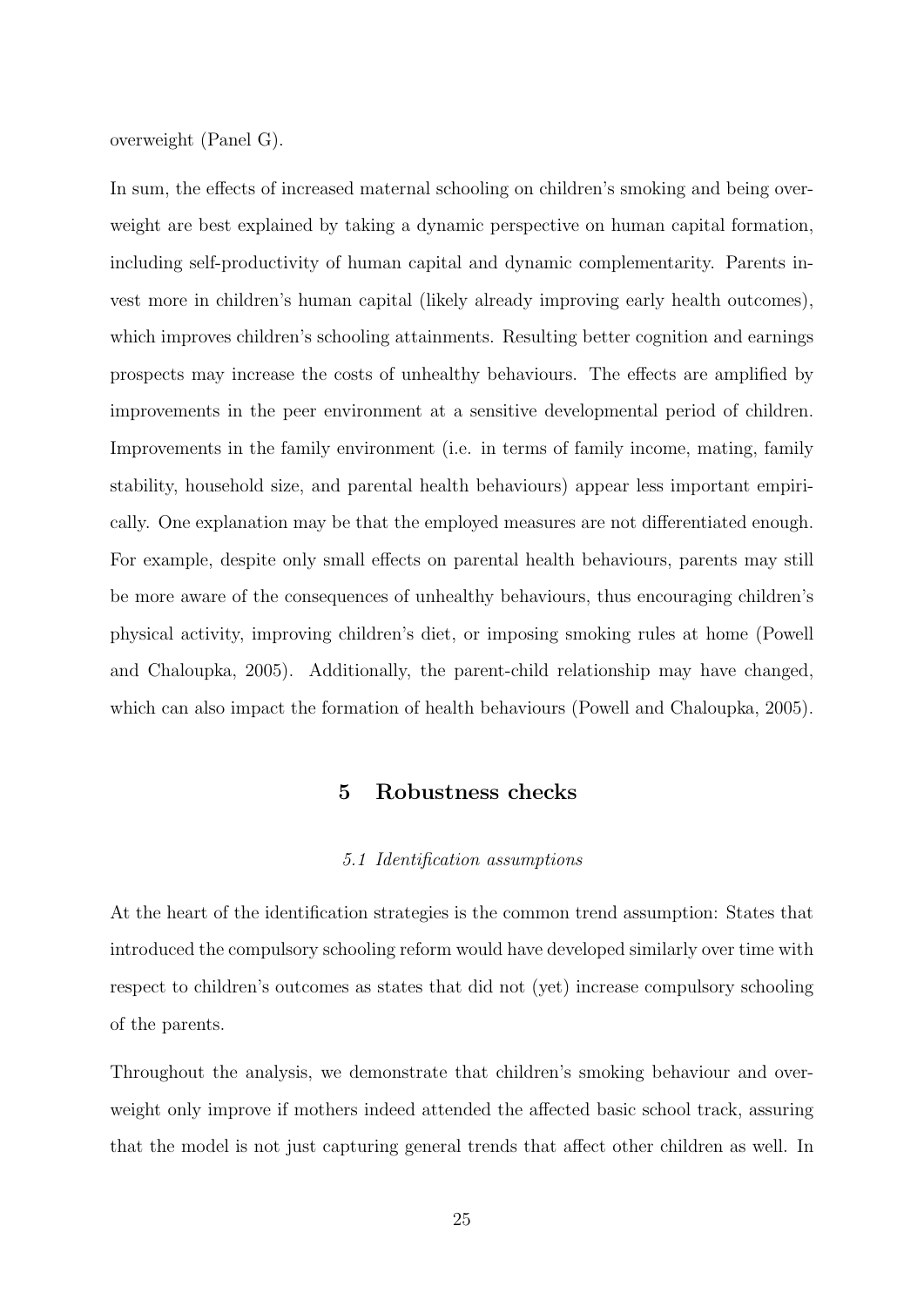alternative checks on the common trend assumption, we simulate placebo reforms (Panel A of Table [8\)](#page-47-0). We drop children with treated mothers from the sample and assume that the compulsory schooling reform was implemented two to five years before the actual reform.[31](#page--1-0) The coefficient estimates vary around zero with changes in their sign and are statistically insignificant. The smaller sample size, however, increases the noise in the estimates.

Alternatively, we check for effects on a health-related placebo outcome (Panel B of Table [8\)](#page-47-0): Body height in adulthood is largely determined by genetic factors in high-income countries [\(Silventoinen,](#page-38-13) [2003\)](#page-38-13).[32](#page--1-0) We estimate the effect on adult children in the SOEP data (as in Section [4.4\)](#page-20-0) for children with mothers from the basic track. The estimate is very small and insignificant, suggesting that overweight effects relate arise from changes in more malleable body weight rather than mostly genetically determined body height.

As the common trend assumption is conditional on covariates, we assess the sensitivity of the estimates to varying sets of covariates (columns 2-7 of Table [9\)](#page-48-0): We first drop the X-variables (gender, children's age, survey wave); we add controls for states' GDP and unemployment rate when children are aged 18 to account for differential state trends; we include two dummies in the main specification to indicate cohorts that were exposed to short/long school years when the national school calendar was harmonized around 1966 (for reform details, see [Pischke,](#page-37-12) [2007\)](#page-37-12); we include two dummies for cohorts potentially affected by region-specific and temporary school year increases before the general increase in compulsory schooling was mandated (see Section [2](#page-7-0) for details); we drop the linear statespecific trend in mothers' year of birth; and finally we flexibly account for cohort - state specific trends by including fixed effects at the children's birth year - federal state level instead of parametric trends. The last specification is very flexible and possible due to variations in maternal age at birth. It can account for any cohort-state-specific change

<sup>&</sup>lt;sup>31</sup>A placebo reform in the year preceding the actual reform may be confounded by grade repeaters and late school entry.

<sup>32</sup>Smoking may stunt growth in adolescence (e.g. [Stice and Martinez,](#page-39-6) [2005\)](#page-39-6).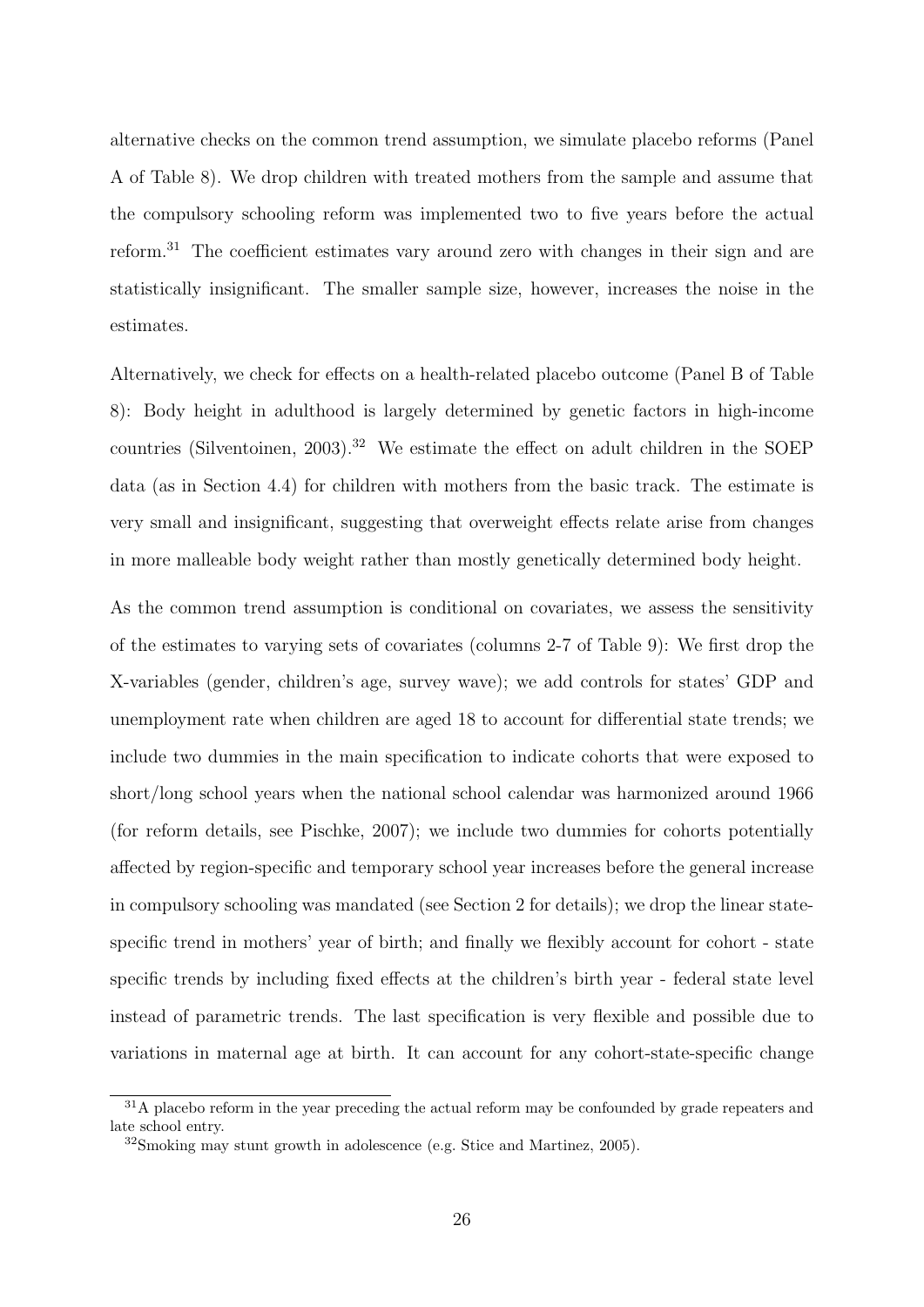that may arise from state-specific smoking regulations, education policies, overweight campaigns, or regionally varying cohort specific labour market conditions. Across all specifications, the IV-estimates and reduced form estimates are very stable, and none of the estimated coefficients are statistically different from the main estimates.

In another set of tests on the common trend assumption, we employ models that rest on alternative identification assumptions. First, we use the idea of a regression discontinuity design (column 8): We centre the sample 15 years before and after the respective reforms and allow for a linear trend in the maternal year of birth for children's outcomes in each federal state. This trend is allowed to jump with the increase in mothers' compulsory schooling. The resulting IV-estimates are similar to the main effects. Reduced form estimates are smaller, but in the confidence band of the main estimates. Note, however, that regression discontinuity designs likely underestimate the long-term benefits of education if outcomes are impacted by spill-overs from other cohorts (which is likely the case for health-related outcomes, see [Lochner,](#page-37-0) [2011\)](#page-37-0).

Alternatively, we use children with mothers from higher tracks as an additional control group in a difference-in-differences-in-differences model. This model accounts flexibly for any state-specific shock that is related to maternal birth year but unrelated to the school track of the mother. The estimates are very similar to the main results (column 9).<sup>[33](#page--1-0)</sup>

Finally, we check on omitted trends graphically. We calculate residuals from the differencein-differences models with the treatment dummy added back in. Figure [A.3](#page-51-0) plots average residuals by the distance of mothers' cohorts to the compulsory schooling reform in their federal state. Systematic time trends that were not captured by the difference-indifferences model would be revealed in the residuals. This is not the case: Before the introduction of the reform, the residuals vary around zero. After the reform, they are constantly below zero for children of mothers from the basic track. In the placebo sample

<sup>33</sup>IV-estimates are identical to the reduced form estimates because maternal years of schooling are generated based on their school degree, such that the first stage in the sample of basic-track mothers is one, and zero in the sample of mothers from higher tracks.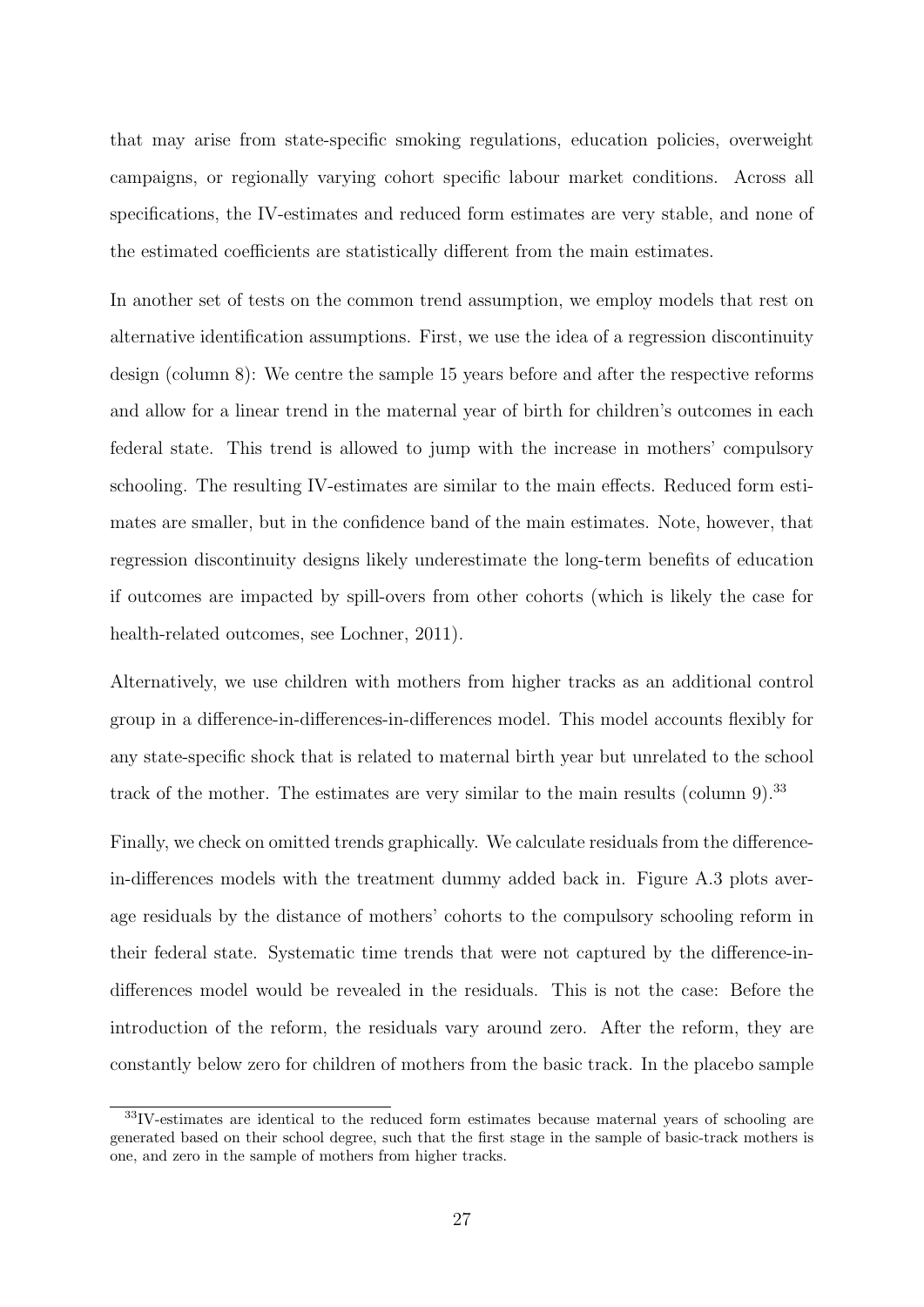<span id="page-30-0"></span>of children with mothers from higher tracks, the residuals continuously vary around zero.

#### 5.2 Sample choices and weighting

We now perform checks on the sensitivity of the main results to changes in sample choice (see Appendix Table [B.8\)](#page-58-0). While we restrict the main sample to children of mothers born between 1930 and 1960, we could also centre the sample around the reforms, as employed by, e.g., [Brunello, Fort, and Weber](#page-33-14) [\(2009\)](#page-33-14). In columns 2-5 of Appendix Table [B.8,](#page-58-0) we include children of mothers born 15 years before and after the increase in compulsory schooling, and gradually narrow the window down to 9 years. We obtain similar estimates.

In the analysis, we need to assume that parents went to school in the state that they currently live in. Cross-state mobility is generally low in Germany: 85 percent of adults in their 40s are still living in the same state where they went to school. This number is smaller in city-states (Hamburg, 63 percent, and Bremen, 70 percent, for details, see Section [3.1\)](#page-9-1). Removing observations from these small states yields expectedly similar results (column 6). Furthermore, a lagged roll-out of the programme within certain regions of the federal states, as well as early school entry of parents may introduce some fuzziness in the treatment assignment around the reform introduction. Dropping maternal cohorts that should have been treated first results in the same conclusions (column 7). Finally, we want to rule-out that the results on adolescents are not biased by children moving out from home at age 18. If we drop children aged 18 from the analysis (about 25 percent of the sample), the main findings are confirmed, although the precision of estimates is expectedly lower.

The data on children's smoking behaviour (overweight) was only collected in the German Micro Census from 1989 (1999) onward. Therefore, it is more likely to observe more recent cohorts of mothers than older cohorts. In Panel A of Appendix Figure [A.4,](#page-52-0) we plot the frequency with which mothers' birth cohorts appear in the main sample, and the frequency of all female births contained in the Micro Census 1989. Similarly, the overweight-sample over-represents mothers giving birth at older ages (Panel B of Appendix Figure [A.4,](#page-52-0)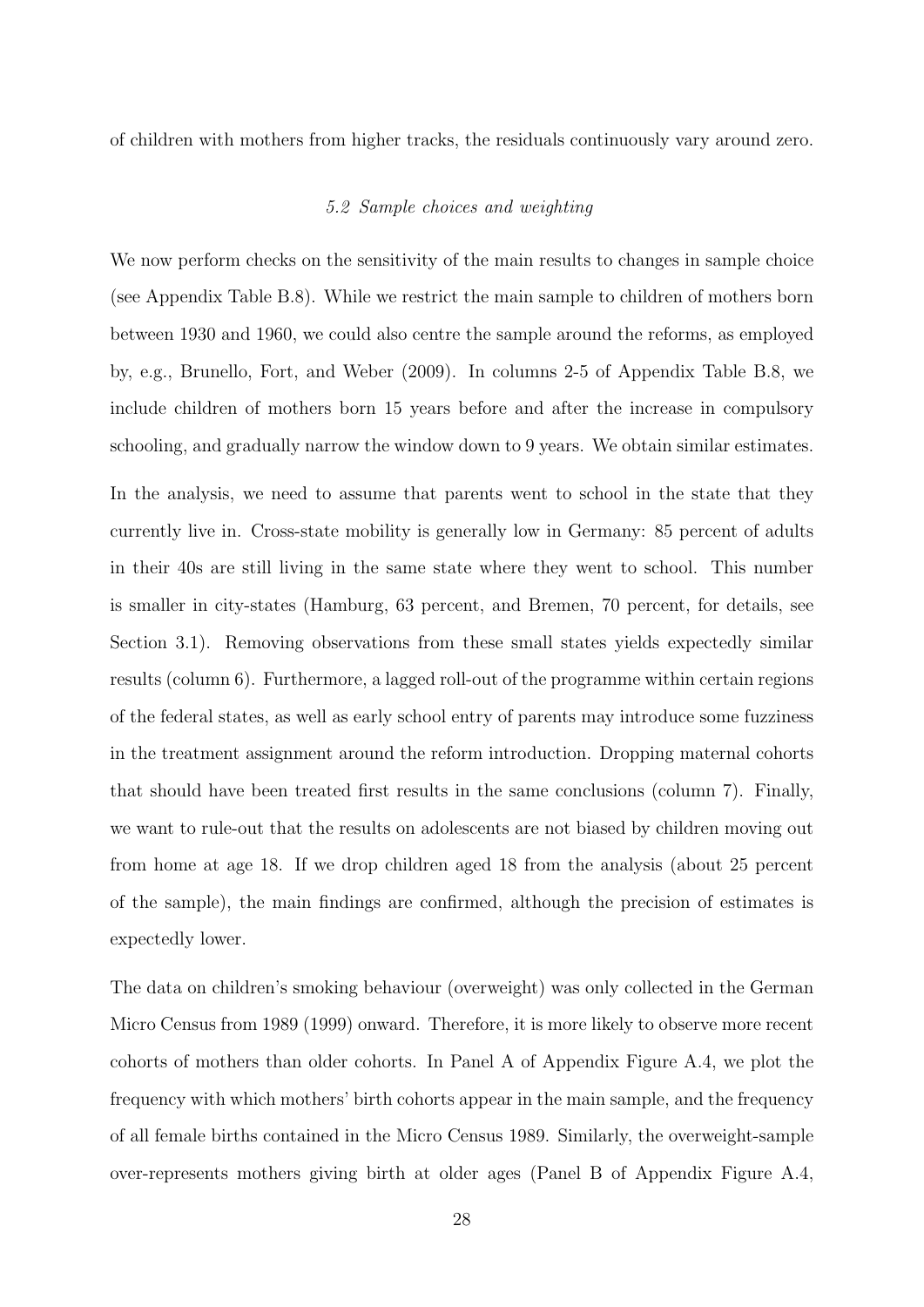based on the full sample from the German Micro Census of children aged 0-18 living with their parents). We run the main analysis using inverse probability weights to match the frequencies on mothers' year of birth and age at birth as plotted in Appendix Figure [A.4](#page-52-0) (see columns 9-10 of Appendix Table [B.8\)](#page-58-0). Assigning higher weights to cohorts with few observations (and less informational content) and lower weights to cohorts with more observations increases the noise in some estimates. Still, the results are statistically equivalent to the main findings.

## 6 Conclusion

<span id="page-31-0"></span>This paper traces the effects of an increase in compulsory schooling in Germany on children's health behaviours and long-term health. Mothers' increase in schooling substantially reduces children's probability to smoke and to be overweight in adolescence and adulthood. The findings pass a large set of robustness and placebo checks. For fathers, we do not find such effects. The effects on children's health-related outcomes are likely a product of a multiplicity of factors that improve throughout childhood, such as early childhood health, better schooling attainment, and a better peer environment in adolescence. Improvements in the family environment, including family income, mating, family stability, household size, and parental health behaviours, appear empirically less relevant overall. In a dynamic framework of human capital formation, even small changes in these dimensions may contribute to substantial improvements in health behaviours and long-term human capital of children.

While this study establishes the causal link between parental education on children's health outcomes, the analysis also has some limitations. The underlying mechanisms deserve further research attention. An exciting, though challenging, avenue for future research is to better understand how parental education impacts children's health. A major challenge will be to acquire detailed information on, e.g., parental inputs around birth and throughout childhood, or on child-parent relationships. One should also bear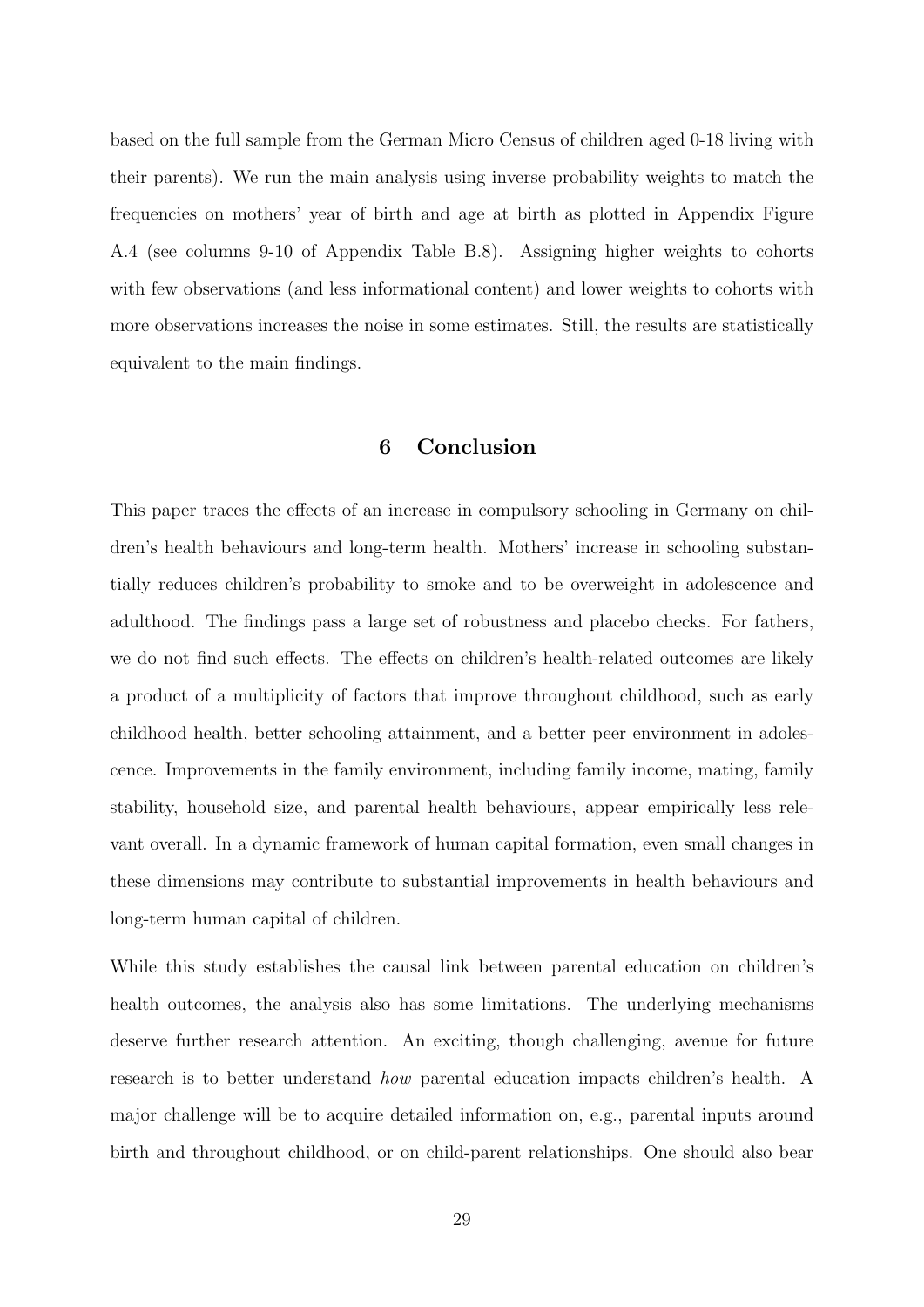in mind that the results apply to children of parents with rather low levels of education (although more than half of the parents attended this track). If we expect the benefits of schooling to be larger for lower levels of education [\(Imbens and Angrist,](#page-36-12) [1994\)](#page-36-12), the estimates should be interpreted as an upper-bound. Future research should try to identify effects in higher parts of the parental education distribution.

The paper contributes to our understanding of the link between education and health, suggesting that a substantial portion of the causal relationship is overlooked if intergenerational effects are not considered. The results show that the impact of maternal education on health behaviours and health is an important mechanism through which economic status is transmitted. The paper significantly contributes to our understanding of non-market benefits of education. While the literature cannot typically disentangle the effects of education from effects of higher incomes, we provide evidence from a setting in which the income channel is mostly closed. The paper also improves our understanding of long-term effects of educational interventions that strengthen the case for public investments in general education. Finally, the long-term impact of educational investments may eventually lead to reductions in public health expenditures.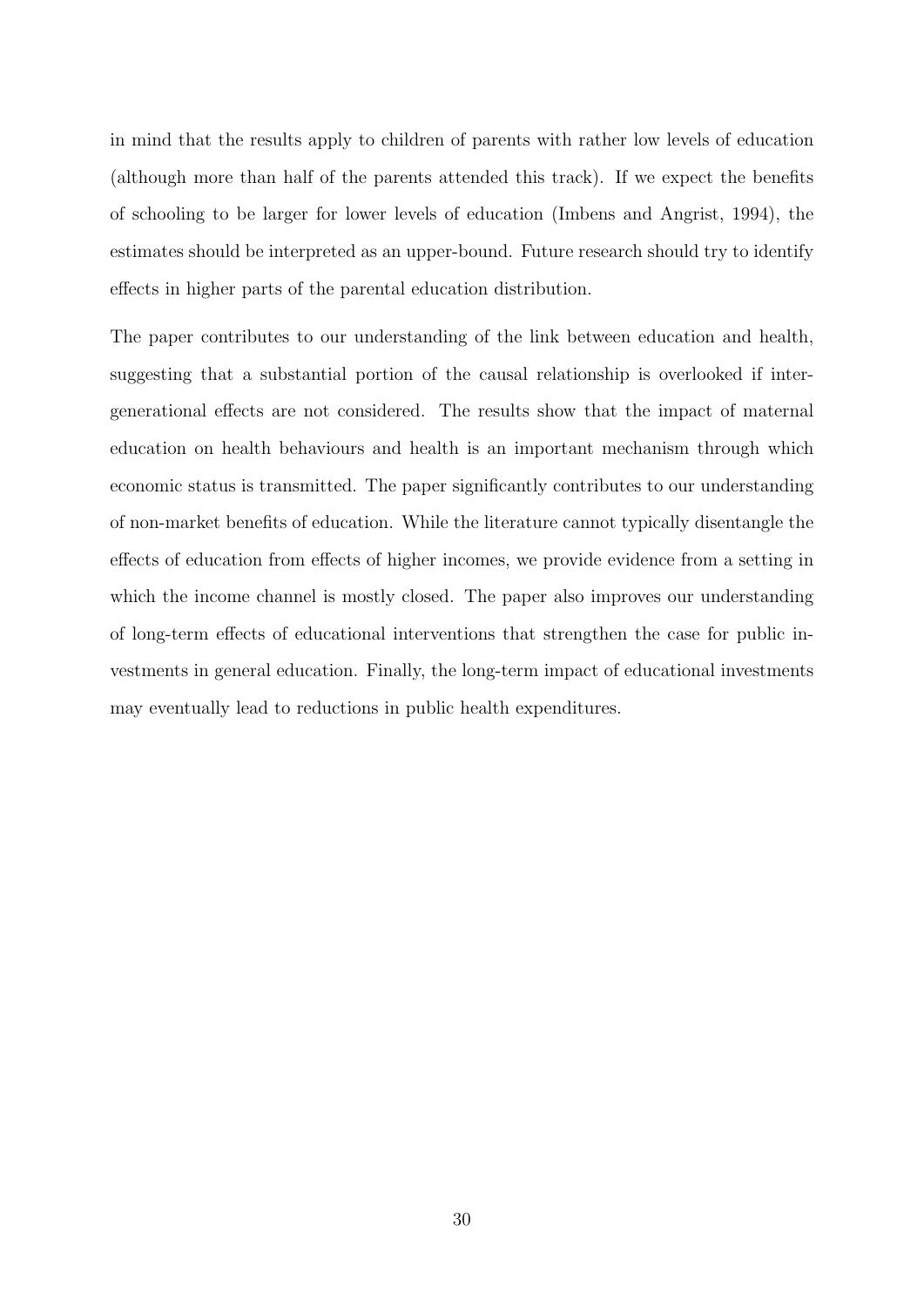### References

- <span id="page-33-13"></span>Ali, M. M., A. Amialchuk, and F. W. Heiland (2011). Weight-related behavior among adolescents: The role of peer effects.  $PLoS$  ONE  $6(6)$ , e21179.
- <span id="page-33-11"></span>Autor, D., D. Figlio, K. Karbownik, J. Roth, and M. Wasserman (2016). Family disadvantage and the gender gap in behavioral and educational outcomes. NBER Working Paper Series 22267, National Bureau of Economic Research.
- <span id="page-33-2"></span>Becker, G. S. and C. B. Mulligan (1997). The endogenous determination of time preference. *Quarterly Journal of Economics 112(3)*, 729–758.
- <span id="page-33-3"></span>Behrman, J. R. and M. R. Rosenzweig (2004). Returns to birthweight. Review of Economics and Statistics  $86(2)$ , 586–601.
- <span id="page-33-10"></span>Bingley, P. and A. Martinello (2017). Measurement error in income and schooling, and the bias of linear estimators. Journal of Labor Economics, forthcoming.
- <span id="page-33-0"></span>Black, D. A., Y.-C. Hsu, and L. J. Taylor (2015). The effect of early-life education on later-life mortality. Journal of Health Economics 44, 1–9.
- <span id="page-33-8"></span>Black, S. E., P. J. Devereux, and K. G. Salvanes (2005). Why the apple doesn't fall far: Understanding intergenerational transmission of human capital. American Economic Review  $95(1)$ , 437-449.
- <span id="page-33-4"></span>Black, S. E., P. J. Devereux, and K. G. Salvanes (2007). From the cradle to the labor market? The effect of birth weight on adult outcomes. Quarterly Journal of Economics 122(1), 409–439.
- <span id="page-33-14"></span>Brunello, G., M. Fort, and G. Weber (2009). Changes in compulsory schooling, education and the distribution of wages in Europe. Economic Journal 119 (536), 516–539.
- <span id="page-33-9"></span>Cameron, A. C., J. B. Gelbach, and D. L. Miller (2008). Bootstrap-based improvements for inference with clustered errors. Review of Economics and Statistics  $90(3)$ , 414–427.
- <span id="page-33-6"></span>Card, D. (1999). The causal effect of education on earnings. In O. Ashenfelter and D. Card (Eds.), Handbook of Labor Economics, Volume 3A, Chapter 30, pp. 1801–1863. Amsterdam: North Holland.
- <span id="page-33-7"></span>Carneiro, P., C. Meghir, and M. Parey (2013). Maternal education, home environments, and the development of children and adolescents. Journal of the European Economic Association 11 (SUPPL. 1), 123–160.
- <span id="page-33-12"></span>Carrell, S. E., M. Hoekstra, and J. E. West (2011). Is poor fitness contagious? Evidence from randomly assigned friends. Journal of Public Economics 95 (7-8), 657–663.
- <span id="page-33-5"></span>Case, A., A. Fertig, and C. Paxson (2005). The lasting impact of childhood health and circumstance. Journal of Health Economics 24 (2), 365–389.
- <span id="page-33-1"></span>Case, A., D. Lubotsky, and C. Paxson (2002). Economic status and health in childhood: The origin of the gradient. American Economic Review 92 (5), 1308–1334.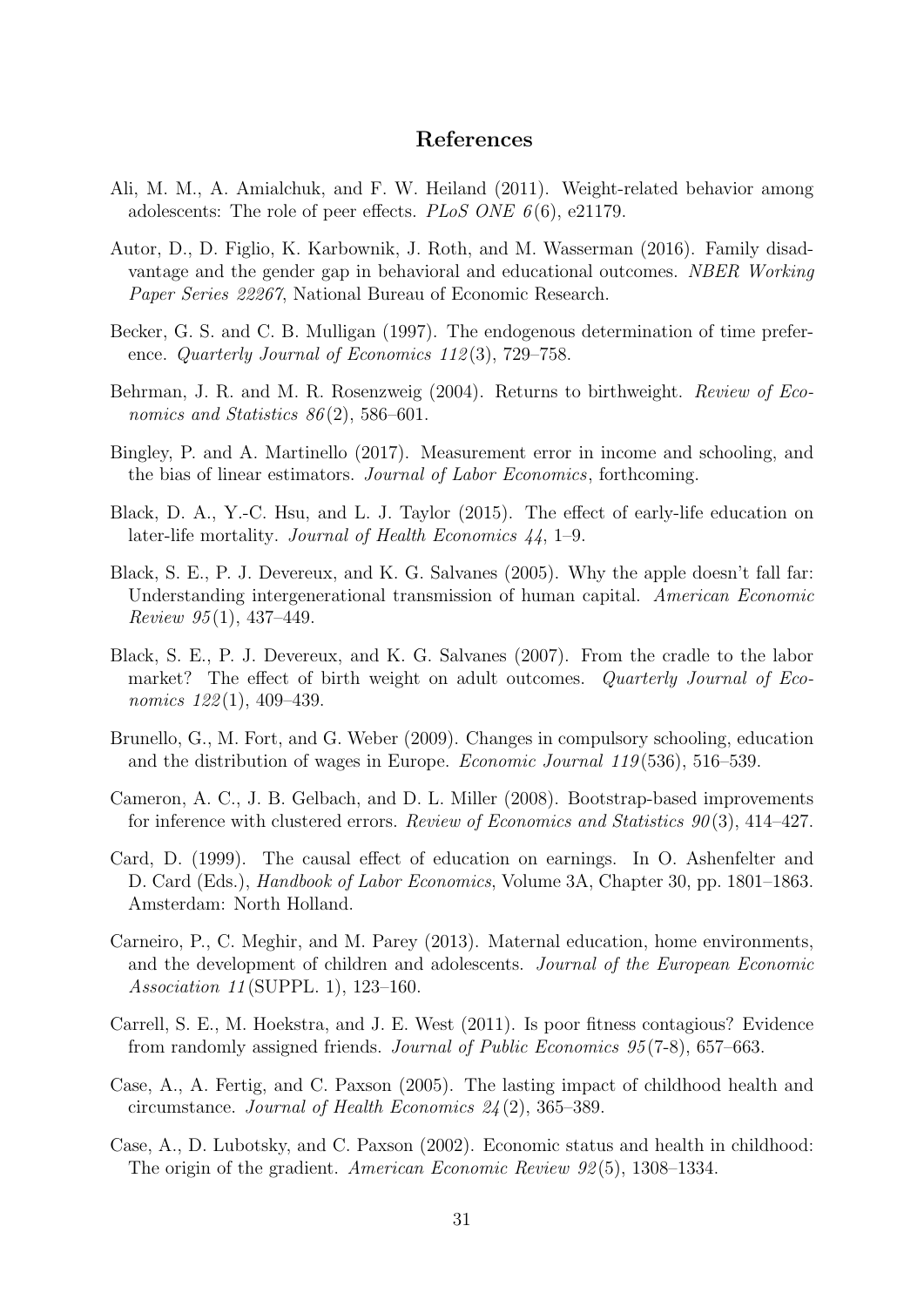- <span id="page-34-10"></span>Cawley, J. and C. K. Spiess (2008). Obesity and skill attainment in early childhood. Economics & Human Biology  $6(3)$ , 388-397.
- <span id="page-34-14"></span>Chevalier, A., C. Harmon, V. O' Sullivan, and I. Walker (2013). The impact of parental income and education on the schooling of their children. IZA Journal of Labor Economics  $2(1)$ , 8.
- <span id="page-34-5"></span>Chou, S.-Y., J.-T. Liu, M. Grossman, and T. Joyce (2010). Parental education and child health: Evidence from a natural experiment in Taiwan. American Economic Journal: Applied Economics  $2(1)$ , 33–61.
- <span id="page-34-0"></span>Clark, D. and H. Royer (2013). The effect of education on adult mortality and health: Evidence from Britain. American Economic Review 103 (6), 2087–2120.
- <span id="page-34-11"></span>Cole, T. J., M. C. Bellizzi, K. M. Flegal, and W. H. Dietz (2000). Establishing a standard definition for child overweight and obesity worldwide: international survey. British Medical Journal 320 (7244), 1240–1240.
- <span id="page-34-12"></span>Cunha, F. and J. J. Heckman (2007). The technology of skill formation. American Economic Review  $97(2)$ , 31–47.
- <span id="page-34-2"></span>Currie, A., M. A. Shields, and S. W. Price (2007). The child health/family income gradient: Evidence from England. Journal of Health Economics  $26(2)$ , 213–232.
- <span id="page-34-4"></span>Currie, J. and E. Moretti (2003). Mother's education and the intergenerational transmission of human capital: Evidence from college openings. Quarterly Journal of Economics  $118(4)$ , 1495–1532.
- <span id="page-34-1"></span>Currie, J. and M. Stabile (2003). Socioeconomic status and child health: Why is the relationship stronger for older children? American Economic Review 93 (5), 1813– 1823.
- <span id="page-34-3"></span>Cutler, D. M. and A. Lleras-Muney (2010). Understanding differences in health behaviors by education. Journal of Health Economics 29 (1), 1–28.
- <span id="page-34-7"></span>Cygan-Rehm, K. (2018). Is additional schooling worthless? Revising the zero returns to compulsory schooling in Germany. mimeo.
- <span id="page-34-8"></span>Cygan-Rehm, K. and M. Maeder (2013). The effect of education on fertility: Evidence from a compulsory schooling reform. Labour Economics 25, 35–48.
- <span id="page-34-13"></span>de Haan, M. (2011). The effect of parents' schooling on child's schooling: A nonparametric bounds analysis. Journal of Labor Economics 29 (4), 859–892.
- <span id="page-34-6"></span>Dickson, M., P. Gregg, and H. Robinson (2016). Early, late or never? When does parental education impact child outcomes? Economic Journal 126 (596), F184–F231.
- <span id="page-34-9"></span>Dustmann, C. (2004). Parental background, secondary school track choice, and wages. Oxford Economic Papers 56 (2), 209–230.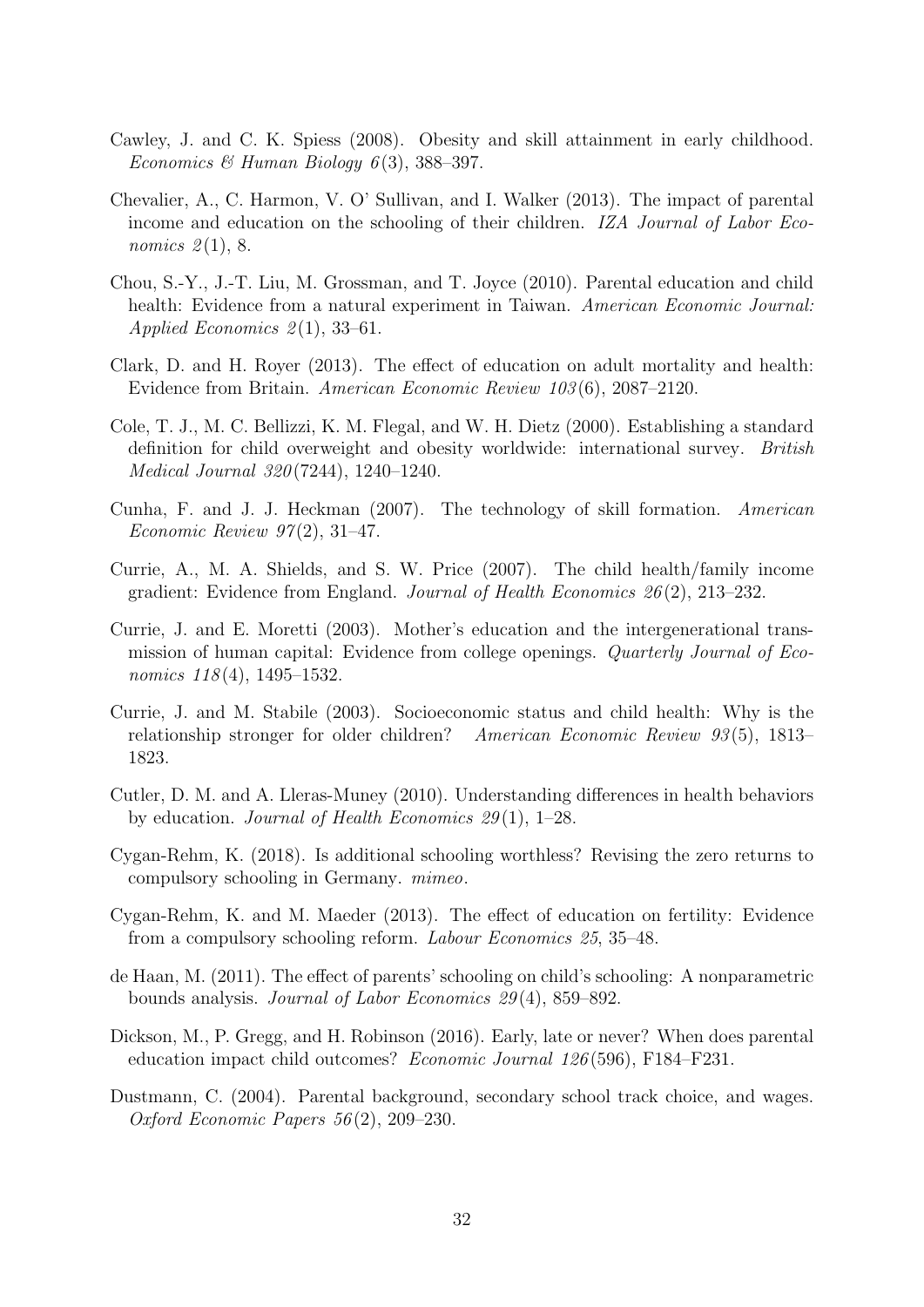- <span id="page-35-12"></span>Dustmann, C. and U. Schönberg (2011). Expansions in maternity leave coverage and children's long-term outcomes. American Economic Journal: Applied Economics 4 (3), 190–224.
- <span id="page-35-6"></span>Ermisch, J., M. Francesconi, and D. J. Pevalin (2004). Parental partnership and joblessness in childhood and their influence on young people's outcomes. Journal of the Royal Statistical Society: Series A (Statistics in Society) 167(1), 69–101.
- <span id="page-35-9"></span>Firpo, S., N. M. Fortin, and T. Lemieux (2009). Unconditional quantile regressions. Econometrica 77 (3), 953–973.
- <span id="page-35-14"></span>Fort, M., N. Schneeweis, and R. Winter-Ebmer (2016). Is education always reducing fertility? Evidence from compulsory schooling reforms. Economic Journal 126 (595), 1823–1855.
- <span id="page-35-7"></span>Francesconi, M., S. P. Jenkins, and T. Siedler (2010). The effect of lone motherhood on the smoking behavior of young adults. Health Economics  $19(11)$ , 1377–1384.
- <span id="page-35-5"></span>Fuchs, V. R. (1982). Time preference and health: An exploratory study. In V. Fuchs (Ed.), Economic Aspects of Health, pp. 93–120. Chicago: University of Chicago Press.
- <span id="page-35-2"></span>Galama, T., A. Lleras-Muney, and H. van Kippersluis (2018, jan). The Effect of Education on Health and Mortality: A Review of Experimental and Quasi-Experimental Evidence. NBER Working Paper Series 24225.
- <span id="page-35-4"></span>Göhlmann, S., C. M. Schmidt, and H. Tauchmann (2010). Smoking initiation in Germany: The role of intergenerational transmission. Health Economics  $19(2)$ ,  $227-242$ .
- <span id="page-35-13"></span>Grossman, M. (1972). On the concept of health capital and the demand for health. Journal of Political Economy 80 (2), 223–255.
- <span id="page-35-0"></span>Grossman, M. (2006). Education and nonmarket outcomes. In E. Hanushek and F. Welch (Eds.), Handbook of the Economics of Education, Volume 1, pp. 577–633. Amsterdam: North Holland.
- <span id="page-35-1"></span>Grossman, M. (2015). The relationship between health and schooling. Nordic Journal of Health Economics  $3(1)$ , 7-17.
- <span id="page-35-3"></span>Guo, S. S., W. Wu, W. C. Chumlea, and A. F. Roche (2002). Predicting overweight and obesity in adulthood from body mass index values in childhood and adolescence. American Journal of Clinical Nutrition 76(3), 653–658.
- <span id="page-35-8"></span>Hanushek, E. (1992). The trade-off between child quality and quantity. Journal of Political Economy  $100(1)$ , 84-117.
- <span id="page-35-10"></span>Havnes, T. and M. Mogstad (2015). Is universal child care leveling the playing field? Journal of Public Economics 127, 100–114.
- <span id="page-35-11"></span>Heckman, J. J. (2007). The economics, technology, and neuroscience of human capability formation. Proceedings of the National Academy of Sciences 104 (33), 13250–13255.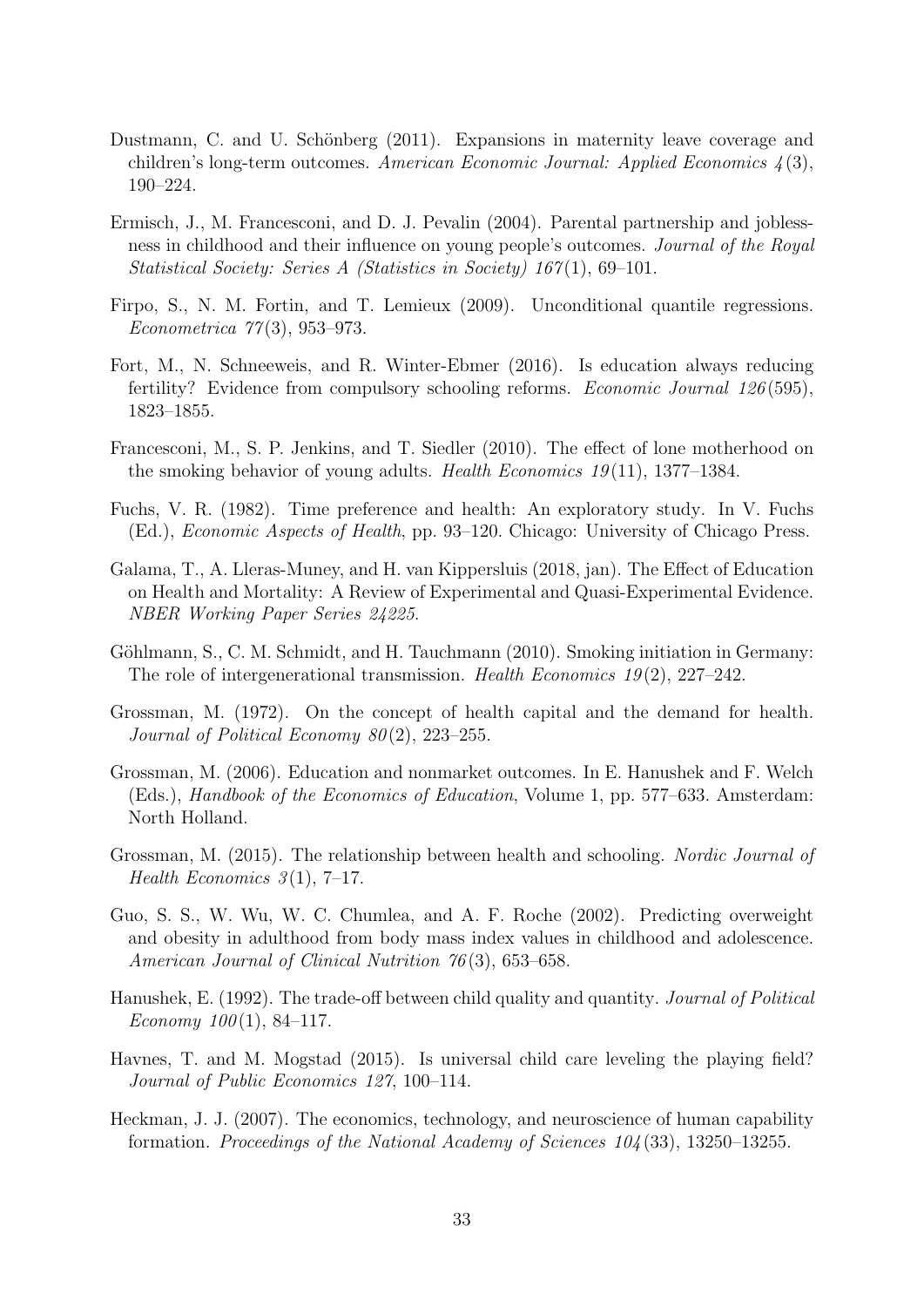- <span id="page-36-1"></span>Hill, J. O. (1998). Environmental contributions to the obesity epidemic. Science 280 (5368), 1371–1374.
- <span id="page-36-2"></span>Hill, J. O. (2003). Obesity and the environment: Where do we go from here? Science  $299(5608)$ , 853–855.
- <span id="page-36-4"></span>Holmlund, H., M. Lindahl, and E. Plug (2011). The causal effect of parents' schooling on children's schooling: A comparison of estimation methods. Journal of Economic Literature  $49(3)$ , 615–651.
- <span id="page-36-12"></span>Imbens, G. W. and J. D. Angrist (1994). Identification and estimation of local average treatment effects. Econometrica  $62(2)$ , 467.
- <span id="page-36-3"></span>Janssen, I., P. T. Katzmarzyk, W. F. Boyce, C. Vereecken, C. Mulvihill, C. Roberts, C. Currie, and W. Pickett (2005). Comparison of overweight and obesity prevalence in school-aged youth from 34 countries and their relationships with physical activity and dietary patterns. Obesity Reviews  $6(2)$ , 123–132.
- <span id="page-36-0"></span>Jürges, H. and S.-C. Meyer (2017). Educational differences in smoking: Selection versus causation. Schumpeter Discussion Papers 17001, University of Wuppertal.
- <span id="page-36-8"></span>Kamhöfer, D. A. and H. Schmitz (2016). Reanalyzing zero returns to education in Germany. Journal of Applied Econometrics 31(5), 912–919.
- <span id="page-36-9"></span>Kemptner, D., H. Jürges, and S. Reinhold (2011). Changes in compulsory schooling and the causal effect of education on health: Evidence from Germany. Journal of Health Economics  $30(2)$ , 340–354.
- <span id="page-36-6"></span>Kemptner, D. and J. Marcus (2013). Spillover effects of maternal education on child's health and health behavior. Review of Economics of the Household  $11(1)$ , 29–52.
- <span id="page-36-7"></span>Kenkel, D., D. Lillard, and A. Mathios (2006). The roles of high school completion and GED receipt in smoking and obesity. *Journal of Labor Economics*  $24(3)$ , 635–660.
- <span id="page-36-10"></span>Kromeyer-Hauschild, K., A. Moss, and M. Wabitsch (2015). Referenzwerte für den Body-Mass-Index für Kinder, Jugendliche und Erwachsene in Deutschland. Anpassung der AGA-BMI-Referenz im Altersbereich von 15 bis 18 Jahren. Adipositas 9 (3), 123–127.
- <span id="page-36-13"></span>Kuehnle, D. (2014). The causal effect of family income on child health in the UK. Journal of Health Economics 36, 137–150.
- <span id="page-36-11"></span>Kurth, B.-M. (2007). Der Kinder- und Jugendgesundheitssurvey (KiGGS): Ein Uberblick ¨ ¨uber Planung, Durchf¨uhrung und Ergebnisse unter Ber¨ucksichtigung von Aspekten eines Qualitätsmanagements. Bundesgesundheitsblatt - Gesundheitsforschung - Gesundheitsschutz  $50(5-6)$ , 533–546.
- <span id="page-36-5"></span>Lindeboom, M., A. Llena-Nozal, and B. van der Klaauw (2009). Parental education and child health: Evidence from a schooling reform. Journal of Health Economics  $28(1)$ , 109–131.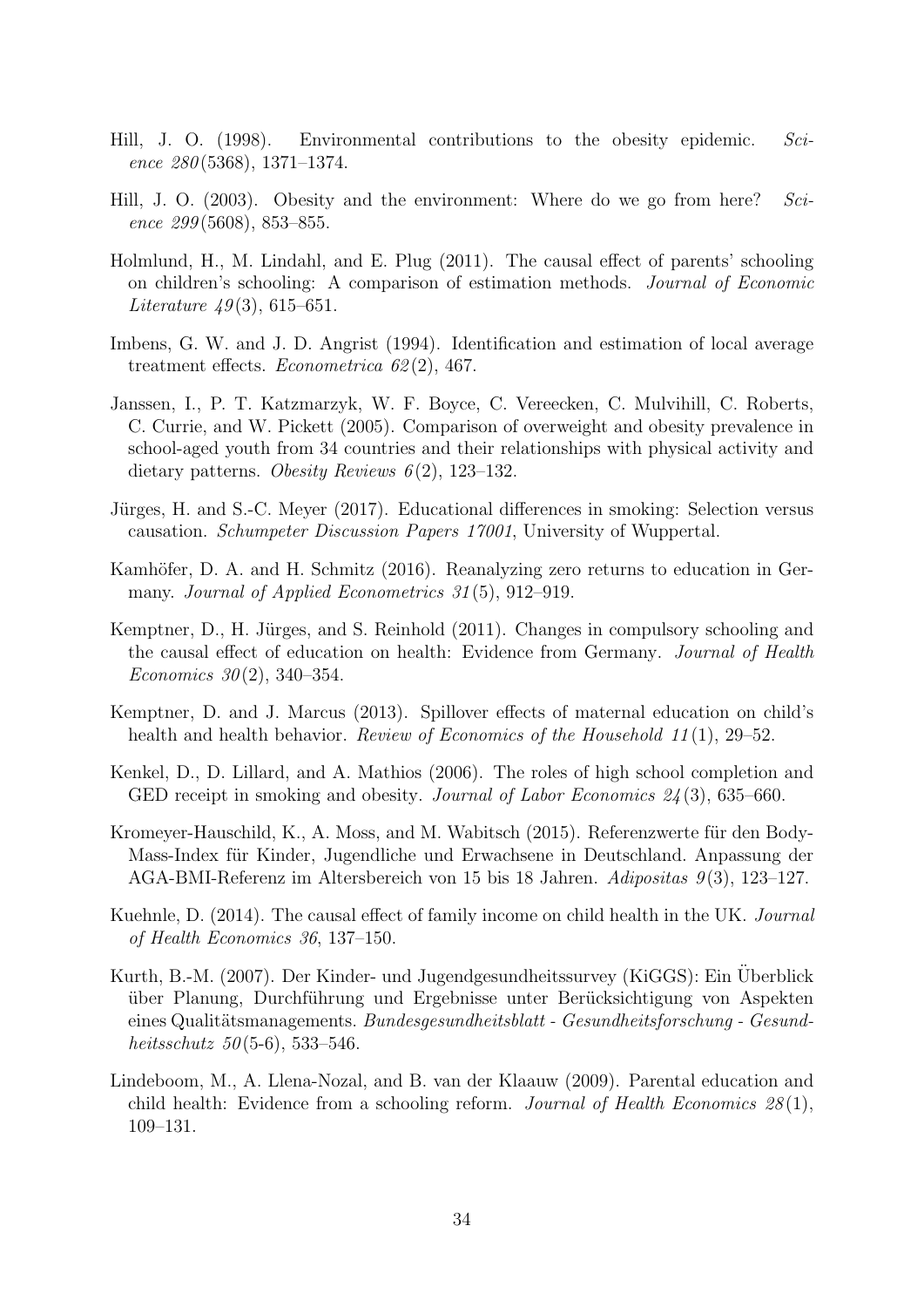- <span id="page-37-0"></span>Lochner, L. J. (2011). Nonproduction benefits of education: Crime, health, and good citizenship. In E. A. Hanushek, S. Machin, and L. Woessmann (Eds.), Handbook of the Economics of Education, Volume 4, Chapter 2, pp. 182–262. Amsterdam: North Holland.
- <span id="page-37-9"></span>Løken, K. V., M. Mogstad, and M. Wiswall (2012). What linear estimators miss: The effects of family income on child outcomes. American Economic Journal: Applied *Economics*  $4(2)$ , 1–35.
- <span id="page-37-13"></span>Loureiro, M. L., A. Sanz-De-Galdeano, and D. Vuri (2010). Smoking habits: Like father, like son, like mother, like daughter? Oxford Bulletin of Economics and Statistics 72 (6), 717–743.
- <span id="page-37-4"></span>Lowry, R., L. Kann, and J. L. Collins (1996). The effect of socioeconomic status on chronic disease risk behaviors among US adolescents. JAMA: The Journal of the American Medical Association 276 (10), 792.
- <span id="page-37-11"></span>Lundborg, P. (2006). Having the wrong friends? Peer effects in adolescent substance use. Journal of Health Economics 25 (2), 214–233.
- <span id="page-37-3"></span>Lundborg, P., A. Nilsson, and D.-O. Rooth (2014). Parental education and offspring outcomes: Evidence from the Swedish compulsory school reform. American Economic Journal: Applied Economics  $6(1 \text{ A})$ , 253–278.
- <span id="page-37-10"></span>Maurin, E. and S. McNally (2008). Vive la révolution! Long-term educational returns of 1968 to the angry students. Journal of Labor Economics  $26(1)$ , 1–33.
- <span id="page-37-2"></span>McCrary, J. and H. Royer (2011). The effect of female education on fertility and infant health: Evidence from school entry policies using exact date of birth. American Economic Review 101 (1), 158–195.
- <span id="page-37-1"></span>Must, A. (1999). The disease burden associated with overweight and obesity. JAMA 282(16), 1523.
- <span id="page-37-6"></span>Oreopoulos, P., M. E. Page, and A. H. Stevens (2006). The intergenerational effects of compulsory schooling. Journal of Labor Economics 24 (4), 729–760.
- <span id="page-37-5"></span>Oreopoulos, P. and K. G. Salvanes (2011). Priceless: The nonpecuniary benefits of schooling. Journal of Economic Perspectives 25 (1), 159–184.
- <span id="page-37-8"></span>Petzold, H.-J. (1981). Schulzeitverlängerung: Parkplatz oder Bildungschance? Bensheim: Päd. extra Buchverlag.
- <span id="page-37-7"></span>Piopiunik, M. (2014). Intergenerational transmission of education and mediating channels: Evidence from a compulsory schooling reform in Germany. Scandinavian Journal of Economics 116 (3), 878–907.
- <span id="page-37-12"></span>Pischke, J.-S. (2007). The impact of length of the school year on student performance and earnings: Evidence from the German short school years. *Economic Journal 117*(523), 1216–1242.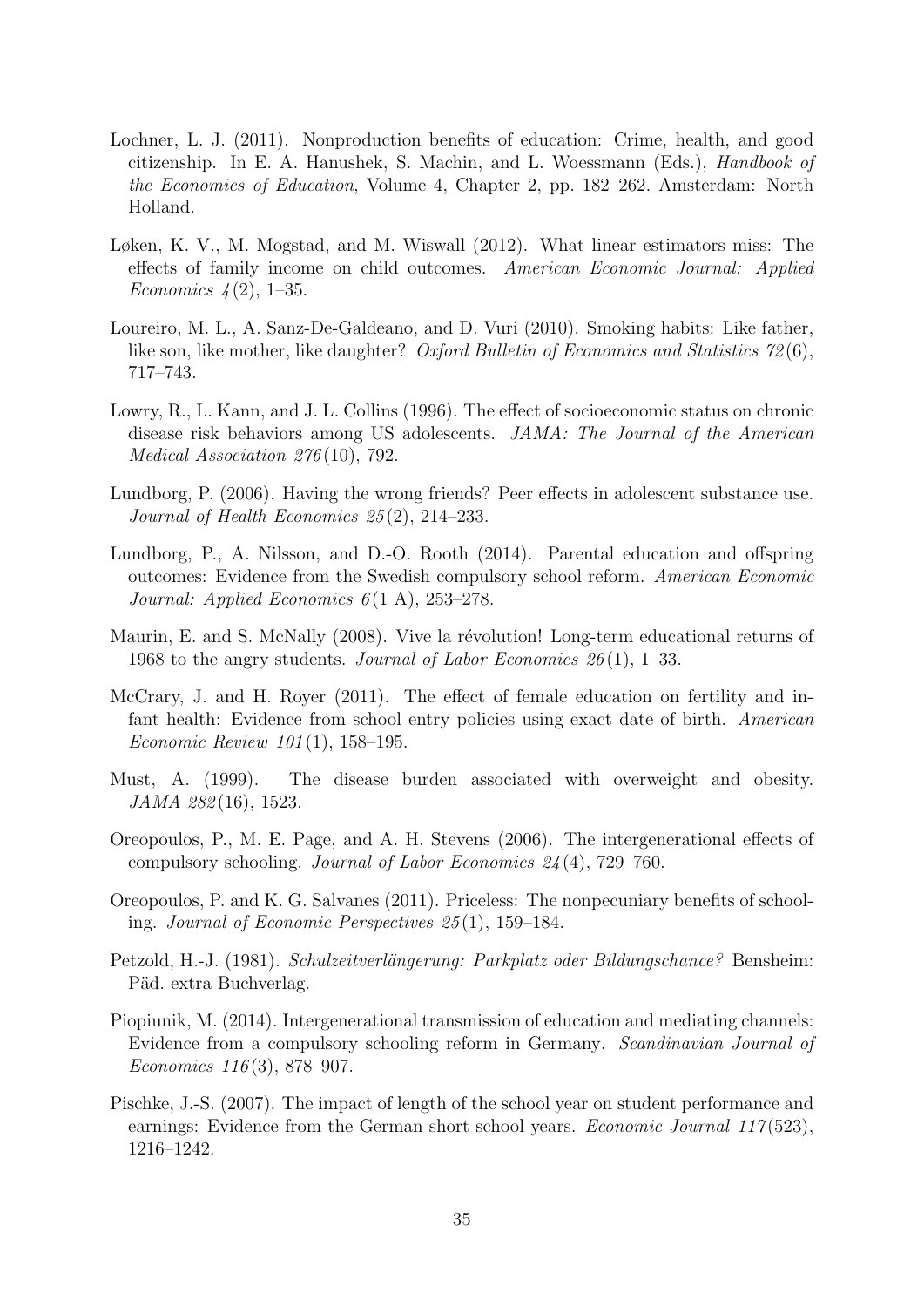- <span id="page-38-14"></span>Pischke, J.-S. and T. von Wachter (2005). Zero returns to compulsory schooling in Germany: Evidence and interpretation. IZA Discussion Paper Series 1645, Institute for the Study of Labor.
- <span id="page-38-5"></span>Pischke, J.-S. and T. von Wachter (2008). Zero returns to compulsory schooling in Germany: Evidence and interpretation. Review of Economics and Statistics 90(3), 592–598.
- <span id="page-38-3"></span>Powell, L. M. and F. J. Chaloupka (2005). Parents, public policy, and youth smoking. Journal of Policy Analysis and Management 24 (1), 93–112.
- <span id="page-38-12"></span>Powell, L. M., J. A. Tauras, and H. Ross (2005). The importance of peer effects, cigarette prices and tobacco control policies for youth smoking behavior. Journal of Health Economics 24 (5), 950–968.
- <span id="page-38-8"></span>RDC (2017). Mikrozensus der Jahre 1989, 1995, 1999, 2003, 2005, 2009. Datensätze. Research Data Centres of the Federal Statistical Office and the Statistical Offices of the Länder.
- <span id="page-38-10"></span>Reinhold, S. and H. Jürges (2012). Parental income and child health in Germany. *Health* Economics 21(5), 562–579.
- <span id="page-38-1"></span>Rhee, K. (2008). Childhood overweight and the relationship between parent behaviors, parenting style, and family functioning. The ANNALS of the American Academy of Political and Social Science 615(1), 11–37.
- <span id="page-38-9"></span>Riphahn, R. T. and P. Trübswetter  $(2013)$ . The intergenerational transmission of education and equality of educational opportunity in East and West Germany. Applied Economics  $45(22)$ , 3183-3196.
- <span id="page-38-4"></span>Schmeer, K. K. (2012). Family structure and obesity in early childhood. Social Science Research  $41(4)$ , 820–832.
- <span id="page-38-7"></span>Schneider, F. (1952). Das neunte Schuljahr. Stuttgart: Verlag Reinhold A. Müller.
- <span id="page-38-0"></span>Serdula, M., D. Ivery, R. Coates, D. Freedman, D. Williamson, and T. Byers (1993). Do obese children become obese adults? A review of the literature. *Preventive* Medicine 22 (2), 167–177.
- <span id="page-38-6"></span>Siedler, T. (2010). Schooling and citizenship in a young democracy: Evidence from postwar Germany. Scandinavian Journal of Economics 112 (2), 315–338.
- <span id="page-38-13"></span>Silventoinen, K. (2003). Determinants of variation in adult body height. Journal of Biosocial Science 35 (2), 263–285.
- <span id="page-38-2"></span>Soteriades, E. S. and J. R. DiFranza (2003). Parent's socioeconomic status, adolescents' disposable income, and adolescents' smoking status in Massachusetts. American Journal of Public Health  $93(7)$ , 1155–1160.
- <span id="page-38-11"></span>Stephens, M. and D.-Y. Yang (2014). Compulsory education and the benefits of schooling. American Economic Review 104 (6), 1777–1792.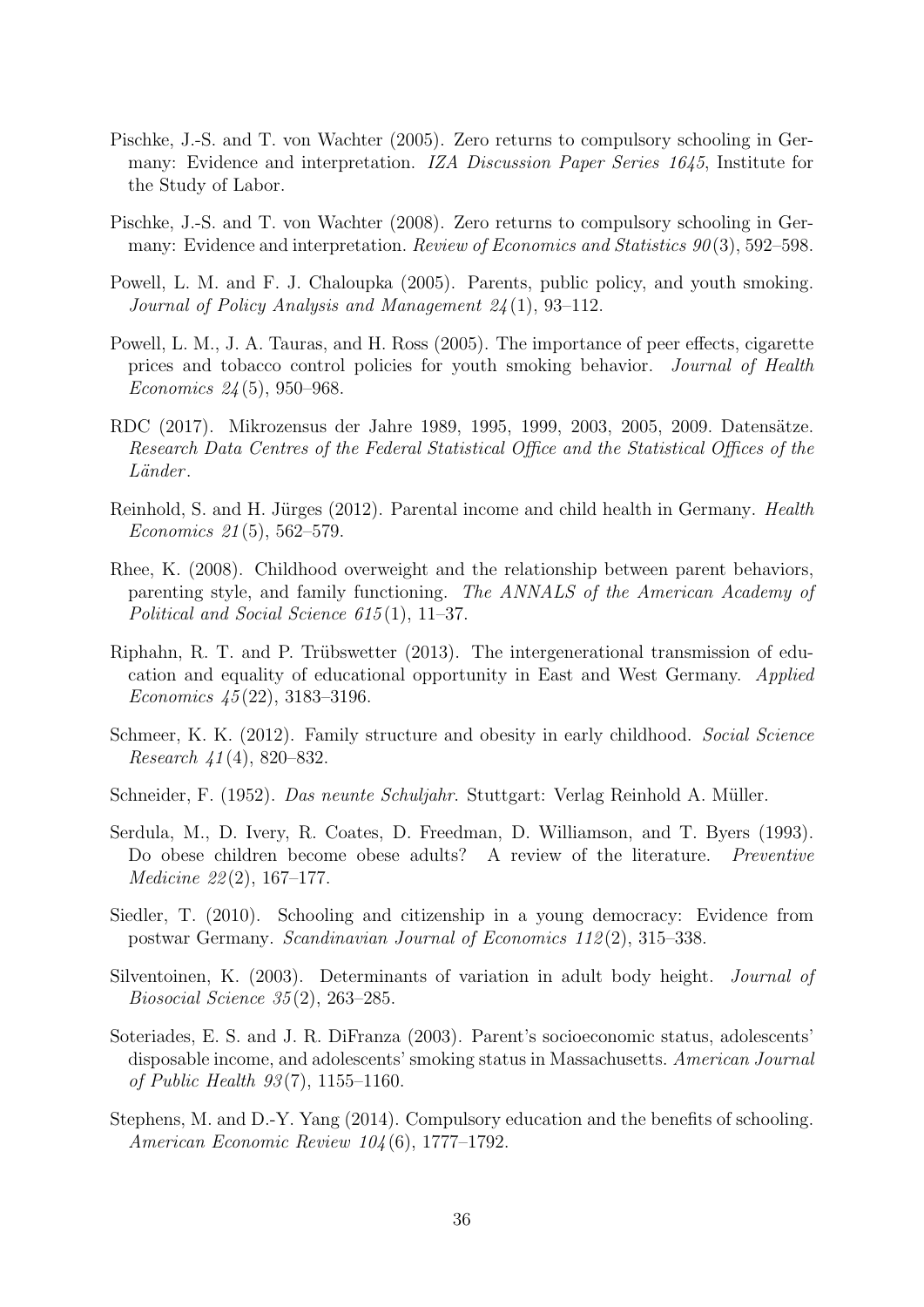- <span id="page-39-6"></span>Stice, E. and E. E. Martinez (2005). Cigarette smoking prospectively predicts retarded physical growth among female adolescents. Journal of Adolescent Health 37 (5), 363– 370.
- <span id="page-39-3"></span>Stolzenberg, H., H. Kahl, and K. E. Bergmann (2007). Körpermaße bei Kindern und Jugendlichen in Deutschland. Bundesgesundheitsblatt - Gesundheitsforschung - Gesundheitsschutz  $50(5-6)$ , 659–669.
- <span id="page-39-5"></span>Trogdon, J. G., J. Nonnemaker, and J. Pais (2008). Peer effects in adolescent overweight. Journal of Health Economics  $27(5)$ , 1388-1399.
- <span id="page-39-2"></span>Wagner, G. G., J. R. Frick, and J. Schupp (2007). The German Socio-Economic Panel Study (SOEP): Scope, evolution and enhancements. Schmollers Jahrbuch 127(1), 139– 169.
- <span id="page-39-4"></span>Waldfogel, J. (2006). What children need. Cambridge, MA: Havard University Press.
- <span id="page-39-1"></span>Waldron, I. and D. Lye (1990). Relationships of teenage smoking to educational aspirations and parents' education. Journal of Substance Abuse  $2(2)$ , 201–215.
- <span id="page-39-0"></span>WHO (2009). Global health risks: Mortality and burden of disease attributable to selected major risks. Bulletin of the World Health Organization 87, 646–646.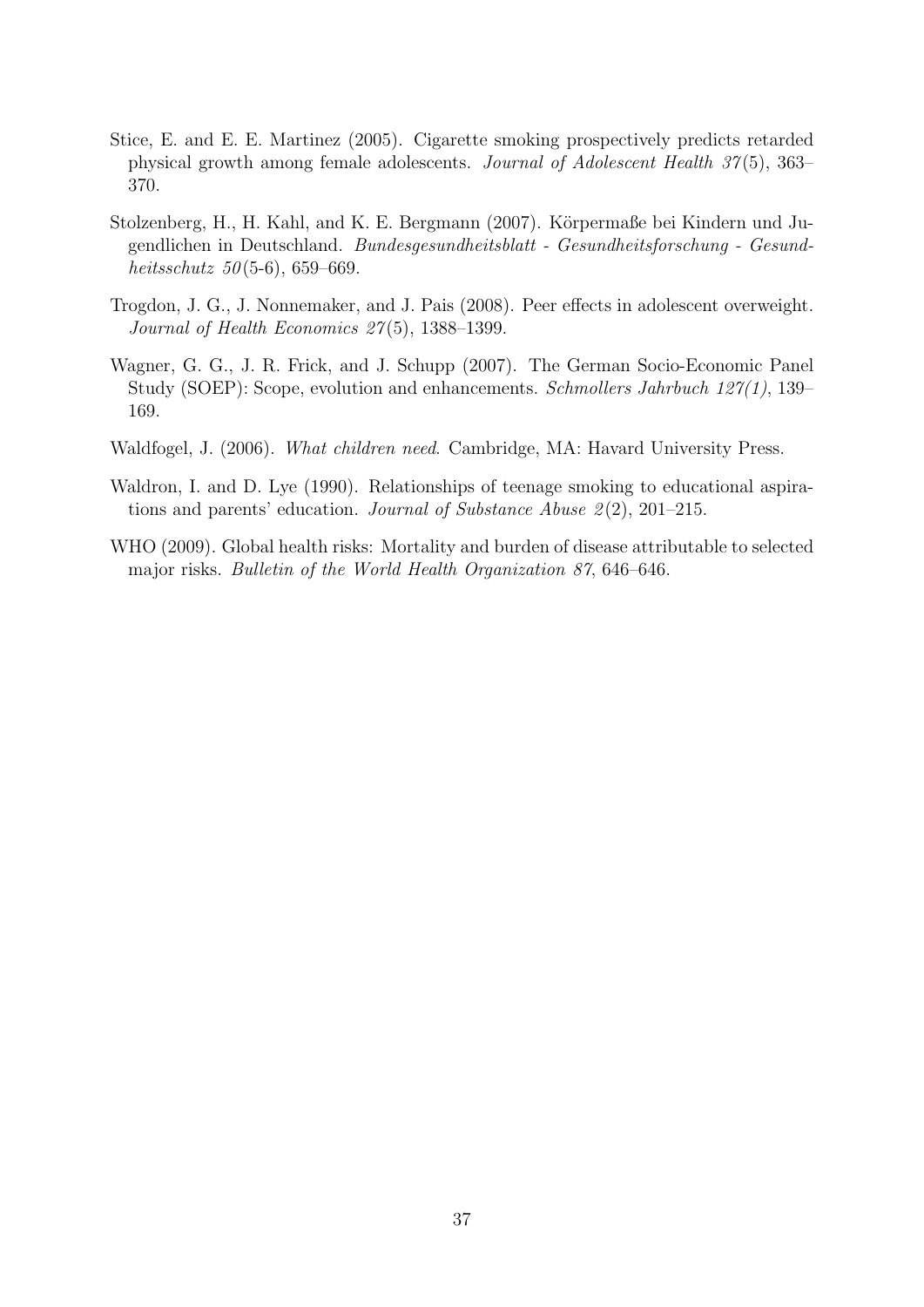<span id="page-40-0"></span>

|                                      |                          | Sample                                                                                     |
|--------------------------------------|--------------------------|--------------------------------------------------------------------------------------------|
| Independent variable                 | Currently smoking<br>(1) | Overweight<br>(2)                                                                          |
|                                      |                          | Dep. variable: Mother's years of schooling (imp.)                                          |
| Cohort with 9th grade in basic track | $0.6454***$<br>(0.0424)  | $0.4833***$<br>(0.1051)                                                                    |
| $F-test:$ instrument=0               | 231.21                   | 21.16                                                                                      |
|                                      |                          | Dep. variable: Mother with middle/high track<br>schooling instead of basic track schooling |
| Cohort with 9th grade in basic track | 0.0064<br>(0.0117)       | $-0.0000$<br>(0.0222)                                                                      |
| Sample mean                          | 0.46                     | 0.57                                                                                       |
| Number of observations               | 27,339                   | 12,853                                                                                     |

Table 1: Reform effects on mothers' schooling

Notes: All OLS regressions are based on the DiD model of eq. [3](#page-14-0) and also include the full set of mothers' year of birth dummies, federal state dummies, interactions of federal state dummies with a linear trend in mothers' year of birth, a dummy for female, dummies for children's age, and dummies for the survey year. Each coefficient is estimated in a separate regression. Standard errors are clustered at the federal state  $\times$  mothers' birth year level and reported in parentheses. \*  $p < 0.1$ , \*\*  $p < 0.05$ , \*\*\*  $p < 0.01$ .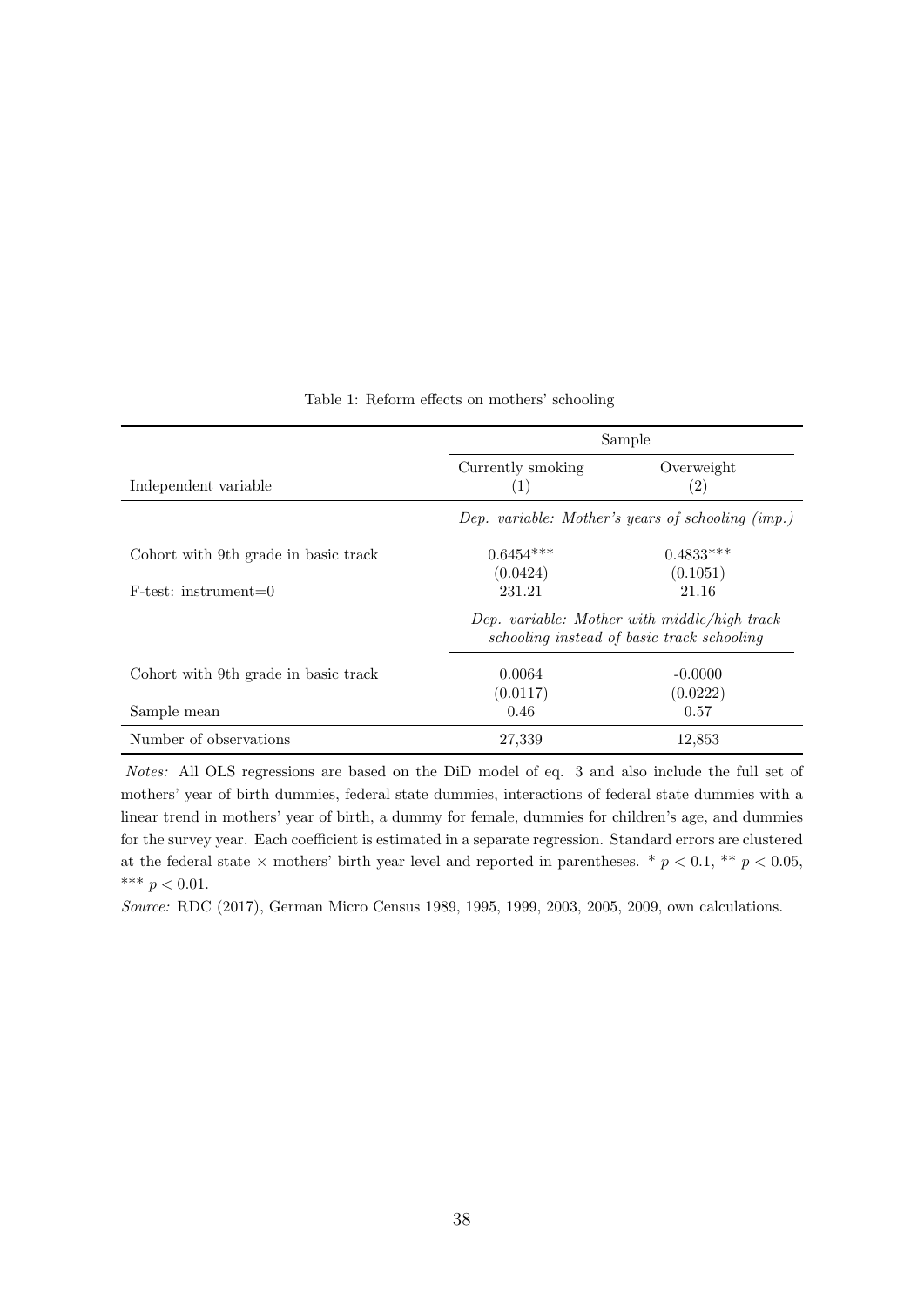<span id="page-41-0"></span>

|                                                             |                                    | Dependent variable (age 15-18)             |
|-------------------------------------------------------------|------------------------------------|--------------------------------------------|
| Independent variable                                        | Child smokes<br>(1)                | Child is<br>overweight<br>(2)              |
|                                                             |                                    | Panel A: Full sample                       |
|                                                             |                                    | OLS estimates                              |
| Mothers' years of schooling (OLS)<br>Number of observations | $-0.0216***$<br>(0.0018)<br>27,339 | $-0.0187***$<br>(0.0015)<br>12,853         |
|                                                             |                                    | Instrumental variable estimates $(IV)$     |
| Mothers' years of schooling (IV)                            | $-0.0384***$<br>(0.0127)           | $-0.0360*$<br>(0.0211)                     |
| Number of observations                                      | 27,339                             | 12,853                                     |
|                                                             |                                    | Panel B: Reduced form estimates (DiD)      |
|                                                             |                                    | Subsample: Mothers from basic track        |
| Mother's cohort with 9th grade in basic track               | $-0.0412***$                       | $-0.0359**$                                |
|                                                             | (0.0137)                           | (0.0172)                                   |
| Sample mean                                                 | 0.18                               | 0.13                                       |
| Number of observations                                      | 14,799                             | 5,497                                      |
|                                                             |                                    | Subsample: Mothers from middle/high tracks |
| Mother's cohort with 9th grade in basic track               | 0.0016                             | $-0.0084$                                  |
|                                                             | (0.0136)                           | (0.0121)                                   |
| Sample mean                                                 | 0.12                               | 0.07                                       |
| Number of observations                                      | 12,540                             | 7,356                                      |

Notes: All regressions also include the full set of mothers' year of birth dummies, federal state dummies, interactions of federal state dummies with a linear trend in mothers' year of birth, a dummy for female, dummies for children's age, and dummies for the survey year. Each coefficient is estimated in a separate regression. Standard errors are clustered at the federal state  $\times$  mothers' birth year level and reported in parentheses. \*  $p < 0.1$ , \*\*  $p < 0.05$ , \*\*\*  $p < 0.01$ .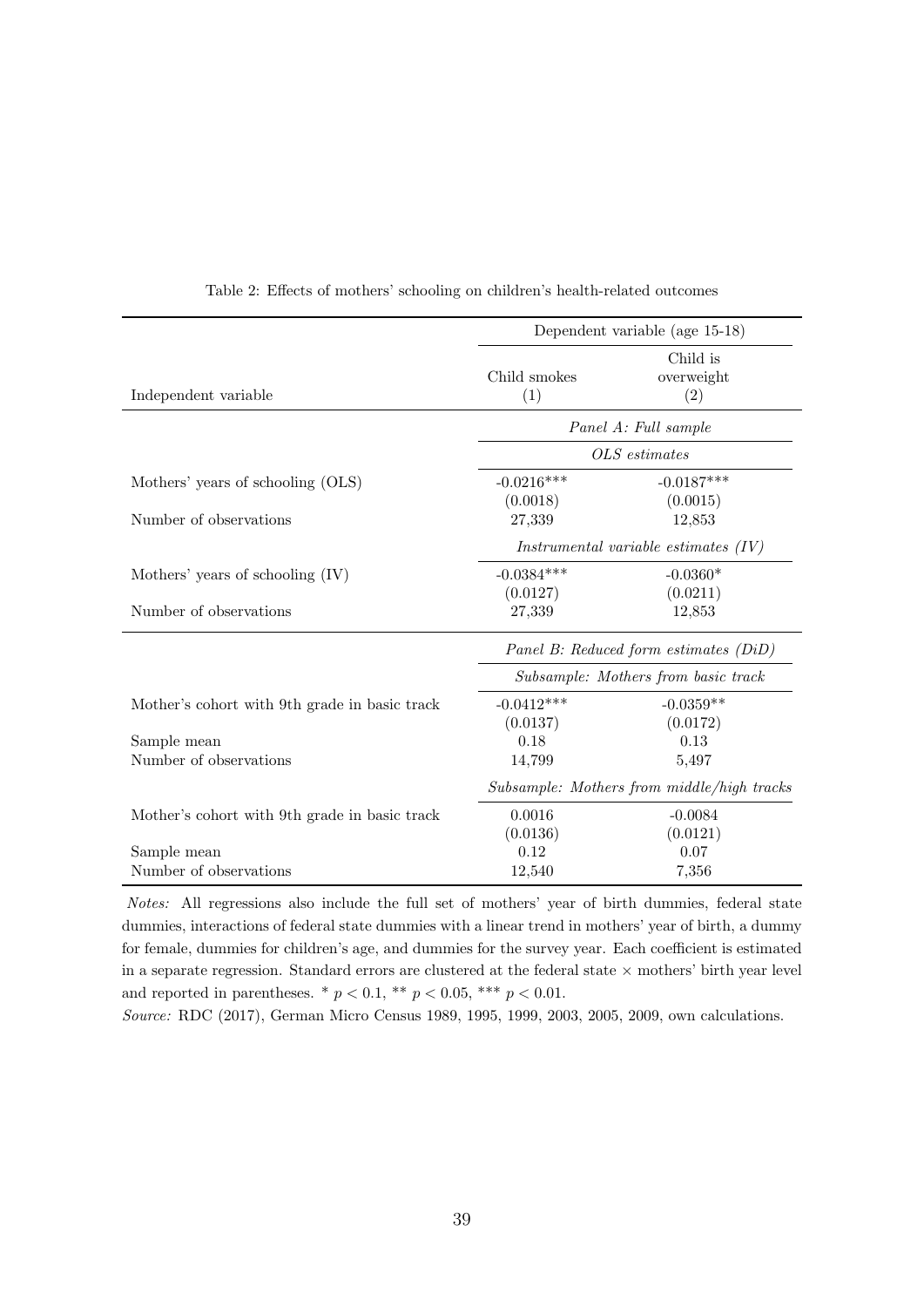<span id="page-42-0"></span>

|                                                                                                                                                                                                                                                                                                                                                                                     |                                           |                                           |                                               | Dependent variable related to                  |                                               |                                           |                                                   |                                        |
|-------------------------------------------------------------------------------------------------------------------------------------------------------------------------------------------------------------------------------------------------------------------------------------------------------------------------------------------------------------------------------------|-------------------------------------------|-------------------------------------------|-----------------------------------------------|------------------------------------------------|-----------------------------------------------|-------------------------------------------|---------------------------------------------------|----------------------------------------|
|                                                                                                                                                                                                                                                                                                                                                                                     |                                           |                                           |                                               | Smoking behaviour                              |                                               |                                           | Weight problems                                   |                                        |
| Independent variable                                                                                                                                                                                                                                                                                                                                                                | smoked<br>Never<br>$\widehat{\Xi}$        | smoking<br>Quitted<br>$\widehat{c}$       | regularly<br>Smokes<br>$\widehat{\mathbf{e}}$ | occasionally<br>Smokes<br>$\left( \pm \right)$ | Smoking<br>starting<br>age<br>$\widetilde{5}$ | cigarettes<br>No. of<br>$\widehat{\circ}$ | (international)<br>Overweight<br>thresholds)<br>E | Child is<br>obese<br>$\circledast$     |
|                                                                                                                                                                                                                                                                                                                                                                                     |                                           |                                           |                                               | $Instrumental variable \ estimates(IV)$        |                                               |                                           |                                                   |                                        |
| Mothers' years of schooling (IV)<br>Number of observations                                                                                                                                                                                                                                                                                                                          | $0.0384***$<br>(0.0127)<br>27,339         | (0.0037)<br>0.0057<br>27,339              | $-0.0236*$<br>(0.0132)<br>27,339              | $-0.0148*$<br>(0.0085)<br>27,339               | (0.1266)<br>0.0847<br>4,223                   | (0.5694)<br>0.2761<br>4.293               | (0.0322)<br>$-0.0406$<br>12,853                   | $-0.0048$<br>(0.0112)<br>12,853        |
|                                                                                                                                                                                                                                                                                                                                                                                     |                                           |                                           |                                               | $Reduced form \; estimates \; (DiD)$           |                                               |                                           |                                                   |                                        |
|                                                                                                                                                                                                                                                                                                                                                                                     |                                           |                                           |                                               | Subsample: Mothers from basic track            |                                               |                                           |                                                   |                                        |
| 9th grade<br>Number of observations<br>Mothers' cohort with<br>Sample mean                                                                                                                                                                                                                                                                                                          | $0.0412***$<br>(0.0137)<br>14,799<br>0.82 | $0.0086***$<br>(0.0032)<br>14,799<br>0.01 | $-0.0283**$<br>(0.0119)<br>14,799<br>0.14     | (0.0080)<br>$-0.0129$<br>14,799<br>0.04        | (0.1301)<br>0.0006<br>15.58<br>2,673          | (0.5560)<br>0.4219<br>10.69<br>2,727      | (0.0236)<br>$-0.0361$<br>5,497<br>0.17            | $-0.0092$<br>(0.0105)<br>5,497<br>0.05 |
|                                                                                                                                                                                                                                                                                                                                                                                     |                                           |                                           |                                               | $Subsample: Mothers from middle/high tracks$   |                                               |                                           |                                                   |                                        |
| Mother's cohort with 9th grade<br>Number of observations<br>Sample mean                                                                                                                                                                                                                                                                                                             | $-0.0016$<br>(0.0136)<br>12,540<br>0.88   | (0.0049)<br>$-0.0034$<br>12,540<br>0.01   | (0.0129)<br>12,540<br>0.0058<br>0.09          | $-0.0042$<br>(0.0061)<br>12,540<br>0.04        | (0.1390)<br>0.1910<br>15.56<br>1,550          | (0.9154)<br>0.1857<br>1,566<br>9.18       | (0.0174)<br>$-0.0108$<br>7,356<br>0.10            | (0.0062)<br>0.0032<br>7,356<br>0.02    |
| Notes: All regressions also include the full set of mothers' year of birth dummies, federal state dummies, interactions of<br>dummies for the survey year. Each coefficient is estimated in a semarate regression. Standard errors are clustered at the<br>federal state dummies with a linear trend in mothers' year of birth, a dummy for female, dummies for children's age, and |                                           |                                           |                                               |                                                |                                               |                                           |                                                   |                                        |

Table 3: Further reform effect estimates on children's health-related outcomes Table 3: Further reform effect estimates on children's health-related outcomes

dummies for the survey year. Each coefficient is estimated in a separate regression. Standard errors are clustered at the ed at the dumines for the survey year. Each coefficient is estimated in a separate regression. Standard errors are cl x mothers' birth year level and reported in parentheses. \*  $p < 0.1$ , \*\*  $p < 0.05$ , \*\*\*  $p < 0.01$ . ×federal state  $\mathbf{I}$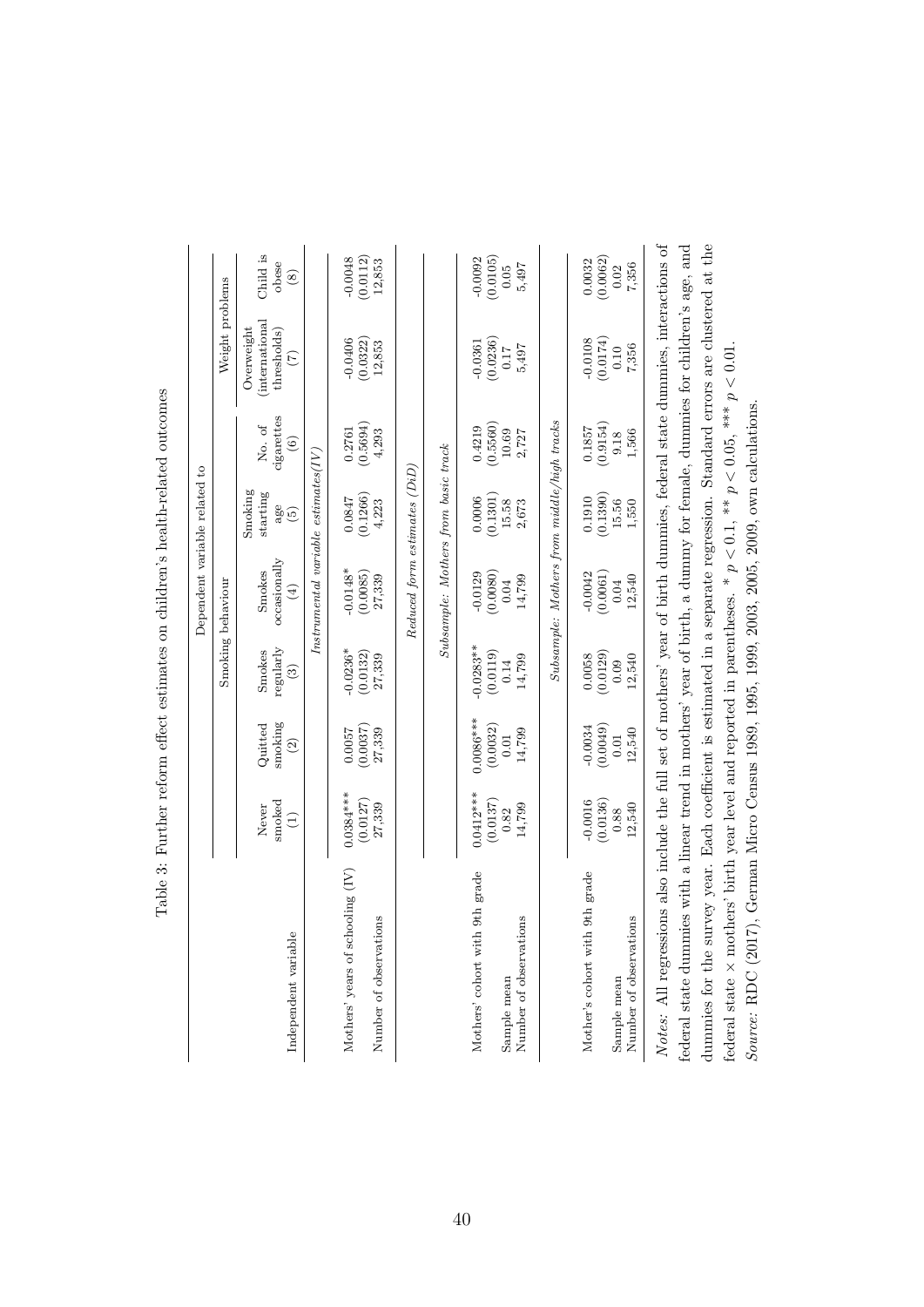<span id="page-43-0"></span>

|                                                      |                   | Dependent variable: |                               |          |
|------------------------------------------------------|-------------------|---------------------|-------------------------------|----------|
|                                                      | Currently smoking |                     | Overweight                    |          |
| Independent variable                                 | Coefficient       | s.e.                | Coefficient                   | s.e.     |
|                                                      |                   | By gender           |                               |          |
| Mother's cohort with 9th grade $\cdot$ female        | $-0.0259*$        | (0.0148)            | $-0.0444**$                   | (0.0192) |
| Mother's cohort with 9th grade $\cdot$ male          | $-0.0554***$      | (0.0156)            | $-0.0276$                     | (0.0195) |
| P-value for group difference                         | 0.03              |                     | 0.34                          |          |
|                                                      |                   |                     | By household income           |          |
| Mother's cohort with 9th grade                       | $-0.0375***$      | (0.0137)            | $-0.0429**$                   | (0.0176) |
| Mother's cohort with 9th grade $\cdot$ household     | 0.0016            | (0.0057)            | $-0.0102$                     | (0.0081) |
| income                                               |                   |                     |                               |          |
| (in <b>TEUR)</b> )                                   |                   |                     |                               |          |
|                                                      |                   |                     | By single mother status       |          |
| Mother's cohort with 9th grade $\cdot$ single mother | $-0.0493**$       | (0.0236)            | $-0.0623*$                    | (0.0353) |
| Mother's cohort with 9th grade $\cdot$ both parents  | $-0.0386***$      | (0.0139)            | $-0.0320*$                    | (0.0180) |
| P-value for group difference                         | 0.63              |                     | 0.40                          |          |
|                                                      |                   |                     | By mother's smoking behaviour |          |
| Mother's cohort with 9th grade $\cdot$ smoking       | $-0.0343*$        | (0.0186)            | $-0.0219$                     | (0.0250) |
| Mother's cohort with 9th grade $\cdot$ non-smoking   | $-0.0406***$      | (0.0138)            | $-0.0363*$                    | (0.0184) |
| P-value for group difference                         | 0.70              |                     | 0.53                          |          |
|                                                      |                   |                     | By mother's overweight        |          |
| Mother's cohort with 9th grade $\cdot$ overweight    | $-0.0395***$      | (0.0143)            | $-0.0552**$                   | (0.0229) |
| Mother's cohort with 9th grade $\cdot$ not           | $-0.0496**$       | (0.0217)            | $-0.0283$                     | (0.0186) |
| overweight                                           |                   |                     |                               |          |
| P-value for group difference                         | 0.62              |                     | 0.29                          |          |

Table 4: Heterogeneity analysis of mothers' schooling effects

Notes: The table reports reduced form estimates based on the DiD model of eq. [3](#page-14-0) and the sample of children with mothers from the basic track. Effect heterogeneity of household income is evaluated at the mean income. The OLS regressions also include the full set of mothers' year of birth dummies, federal state dummies, interactions of federal state dummies with a linear trend in mothers' year of birth, a dummy for female, dummies for children's age, dummies for the survey year, a quartic in mothers' age, and the interaction variable. Each coefficient is estimated in a separate regression. Standard errors are clustered at the federal state × mothers' birth year level and reported in parentheses. Mothers' smoking behaviour is missing for 29 observations. \*  $p < 0.1$ , \*\*  $p < 0.05$ , \*\*\*  $p < 0.01$ .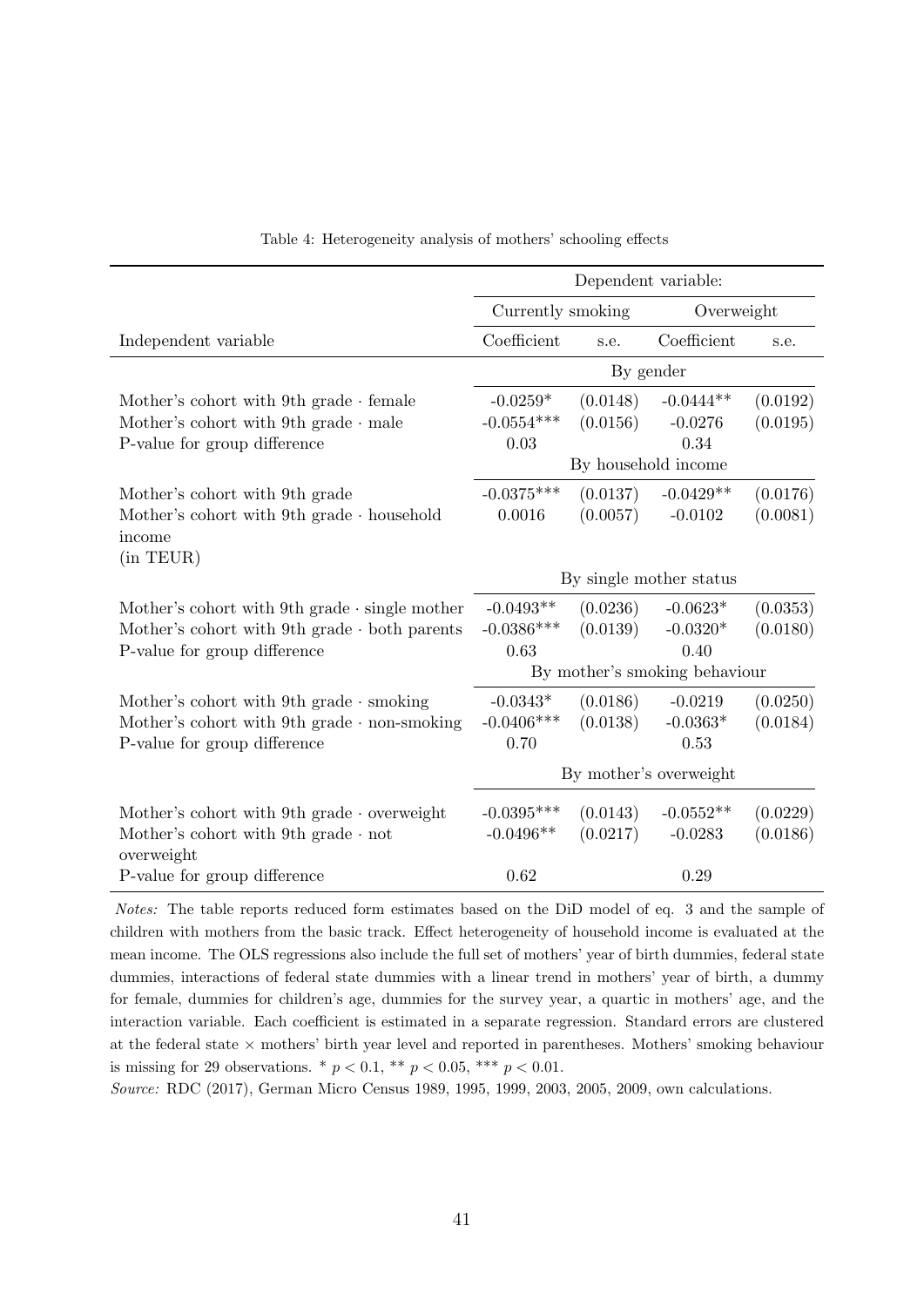|                                                                                                                                                      |                                                                                                                                                                                                                           |                                               |                                       | Dependent variable:                       |                                                   |                                                                                                        |
|------------------------------------------------------------------------------------------------------------------------------------------------------|---------------------------------------------------------------------------------------------------------------------------------------------------------------------------------------------------------------------------|-----------------------------------------------|---------------------------------------|-------------------------------------------|---------------------------------------------------|--------------------------------------------------------------------------------------------------------|
|                                                                                                                                                      | Father's years<br>of schooling                                                                                                                                                                                            | track schooling<br>middle/high<br>Father with |                                       |                                           | Children's health behaviour<br>(sample-dependent) |                                                                                                        |
|                                                                                                                                                      |                                                                                                                                                                                                                           |                                               | Subsample by fathers' education:      |                                           |                                                   |                                                                                                        |
| Independent variable                                                                                                                                 | All fathers<br>$\widehat{\Xi}$                                                                                                                                                                                            | All fathers<br>$\widehat{\mathfrak{O}}$       | All fathers<br>$\widehat{\mathbf{e}}$ | All fathers<br>$\left(\frac{4}{2}\right)$ | Only basic track<br>$\widetilde{5}$               | Only high tracks<br>$\widehat{\mathbf{e}}$                                                             |
|                                                                                                                                                      |                                                                                                                                                                                                                           |                                               |                                       | $Sample: Child$ is smoking                |                                                   |                                                                                                        |
| Father's cohort with 9th grade (DiD)                                                                                                                 | $0.5636***$                                                                                                                                                                                                               | $-0.0035$                                     |                                       |                                           | $0.0137\,$                                        | 0.0045                                                                                                 |
| Fathers' years of schooling (OLS)                                                                                                                    | (0.0466)                                                                                                                                                                                                                  | (0.0127)                                      | $-0.0181***$                          |                                           | (0.0154)                                          | (0.0099)                                                                                               |
| Fathers' years of schooling (IV)                                                                                                                     |                                                                                                                                                                                                                           |                                               | (0.0014)                              | 0.0126                                    |                                                   |                                                                                                        |
| $F$ -test: instrument=0                                                                                                                              | 146.14                                                                                                                                                                                                                    |                                               |                                       | (0.0173)<br>146.14                        |                                                   |                                                                                                        |
| Number of observations                                                                                                                               | 26,991                                                                                                                                                                                                                    | 26,991                                        | 26,991                                | 26,991                                    | 15,000                                            | 11,991                                                                                                 |
|                                                                                                                                                      |                                                                                                                                                                                                                           |                                               |                                       | Sample: Child is overweight               |                                                   |                                                                                                        |
| Father's cohort with 9th grade (DiD)                                                                                                                 | $0.5271***$                                                                                                                                                                                                               | 0.0061                                        |                                       |                                           | 0.0121                                            | $-0.0045$                                                                                              |
| Fathers' years of schooling (OLS)                                                                                                                    | (0.0731)                                                                                                                                                                                                                  | (0.0187)                                      | $-0.0177***$                          |                                           | (0.0164)                                          | (0.0109)                                                                                               |
| Fathers' years of schooling (IV)                                                                                                                     |                                                                                                                                                                                                                           |                                               | (0.0014)                              | 0.0065                                    |                                                   |                                                                                                        |
| $F$ -test: instrument=0                                                                                                                              | 51.97                                                                                                                                                                                                                     |                                               |                                       | (0.0204)<br>51.97                         |                                                   |                                                                                                        |
| Number of observations                                                                                                                               | 14,137                                                                                                                                                                                                                    | 14,137                                        | 14,137                                | 14,137                                    | 6,892                                             | 7,245                                                                                                  |
| Notes: All regressions also include the full set<br>linear trend in fathers' year of birth, a dummy<br>in a separate regression. Standard errors are | clustered at the federal state $\times$ fathers' birth year level and reported in parentheses. * $p < 0.1$ , **<br>of fathers' year of birth dummies, federal state dummies, interactions of federal state dummies with a |                                               |                                       |                                           |                                                   | for female, dummies for children's age, and dummies for the survey year. Each coefficient is estimated |
|                                                                                                                                                      |                                                                                                                                                                                                                           |                                               |                                       |                                           |                                                   |                                                                                                        |

<span id="page-44-0"></span>Table 5: Effects of fathers' schooling on children's health-related outcomes Table 5: Effects of fathers' schooling on children's health-related outcomes

Source: RDC (2017), German Micro Census 1989, 1995, 1999, 2003, 2005, 2009, own calculations. Source: [RDC](#page-38-8) [\(2017\)](#page-38-8), German Micro Census 1989, 1995, 1999, 2003, 2005, 2009, own calculations.  $p<0.05,$  \*\*\*  $p<0.01.$  $p < 0.05$ , \*\*\*  $p < 0.01$ .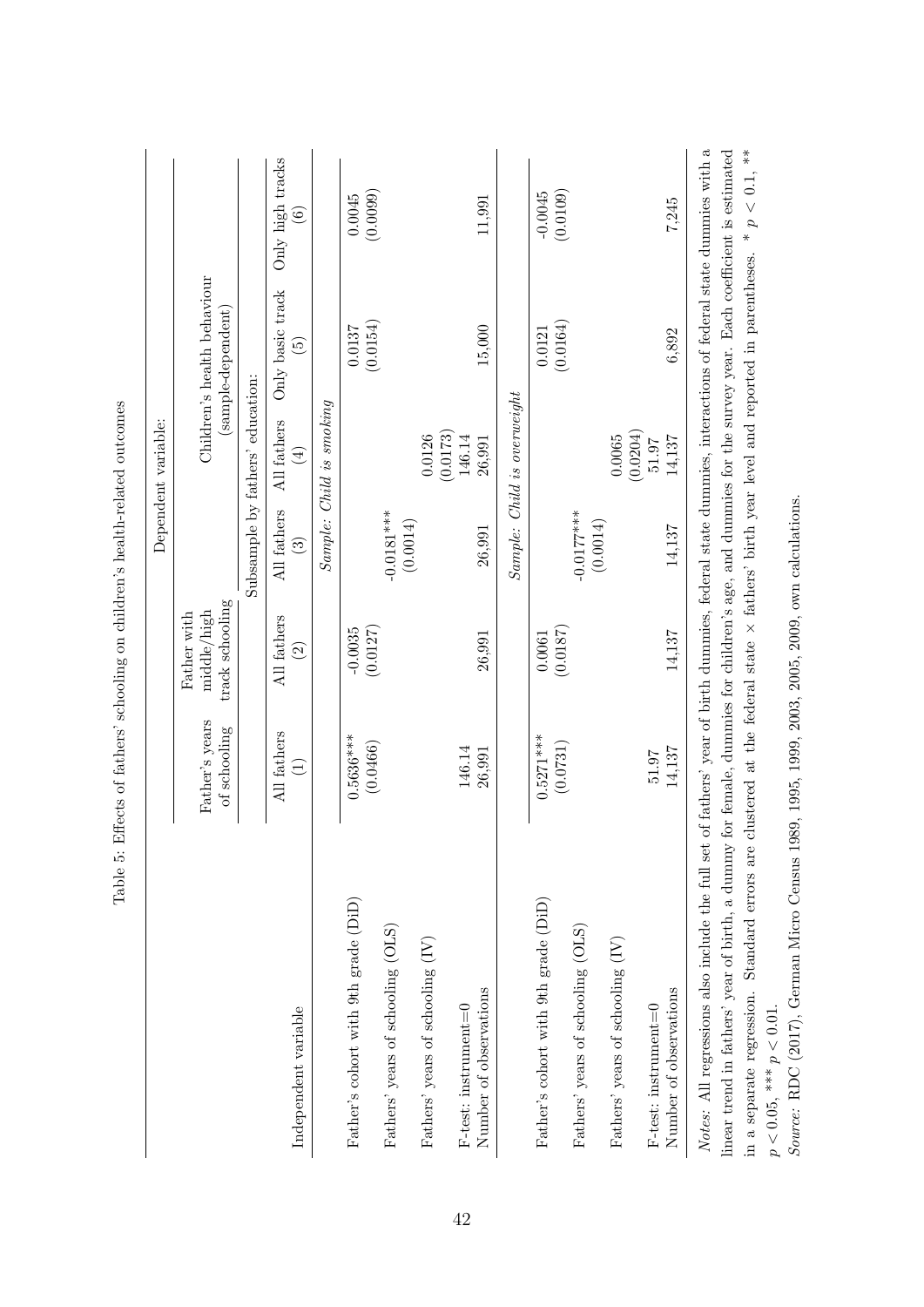|                                                                                                      |                                                    |                                                 |                                                        |                                                     | Dependent variable measured at age 30-50:         |                                                     |                                                     |
|------------------------------------------------------------------------------------------------------|----------------------------------------------------|-------------------------------------------------|--------------------------------------------------------|-----------------------------------------------------|---------------------------------------------------|-----------------------------------------------------|-----------------------------------------------------|
| Independent variable                                                                                 | Currently<br>smoking<br>(1)                        | Quitted<br>smoking<br>(2)                       | Never<br>smoked<br>(3)                                 | BMI<br>(4)                                          | Overweight<br>(BMI>25)<br>(5)                     | Chronic<br>condition<br>(6)                         | General<br>health<br>$(z\text{-score})$<br>(7)      |
|                                                                                                      |                                                    |                                                 |                                                        |                                                     | Panel A: Effects of mothers' schooling            |                                                     |                                                     |
|                                                                                                      |                                                    |                                                 |                                                        |                                                     | Sample: Mothers from basic track                  |                                                     |                                                     |
| Mother's cohort with 9th grade<br>Sample mean<br>Number of person-year obs.<br>Number of individuals | $-0.0905**$<br>(0.0383)<br>0.35<br>27,901<br>8,035 | 0.0436<br>(0.0347)<br>0.19<br>10,991<br>5,238   | $0.0802^{\ast}$<br>(0.0442)<br>0.39<br>10,991<br>5,238 | $-0.8893**$<br>(0.3803)<br>25.92<br>21,320<br>7,421 | $-0.0606*$<br>(0.0335)<br>0.52<br>21,320<br>7,421 | $-0.0677***$<br>(0.0231)<br>0.31<br>21,180<br>6,826 | $0.0960*$<br>(0.0528)<br>$-0.05$<br>65,845<br>9,572 |
|                                                                                                      |                                                    |                                                 |                                                        |                                                     | Sample: Mothers from middle/high tracks           |                                                     |                                                     |
| Mother's cohort with 9th grade<br>Sample mean<br>Number of person-year obs.<br>Number of individuals | 0.0279<br>(0.0361)<br>0.27<br>9,014<br>3,136       | $-0.0285$<br>(0.0525)<br>0.20<br>3,024<br>1,675 | 0.0046<br>(0.0662)<br>0.46<br>3,024<br>1,675           | 0.4826<br>(0.4462)<br>24.92<br>7,553<br>2,997       | 0.0199<br>(0.0435)<br>0.42<br>7,553<br>2,997      | 0.0214<br>(0.0291)<br>0.29<br>8,624<br>2,841        | 0.0197<br>(0.0573)<br>0.11<br>21,992<br>3,766       |
|                                                                                                      |                                                    |                                                 |                                                        |                                                     | Panel B: Effects of fathers' schooling            |                                                     |                                                     |
|                                                                                                      |                                                    |                                                 |                                                        |                                                     | Sample: Fathers from basic track                  |                                                     |                                                     |
| Father's cohort with 9th grade<br>Sample mean<br>Number of person-year obs.<br>Number of individuals | $-0.0047$<br>(0.0410)<br>0.36<br>22,709<br>6,650   | 0.0001<br>(0.0504)<br>0.18<br>8,704<br>4,211    | 0.0321<br>(0.0564)<br>0.40<br>8,704<br>4,211           | 0.0629<br>(0.4265)<br>26.00<br>17,603<br>6,175      | 0.0266<br>(0.0381)<br>0.52<br>17,603<br>6,175     | 0.0139<br>(0.0280)<br>0.31<br>17,592<br>5,733       | $-0.0273$<br>(0.0591)<br>$-0.06$<br>52,757<br>7,777 |
|                                                                                                      |                                                    |                                                 |                                                        |                                                     | Sample: Fathers from middle/high tracks           |                                                     |                                                     |
| Father's cohort with 9th grade                                                                       | 0.0265<br>(0.0475)                                 | 0.0273<br>(0.0525)                              | $-0.0163$<br>(0.0822)                                  | 0.1218<br>(0.4705)                                  | $-0.0519$<br>(0.0457)                             | 0.0183<br>(0.0361)                                  | 0.0573<br>(0.0617)                                  |
| Sample mean<br>Number of person-year obs.<br>Number of individuals                                   | 0.28<br>8,824<br>3,059                             | 0.21<br>2,942<br>1,643                          | 0.44<br>2,942<br>1,643                                 | 24.95<br>7,448<br>2,933                             | 0.42<br>7,448<br>2,933                            | 0.29<br>8,495<br>2,794                              | 0.13<br>20,925<br>3,575                             |

#### <span id="page-45-0"></span>Table 6: Effects of parental schooling on children's health-related outcomes at age 30-50

Notes: The table reports reduced form estimates based on the DiD model of eq. [3.](#page-14-0) All OLS regressions include the full set of mothers' year of birth dummies, federal state dummies, interactions of federal state dummies with a linear trend in mothers' year of birth, a dummy for female, dummies for children's age, and dummies for the survey year. Each coefficient is estimated in a separate regression. Standard errors are clustered at the federal state  $\times$  mothers' birth year level and reported in parentheses. \*  $p < 0.1$ , \*\*  $p < 0.05$ , \*\*\*  $p < 0.01$ .

Source: SOEP v32long, own calculations.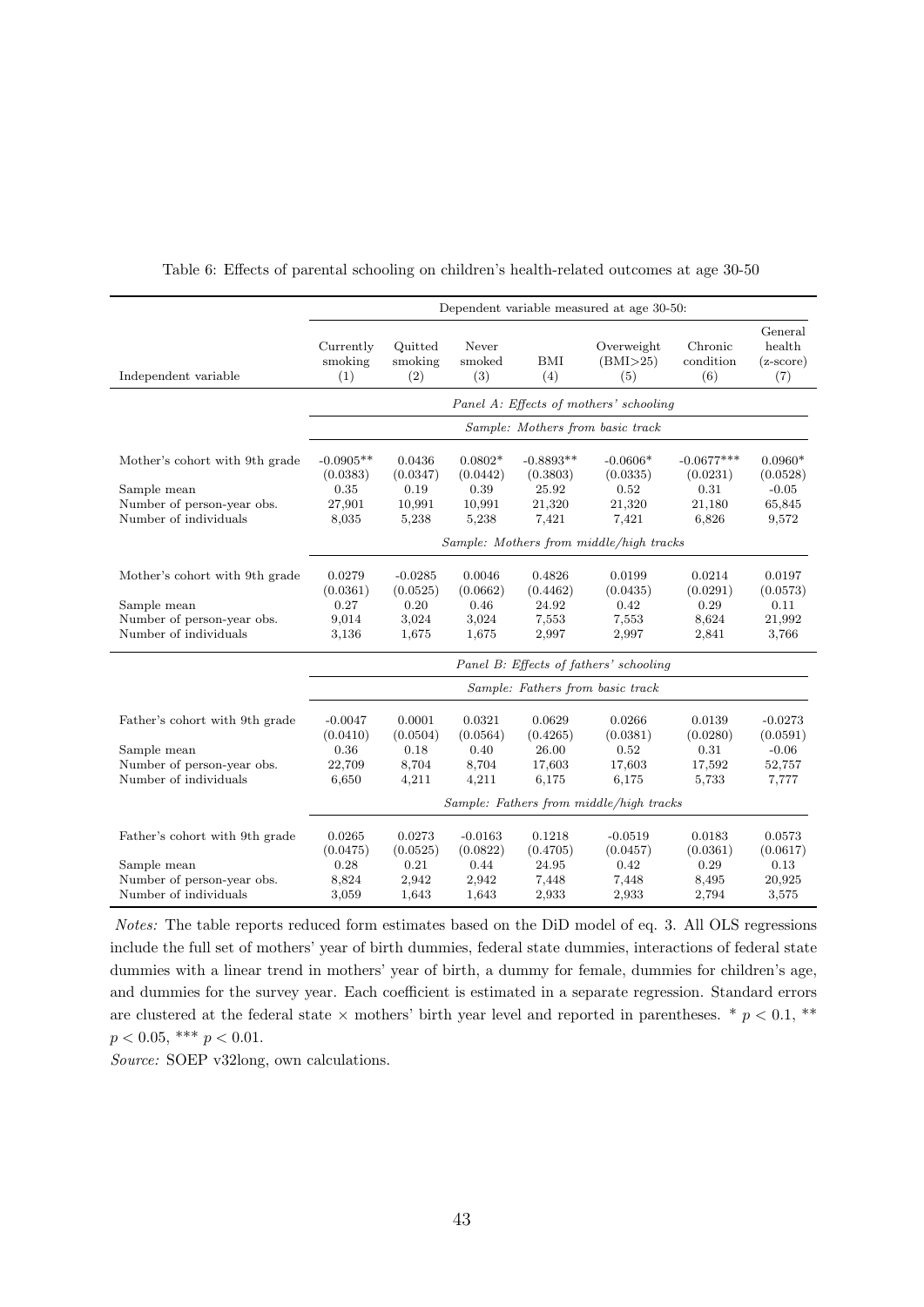|                                           | Sample<br>mean      | Reduced<br>form effect                     | s.e.     | Number of<br>observations |
|-------------------------------------------|---------------------|--------------------------------------------|----------|---------------------------|
| Dependent variable                        | (1)                 | (2)                                        | (3)      | (4)                       |
|                                           |                     | Panel A: Children's educational attainment |          |                           |
| Child attends middle/high track           | 0.56                | $0.0376***$                                | (0.0144) | 16,081                    |
| Child attends middle track                | 0.29                | $0.0312*$                                  | (0.0163) | 16,081                    |
| Child attends high track                  | 0.27                | 0.0064                                     | (0.0163) | 16,081                    |
|                                           |                     | Panel B: Children's peer environment       |          |                           |
| Peer students smoke                       | $0.25\,$            | $-0.0129***$                               | (0.0049) | 16,081                    |
| Peer students are overweight              | 0.10                | $-0.0116***$                               | (0.0036) | 16,081                    |
| Peer students' average maternal schooling | 9.25                | $0.0719***$                                | (0.0161) | 16,081                    |
| Peer students' average paternal schooling | $\boldsymbol{9.32}$ | $0.0479**$                                 | (0.0216) | 16,081                    |
|                                           |                     | Panel C: Mothers' labour market outcomes   |          |                           |
| Mother works                              | 0.48                | 0.0158                                     | (0.0107) | 70,477                    |
| Mother's log hourly wage                  | 1.49                | 0.0058                                     | (0.0124) | 70,477                    |
|                                           |                     | Panel C: Assortative mating                |          |                           |
| Father's age in years                     | 43.96               | $0.1555*$                                  | (0.0828) | 62,811                    |
| Father's years of schooling               | 8.99                | $0.2324***$                                | (0.0346) | 62,811                    |
| Father's from middle/high track           | 0.22                | 0.0081                                     | (0.0095) | 62,811                    |
| Father works                              | 0.91                | $-0.0039$                                  | (0.0075) | 62,811                    |
| Father's log hourly wage                  | 2.36                | 0.0112                                     | (0.0156) | 62,811                    |
|                                           |                     | Panel E: Family characteristics            |          |                           |
| Single mother                             | 0.13                | $-0.0065$                                  | (0.0063) | 70,477                    |
| Mother is married                         | 0.88                | 0.0040                                     | (0.0063) | 70,477                    |
| Number of children in HH                  | 2.14                | $-0.0467*$                                 | (0.0273) | 70,477                    |
| Mother's age at child birth               | 29.93               | 0.0639                                     | (0.0670) | 70,477                    |
|                                           |                     | Panel F: Parents' smoking behaviour        |          |                           |
| Mother smokes                             | 0.35                | 0.0061                                     | (0.0139) | 36,462                    |
| Mother has never smoked                   | 0.49                | $-0.0080$                                  | (0.0150) | 36,462                    |
| Father smokes                             | 0.40                | 0.0080                                     | (0.0160) | 32,597                    |
| Father has never smoked                   | 0.35                | 0.0172                                     | (0.0174) | 32,597                    |
| At least one parent smokes                | 0.51                | 0.0084                                     | (0.0172) | 38,117                    |
| Parents have never smoked                 | $0.28\,$            | 0.0064                                     | (0.0151) | 36,462                    |
|                                           |                     | Panel G: Parents' overweight               |          |                           |
| Mother's $\operatorname{BMI}$             | 25.08               | 0.1178                                     | (0.3227) | 10,723                    |
| Mother is overweight                      | 0.43                | 0.0162                                     | (0.0386) | 10,723                    |
| Father's BMI                              | 27.16               | $-0.2069$                                  | (0.2362) | 9,280                     |
| Father is overweight                      | $0.70\,$            | $-0.0773***$                               | (0.0251) | 9,280                     |

<span id="page-46-0"></span>Table 7: Effects of mothers' schooling on children's human capital, peer environment, family characteristics and parents' health-related outcomes

Notes: The table reports the reduced form (DiD) coefficients based on eq. [3](#page-14-0) and focuses on (children of) mothers' from the basic track. Each coefficient is estimated in a separate regression. Analyses of Panels A and B are based on a sample children aged between 17 and 18 with mothers from the basic track (the school track of younger children cannot be observed due to data restrictions); the dependent variables in Panel B refer to school track-state-birth year specific characteristics obtained from the German Micro Census. Analyses in Panels C-G are based on parents of children aged 18 and younger. Fathers' outcomes refer to effect estimates of maternal education on fathers' health behaviour (assortative mating and mothers' spill over effects). Standard errors are clustered at the federal state × mothers' birth year level and reported in parentheses. \*  $p < 0.1$ , \*\*  $p < 0.05$ , \*\*\*  $p < 0.01$ .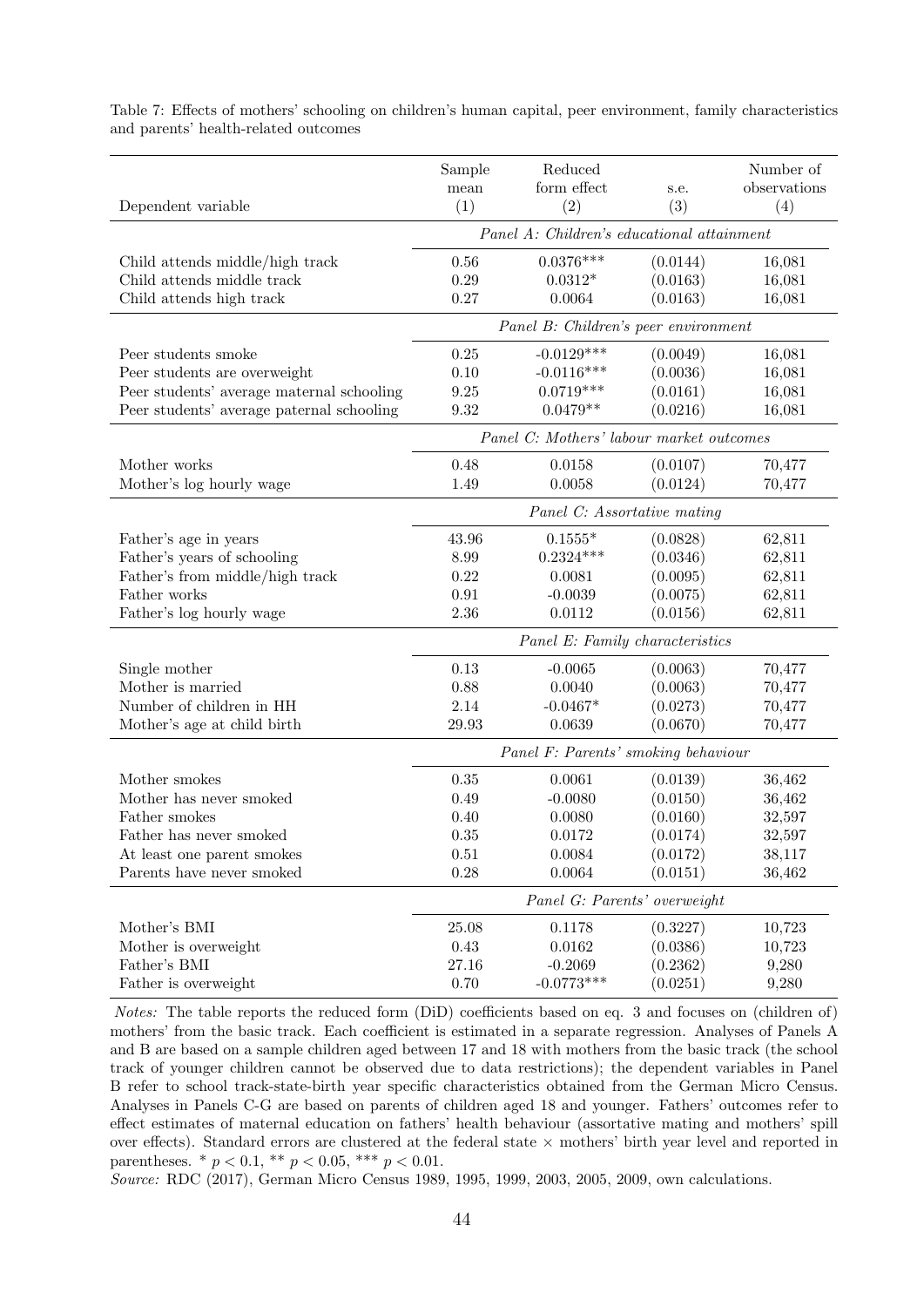<span id="page-47-0"></span>

|                                    |              |         | Panel A: Placebo reforms |                                                   |                                                     |
|------------------------------------|--------------|---------|--------------------------|---------------------------------------------------|-----------------------------------------------------|
|                                    | Actual       |         |                          | Placebo reforms in                                |                                                     |
|                                    | reform       | $t-2$   | $t-3$                    | $t-4$                                             | $t-5$                                               |
| Independent variable               | (1)          | (2)     | (3)                      | (4)                                               | (5)                                                 |
|                                    |              |         |                          | Dependent variable: Currently smoking             |                                                     |
| Mother's cohort with 9th grade     | $-0.0412***$ | 0.0308  | $-0.0181$                | $-0.0031$                                         | 0.0196                                              |
|                                    | (0.014)      | (0.021) | (0.022)                  | (0.023)                                           | (0.020)                                             |
| Number of observations             | 14,799       | 7,087   | 7,087                    | 7,087                                             | 7,087                                               |
|                                    |              |         |                          | Dependent variable: Overweight                    |                                                     |
| Mother's cohort with 9th grade     | $-0.0359**$  | 0.0128  | $-0.0384$                | $-0.0062$                                         | 0.0539                                              |
|                                    | (0.017)      | (0.045) | (0.028)                  | (0.044)                                           | (0.044)                                             |
| Number of observations             | 5,497        | 1,175   | 1,175                    | 1,175                                             | 1,175                                               |
|                                    |              |         | Panel B: Placebo outcome |                                                   |                                                     |
|                                    |              |         |                          | Dependent variable: Body height in cm (age 30-50) | SOEP sample, children with mothers from basic track |
| Mother's cohort with 9th grade     | $-0.0629$    |         |                          |                                                   |                                                     |
|                                    | (0.5393)     |         |                          |                                                   |                                                     |
| Sample mean                        | 172.88       |         |                          |                                                   |                                                     |
| Number of person-year observations | 21,320       |         |                          |                                                   |                                                     |

Table 8: Placebo reforms and placebo outcome

Notes: All OLS regressions are based on the DiD model of eq. [3](#page-14-0) and include the full set of mothers' year of birth dummies, federal state dummies, interactions of federal state dummies with a linear trend in mothers' year of birth, a dummy for female, dummies for children's age, dummies for the survey year and a quartic in mothers' age. Each coefficient is estimated in a separate regression. Standard errors are clustered at the federal state  $\times$  mothers' birth year level and reported in parentheses. \*  $p < 0.1$ , \*\*  $p < 0.05$ , \*\*\*  $p < 0.01$ .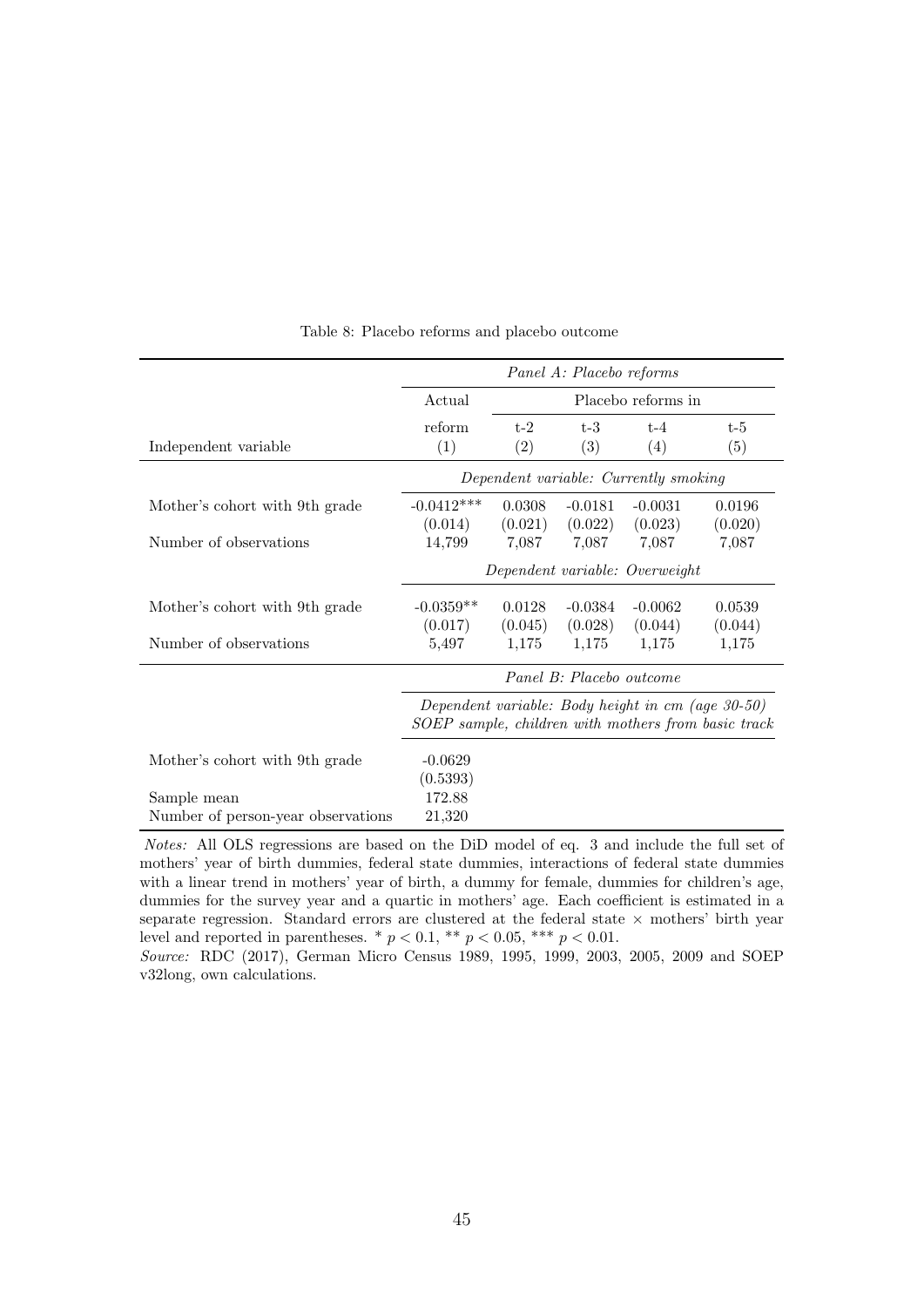|                                                                                                                                                                                                                                                                                                                                                                                                                                           |                                          |                                         | Control variables                                   |                                               |                                                                 |                                              | State-specific time trends                                | Discontinuity<br>Regression              | Difference<br>Triple-                     |
|-------------------------------------------------------------------------------------------------------------------------------------------------------------------------------------------------------------------------------------------------------------------------------------------------------------------------------------------------------------------------------------------------------------------------------------------|------------------------------------------|-----------------------------------------|-----------------------------------------------------|-----------------------------------------------|-----------------------------------------------------------------|----------------------------------------------|-----------------------------------------------------------|------------------------------------------|-------------------------------------------|
| Indep. variable                                                                                                                                                                                                                                                                                                                                                                                                                           | Main<br>$\widehat{\Xi}$                  | $X$ -vector<br>Without<br>$\widehat{c}$ | controls<br>state<br>With<br>$\widehat{\mathbf{e}}$ | school<br>Short<br>years<br>$\left( 4\right)$ | duction<br>Early<br>intro-<br>$\widetilde{5}$                   | Without<br>trends<br>state-<br>$\widehat{c}$ | birth year $\times$<br>state FE<br>Child<br>$\widehat{C}$ | In mothers'<br>birth year<br>$\circledS$ | school tracks<br>mothers'<br>Between<br>ම |
|                                                                                                                                                                                                                                                                                                                                                                                                                                           |                                          |                                         |                                                     |                                               | Panel A: Dependent variable:                                    | $Currently$ smoking                          |                                                           |                                          |                                           |
|                                                                                                                                                                                                                                                                                                                                                                                                                                           |                                          |                                         |                                                     |                                               | IV-Sample: All mothers                                          |                                              |                                                           |                                          |                                           |
| Mother's years of schooling (IV)<br>Number of observations                                                                                                                                                                                                                                                                                                                                                                                | $-0.0384***$<br>(0.013)<br>27,339        | $-0.0324***$<br>(0.013)<br>27,339       | $-0.0391***$<br>(0.013)<br>27,339                   | $-0.0287*$<br>(0.015)<br>27,339               | $-0.0368***$<br>(0.013)<br>27,339                               | $-0.0334***$<br>(0.012)<br>27,339            | $-0.0396***$<br>(0.014)<br>27,339                         | $-0.0346***$<br>(0.013)<br>25,591        |                                           |
|                                                                                                                                                                                                                                                                                                                                                                                                                                           |                                          |                                         |                                                     |                                               | Reduced form samples:<br>Mothers with basic track schooling     |                                              |                                                           |                                          | All mothers                               |
| Mother's cohort with 9th grade<br>Number of observations                                                                                                                                                                                                                                                                                                                                                                                  | $-0.0412***$<br>(0.014)<br>14,799        | $-0.0388***$<br>(0.014)<br>14,799       | $-0.0416***$<br>(0.014)<br>14,799                   | $-0.0338***$<br>(0.014)<br>14,799             | $-0.0408***$<br>(0.014)<br>14,799                               | $-0.0403***$<br>(0.013)<br>14,799            | $-0.0396***$<br>(0.015)<br>14,799                         | $-0.0237*$<br>(0.012)<br>13,739          | $-0.0388***$<br>(0.014)<br>27,339         |
|                                                                                                                                                                                                                                                                                                                                                                                                                                           |                                          |                                         |                                                     |                                               |                                                                 | Panel B: Dependent variable: Overweight      |                                                           |                                          |                                           |
|                                                                                                                                                                                                                                                                                                                                                                                                                                           |                                          |                                         |                                                     |                                               | IV-Sample: All mothers                                          |                                              |                                                           |                                          |                                           |
| Mother's years of schooling (IV)<br>Number of observations                                                                                                                                                                                                                                                                                                                                                                                | $-0.0360*$<br>(0.021)<br>12,853          | $-0.0350**$<br>(0.015)<br>12,853        | $-0.0360*$<br>(0.021)<br>12,853                     | $-0.0479*$<br>(0.026)<br>12,853               | $-0.0323$<br>(0.021)<br>12,853                                  | $-0.0345***$<br>(0.014)<br>12,853            | $-0.0301**$<br>(0.015)<br>12,853                          | $-0.0400**$<br>(0.020)<br>12,270         |                                           |
|                                                                                                                                                                                                                                                                                                                                                                                                                                           |                                          |                                         |                                                     |                                               | Reduced form samples:<br>Mothers with basic track schooling     |                                              |                                                           |                                          | All mothers                               |
| Mother's cohort with 9th grade<br>Number of observations                                                                                                                                                                                                                                                                                                                                                                                  | $\ast$<br>$-0.0359*$<br>(0.017)<br>5,497 | $-0.0293***$<br>(0.014)<br>5,497        | $-0.0363***$<br>(0.017)<br>5,497                    | $-0.0370**$<br>(0.019)<br>5,497               | $-0.0344***$<br>$\begin{array}{c} (0.017) \\ 5,497 \end{array}$ | $-0.0301**$<br>(0.014)<br>5,497              | $-0.0256*$<br>(0.015)<br>5,497                            | $-0.0274*$<br>(0.017)<br>5,301           | $-0.0293**$<br>(0.014)<br>12,853          |
| state dummies with a linear trend in year of birth. Standard errors are clustered at the federal state $\times$ mothers' birth year level and reported<br>Notes: All regressions include the treatment dummy, the full set of year of birth dummies, federal state dummies, interactions of federal<br>in parentheses. State-controls are unemployment rates and GDP per capita at age 18. * $p < 0.1$ , ** $p < 0.05$ , *** $p < 0.01$ . |                                          |                                         |                                                     |                                               |                                                                 |                                              |                                                           |                                          |                                           |

Source: [RDC](#page-38-8) ([2017\)](#page-38-8), German Micro Census 1989, 1995, 1999, 2003, 2005, 2009, own calculations.

<span id="page-48-0"></span>

|   | Ì                                                                                                                    |
|---|----------------------------------------------------------------------------------------------------------------------|
|   |                                                                                                                      |
|   | $\mathbf{I}$                                                                                                         |
|   |                                                                                                                      |
|   | j<br>i                                                                                                               |
|   |                                                                                                                      |
|   |                                                                                                                      |
|   | $\frac{1}{2}$                                                                                                        |
|   |                                                                                                                      |
|   |                                                                                                                      |
|   |                                                                                                                      |
|   | ֧֦֧ׅ֧֦֧֧֦֧֧֦֧֦֧֦֧֦֧֧֧֧֦֧֧֦֧֧֧֧֧֧֛֪֪֛֪֛֪֚֚֚֚֚֚֚֚֚֡֕֘֝֬֕֓֕֓֕֓֕֓֕֓֝֓֡֝֬֓֝֓֝֓֓֓֝֬֝֬֝֬֝֬֝֬֝֬֝֬֝֬֝<br>$\frac{1}{2}$        |
|   |                                                                                                                      |
|   | Ì                                                                                                                    |
|   | ֖֖֖֪ׅ֖֧ׅ֖ׅ֪֪ׅ֖֚֚֚֚֚֚֚֚֚֚֚֚֚֚֚֚֚֚֚֚֚֬֝֝֝֝֝֝֬֝֬֝֬                                                                      |
|   |                                                                                                                      |
|   |                                                                                                                      |
|   | ֖֖֖֖֖֧֧֖֧֚֚֚֚֚֚֚֚֚֚֚֚֚֚֚֚֚֚֚֚֚֚֚֚֚֚֚֚֚֬֝֓֝֓֞֝֓֬<br>C<br>C<br>C<br>C<br>C                                             |
|   | ֧֧֧֧֧֧֧֧֧֧֧֧֧֧֧֧֧֧֧֧֛֧֧֧֛֧֧֛֚֚֚֚֚֚֚֝֝֓֕֝֓֕֓֕֓֕֓֬֝֓֝֬֝֓֬֝֓֝֬֝֓֝֬֝֓֝֬֝֓֝֬֝֬֝֬֝֬֝֬֝֬֝֬֝֬֝֬֝֬֝֬֝֬֝֬                      |
|   |                                                                                                                      |
|   |                                                                                                                      |
|   | <b>Contracted</b><br>$\frac{1}{2}$                                                                                   |
|   |                                                                                                                      |
|   | l                                                                                                                    |
|   |                                                                                                                      |
|   | j                                                                                                                    |
|   | .<br>י                                                                                                               |
|   |                                                                                                                      |
|   | į                                                                                                                    |
|   |                                                                                                                      |
|   | ì<br>j                                                                                                               |
|   | $\frac{1}{2}$                                                                                                        |
|   | ֘֒                                                                                                                   |
|   |                                                                                                                      |
|   |                                                                                                                      |
|   | į                                                                                                                    |
|   |                                                                                                                      |
|   | l                                                                                                                    |
|   | ׅ֘֒<br>l                                                                                                             |
|   | <br> <br>                                                                                                            |
|   | י<br>ווי ה                                                                                                           |
|   | ļ                                                                                                                    |
|   | j<br>l                                                                                                               |
|   | ł                                                                                                                    |
|   |                                                                                                                      |
|   |                                                                                                                      |
|   |                                                                                                                      |
|   | t                                                                                                                    |
|   |                                                                                                                      |
|   |                                                                                                                      |
|   |                                                                                                                      |
|   |                                                                                                                      |
|   | ļ<br>J<br>I<br>j                                                                                                     |
|   |                                                                                                                      |
|   |                                                                                                                      |
|   |                                                                                                                      |
|   | j                                                                                                                    |
| I | ֘֝֬                                                                                                                  |
|   |                                                                                                                      |
|   |                                                                                                                      |
|   | ֧֖֧֧֧֧֧֧ׅ֧֧֧֧ׅ֧֧֧֧֧֧֧֧֧֧֧֧֧֧֧֛֛֛֛֛֛֛֛֧֧֧֧֧֧֧֚֚֚֚֚֚֚֚֚֚֚֚֚֚֚֚֚֚֡֓֝֕֓֝֓֝֓֝֬֝֓֝֬֝֓֝֬֜֓֝֬֝֓֝֬֜֓֝֬֝֬֝֬֝֬֝֬֝֬֝֬֝֬֝֬֝֬<br>ś |
|   | 3<br>¢                                                                                                               |
| I |                                                                                                                      |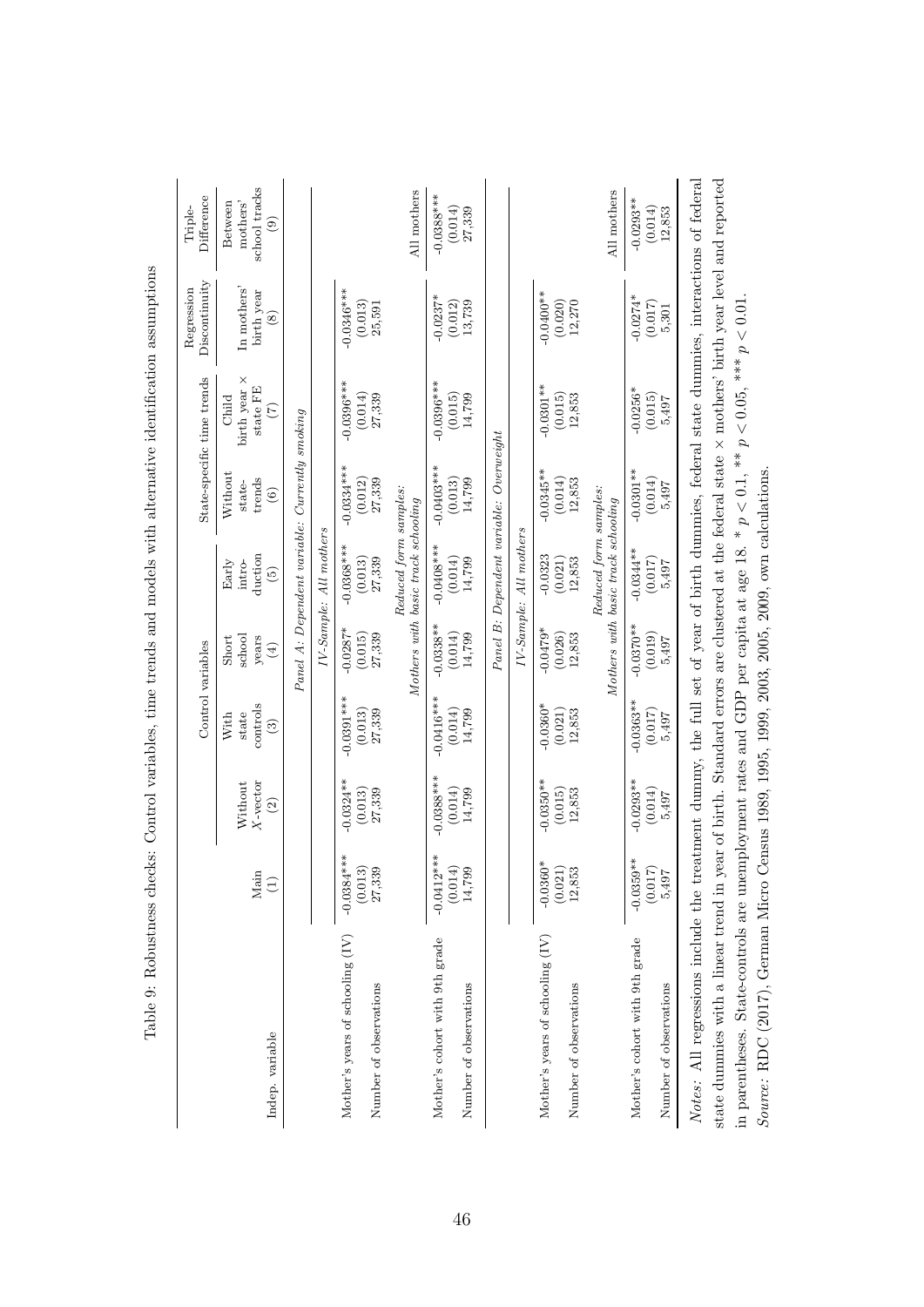## Appendix



<span id="page-49-0"></span>Figure A.1: Smoking rates and BMI for individuals aged 18-19 in the German Socio-Economic Panel Study and the German Micro Census

Notes: The figures plot mean values of smoking rates and BMI of individuals aged 18-19 in the German Socio-Economic Panel Study (SOEP) and the German Micro Census (West Germany, excluding Berlin). Information on outcomes in the SOEP is available from age 18 onward. Source: SOEP v32long, German Micro Census [\(RDC,](#page-38-8) [2017\)](#page-38-8), own illustration.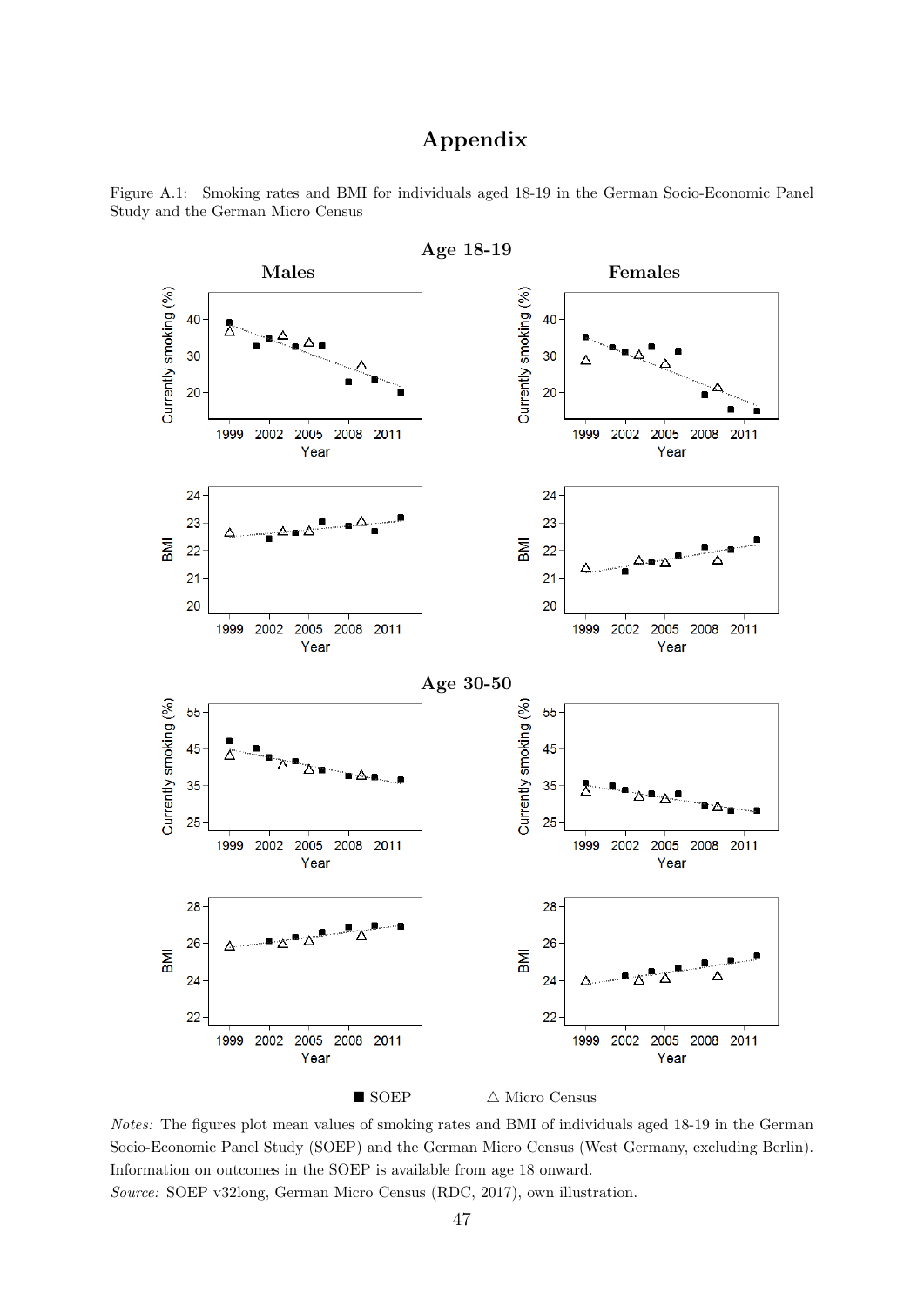<span id="page-50-0"></span>Figure A.2: Quantile treatment effects of maternal schooling on children's BMI distribution (at age 15-18)



Notes: The figures plots quantile treatment effect estimates of maternal exposure to the compulsory schooling reform on children's BMI at age 15-18. Estimations are based on recentered influence function estimations of the difference-in-differences model from eq. [3](#page-14-0) ("RiF-DiD", see [Firpo et al.,](#page-35-9) [2009,](#page-35-9) for details).

Source: [RDC](#page-38-8) [\(2017\)](#page-38-8), German Micro Census 1999, 2003, 2005, 2009, own illustration.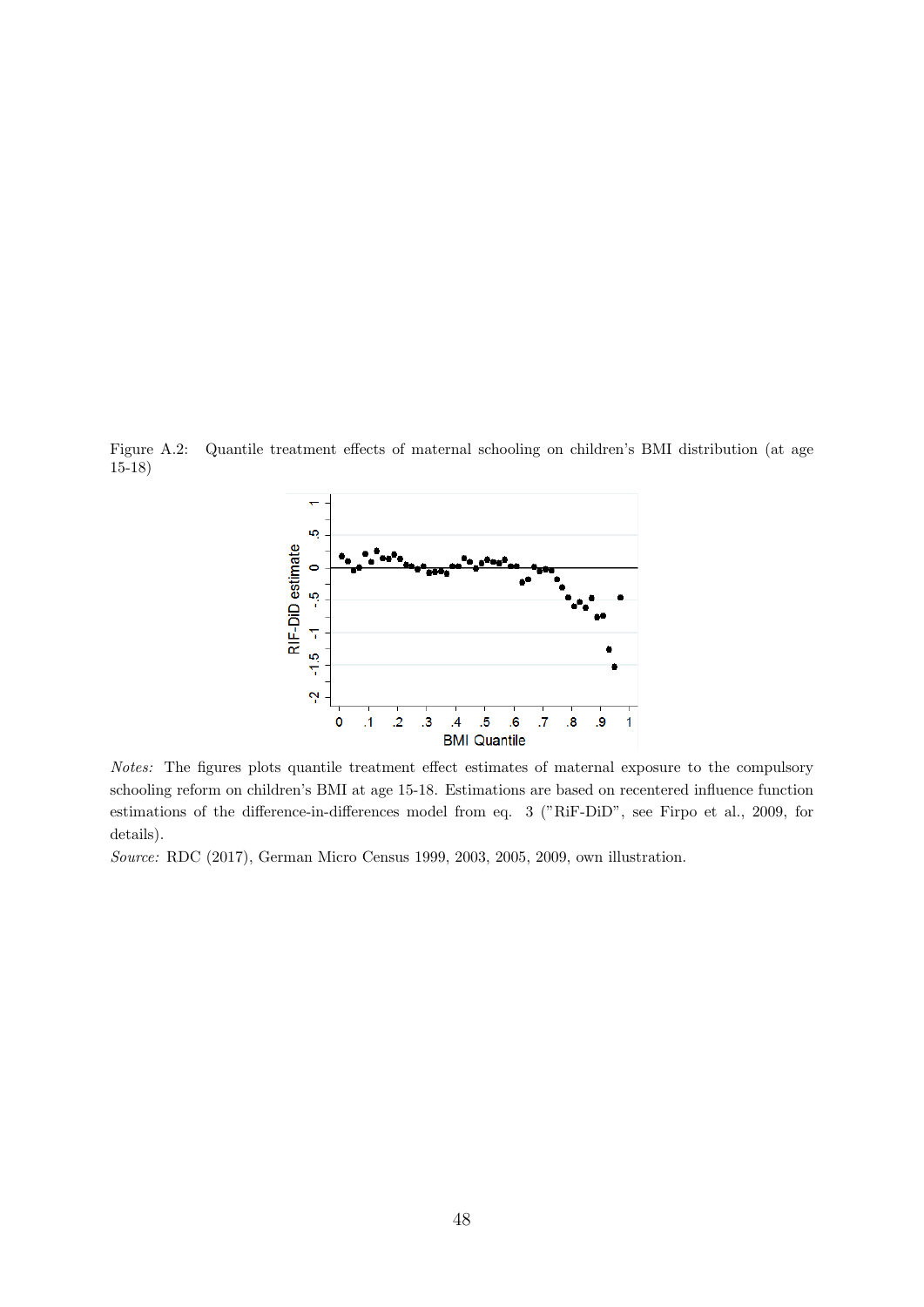<span id="page-51-0"></span>Figure A.3: Residuals from the difference-in-differences regression models of children's health-related outcomes on mothers' compulsory schooling exposure



Panel A: Outcome: Child is smoking (age 15-18)

Notes: The graphs plot residuals and linear fits before and after the reform from the main difference-indifferences regression model (treatment dummy added back in) separately for children of mothers from basic track schools (affected group) and middle/high track schools (unaffected group). Source: [RDC](#page-38-8) [\(2017\)](#page-38-8), German Micro Census 1989, 1995, 1999, 2003, 2005, 2009, own illustration.

 $-2$  $\mathbf{0}$  $\overline{2}$ 

Mothers birth distance to reform in years

 $\overline{\mathbf{4}}$  $\overline{6}$ 8  $10$ 

 $-4$ 

 $-10 -8 -6$ 

 $\mathbf 0$  $\overline{2}$  $\overline{4}$ 

Mothers birth distance to reform in years

6 8 10

 $-10 -8$ 

 $-6$ 

 $-4$   $-2$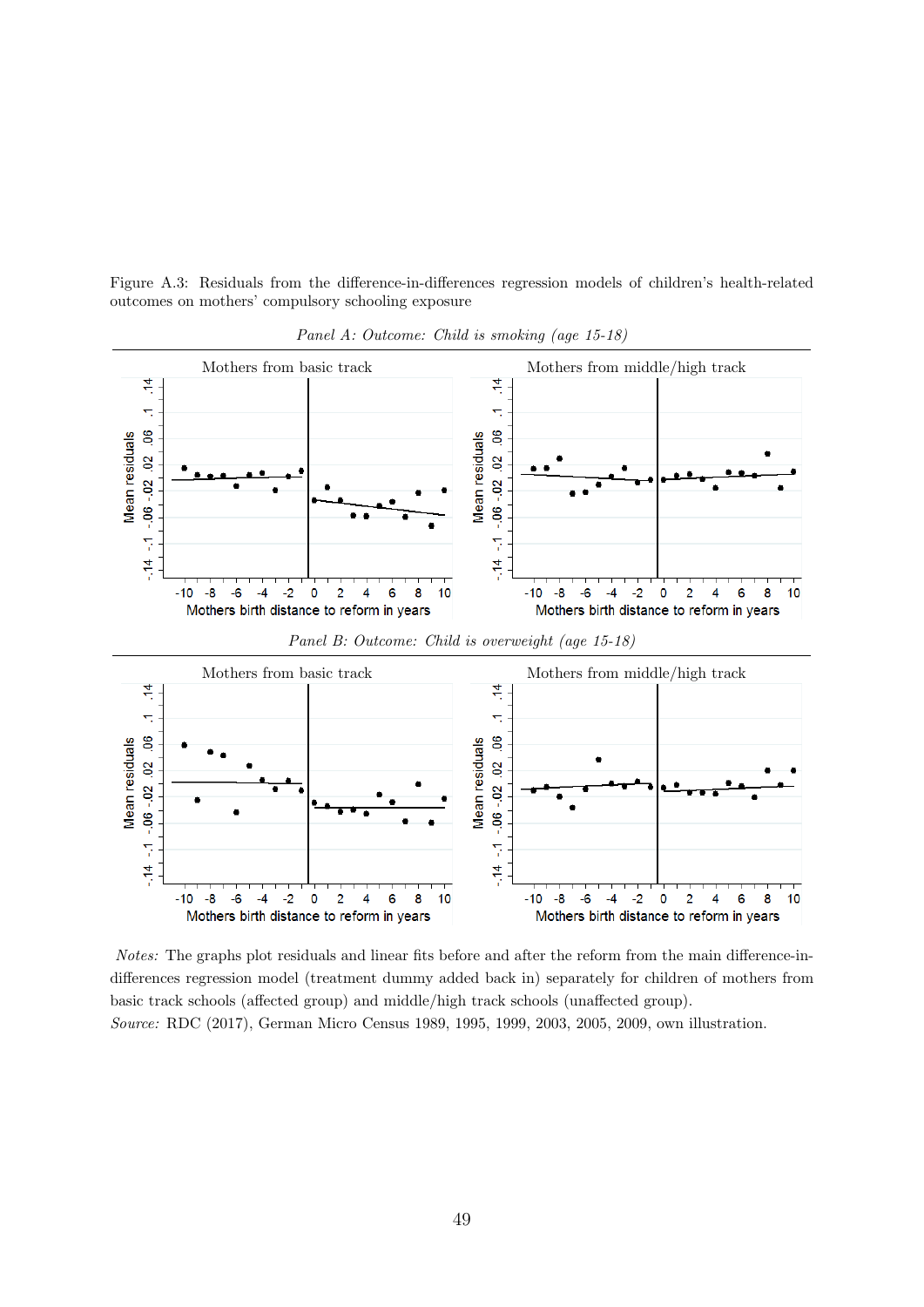<span id="page-52-0"></span>

Figure A.4: Distributions of mothers' year of birth and mothers' age at birth

#### Panel A: Distribution of mothers' year of birth

Notes: The histograms plot the distributions of mothers' year of birth and mothers' age at childbirth in the population and in the two main samples. The population distributions are used to construct inverse probability weights that are employed in weighted regressions reported in Table ??. Source: [RDC](#page-38-8) [\(2017\)](#page-38-8), German Micro Census 1989, 1995, 1999, 2003, 2005, 2009, own illustration.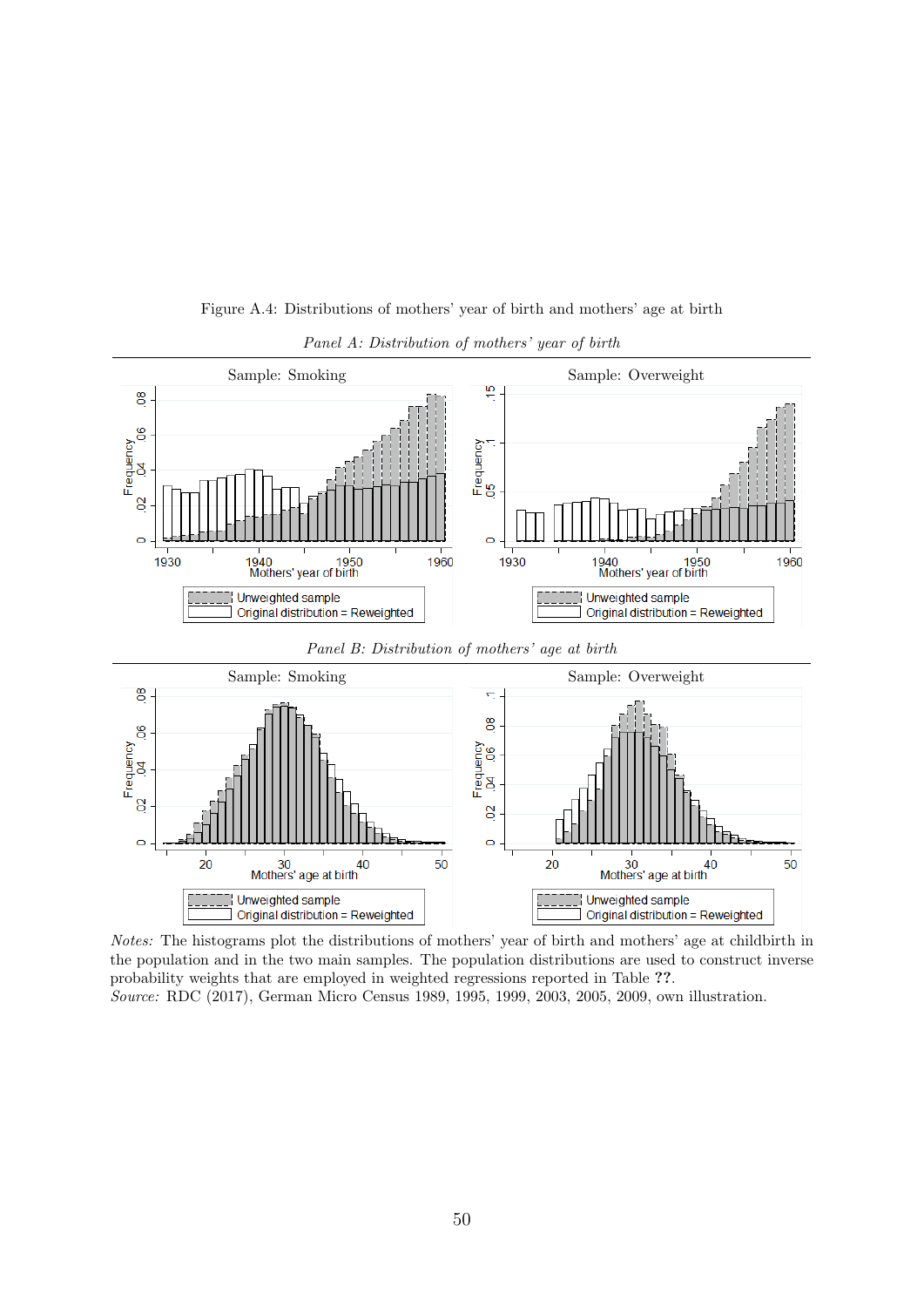<span id="page-53-0"></span>

| State<br>(Bundesland) | First year when<br>all students are<br>supposed to graduate<br>after 9 years | Birth cohorts<br>with 9 years<br>of school |
|-----------------------|------------------------------------------------------------------------------|--------------------------------------------|
| Hamburg               | 1949                                                                         | 1934                                       |
| Schleswig-Holstein    | 1956                                                                         | 1941                                       |
| <b>Bremen</b>         | 1958                                                                         | 1943                                       |
| Niedersachsen         | 1962                                                                         | 1947                                       |
| Saarland              | 1964                                                                         | 1949                                       |
| Nordrhein-Westfalen   | 1967                                                                         | 1953                                       |
| Hessen                | 1967                                                                         | 1953                                       |
| Rheinland-Pfalz       | 1967                                                                         | 1953                                       |
| Baden-Württemberg     | 1967                                                                         | 1953                                       |
| Bayern                | 1969                                                                         | 1955                                       |

Table B.1: Introduction of 9th grade in basic track of secondary school.

Source: [Pischke and von Wachter](#page-38-14) [\(2005\)](#page-38-14).

<span id="page-53-1"></span>

|           |      |      |      | $\operatorname{Year}$ |      |      |
|-----------|------|------|------|-----------------------|------|------|
| All years | 1989 | 1995 | 1999 | 2003                  | 2005 | 2009 |

Table B.2: Share of children aged 15-18 living with at least one parent

Notes: The table reports descriptive statistics on the share of individuals in private households aged 15-18 living with at least one parent. Standard deviations are reported in parentheses. Source: [RDC](#page-38-8) [\(2017\)](#page-38-8), German Micro Census 1989, 1995, 1999, 2003, 2005, 2009, own calculations.

96.50 96.75 96.21 95.78 95.89 96.72 97.63 (18.39) (17.74) (19.09) (20.11) (19.86) (17.81) (15.20)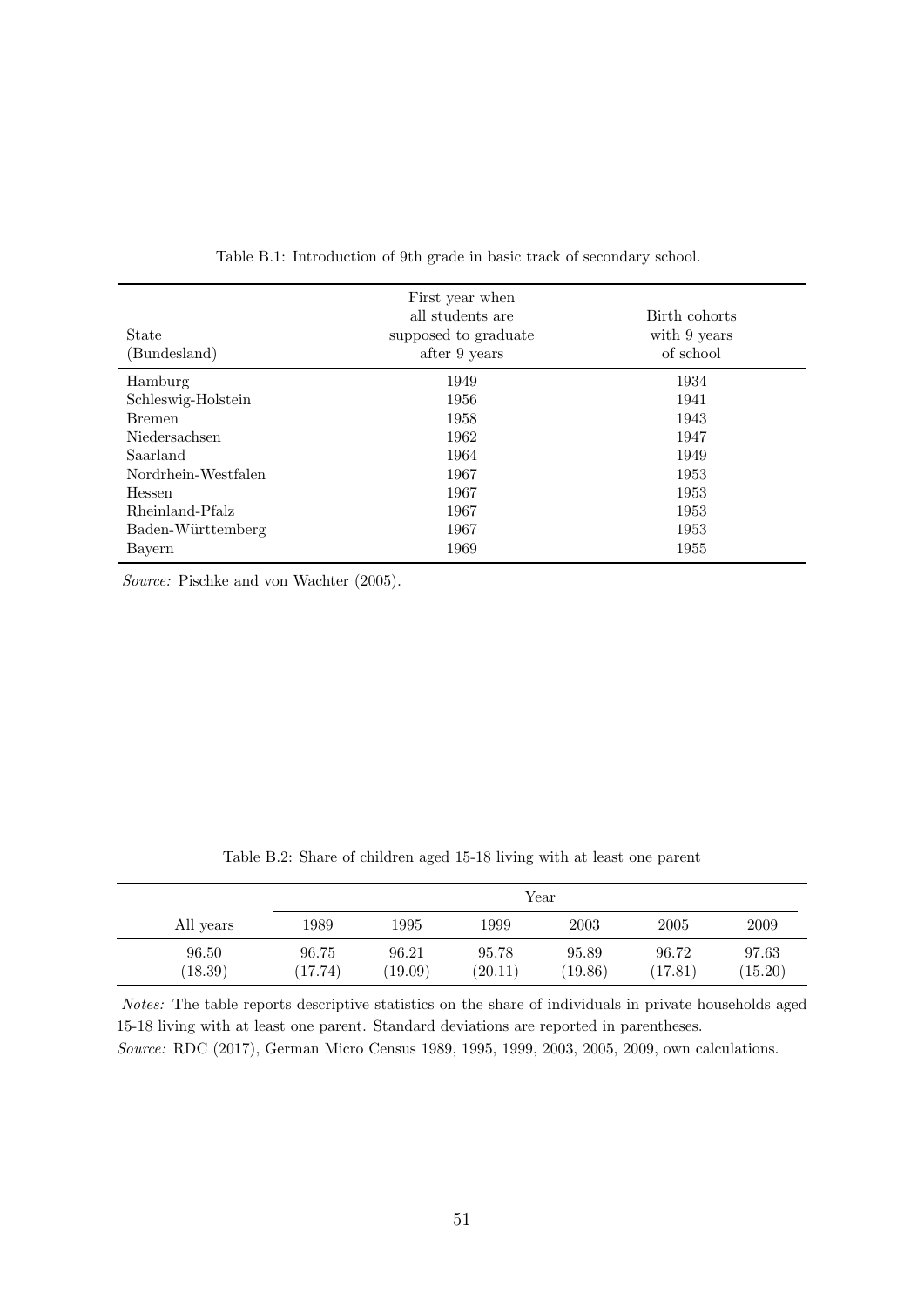<span id="page-54-0"></span>

|                                    |              | Dependent variable (child outcome):<br>Missing information for |
|------------------------------------|--------------|----------------------------------------------------------------|
|                                    | Currently    |                                                                |
|                                    | smoking      | Overweight                                                     |
| Independent variable               | (1)          | (2)                                                            |
|                                    |              | Panel A: Multivariate regressions                              |
| Child age                          | $-0.0056***$ | 0.0000                                                         |
|                                    | (0.0019)     | (0.0030)                                                       |
| Female                             | $-0.0045$    | 0.0117                                                         |
|                                    | (0.0044)     | (0.0072)                                                       |
| Mothers' years of schooling        | $0.0043**$   | $0.0077***$                                                    |
|                                    | (0.0020)     | (0.0029)                                                       |
| Fathers' years of schooling        | $0.0058***$  | $0.0057**$                                                     |
|                                    | (0.0016)     | (0.0024)                                                       |
| Household net income (in 1000 EUR) | $-0.0021$    | $-0.0058**$                                                    |
|                                    | (0.0017)     | (0.0026)                                                       |
| Number of observations             | 31,353       | 18,268                                                         |
|                                    |              | Panel B: Instrumental variable estimations                     |
|                                    |              | Sample: Mothers                                                |
| Mother's years of schooling $(IV)$ | 0.0022       | $-0.0191$                                                      |
|                                    | (0.0157)     | (0.0344)                                                       |
| Sample mean                        | 0.16         | 0.30                                                           |
| Number of observations             | 31,353       | 18,268                                                         |
|                                    |              | Sample: Fathers                                                |
| Father's years of schooling (IV)   | 0.0215       | 0.0253                                                         |
|                                    | (0.0231)     | (0.0371)                                                       |
| Sample mean                        | 0.16         | 0.30                                                           |
| Number of observations             | 25,417       | 14,525                                                         |

Table B.3: Statistical relationship for missing information on child outcomes

Notes: OLS regressions in Panel A also include the full set of mothers' year of birth dummies, federal state dummies, interactions of federal state dummies with a linear trend in mothers' year of birth and dummies for the survey year. The regressions include dummy variables for missing information for socioeconomic characteristics. In Panel B, IV-estimations are based on the main estimation model outlined in Section [3.2.](#page-12-0) Each coefficient is estimated in a separate regression. Standard errors are clustered at the federal state  $\times$  mothers' birth year level and reported in parentheses. \*  $p < 0.1$ , \*\*  $p < 0.05$ , \*\*\*  $p < 0.01$ .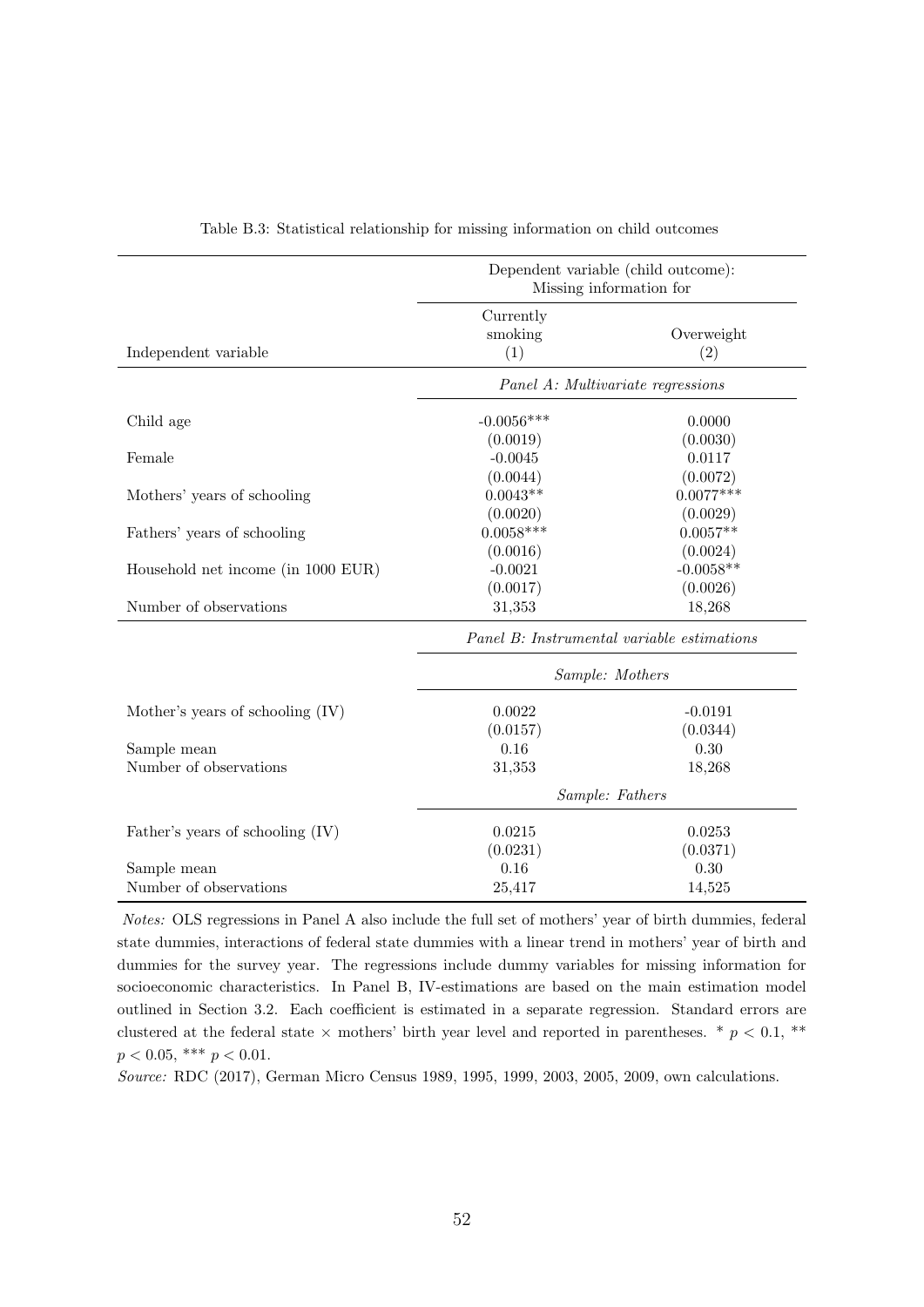<span id="page-55-0"></span>

|                                 |                      |           | Sample by child outcome (age 15-18) |           |
|---------------------------------|----------------------|-----------|-------------------------------------|-----------|
|                                 | Smoking <sup>1</sup> |           | Overweight <sup>2</sup>             |           |
|                                 | Sample mean          | s.d.      | Sample mean                         | s.d.      |
| Child characteristics           |                      |           |                                     |           |
| Currently smoking $(D)$         | 0.16                 | (0.36)    |                                     |           |
| Overweight (D)                  |                      |           | 0.09                                | (0.29)    |
| Female $(D)$                    | 0.49                 | (0.50)    | 0.48                                | (0.50)    |
| Age in years                    | 16.58                | (1.11)    | 16.61                               | (1.11)    |
| Mother characteristics          |                      |           |                                     |           |
| Years of schooling              | 9.69                 | (1.62)    | 10.15                               | (1.61)    |
| Married $(D)$                   | 0.87                 | (0.33)    | 0.86                                | (0.34)    |
| Working (D)                     | 0.66                 | (0.47)    | 0.73                                | (0.44)    |
| Work hours/week (if working)    | 26.94                | (14.15)   | 25.12                               | (13.15)   |
| Log hourly wage in EUR          | 2.23                 | (0.58)    | 2.30                                | (0.59)    |
| Age at birth in years           | 29.82                | (5.24)    | 31.45                               | (4.31)    |
| Number of children in household | $2.07\,$             | (0.96)    | 2.01                                | (0.91)    |
| Currently smoking (D)           | 0.27                 | (0.44)    | 0.27                                | (0.44)    |
| <b>BMI</b>                      | 24.33                | (4.20)    | 24.36                               | (4.21)    |
| BMI>25(D)                       | 0.35                 | (0.48)    | 0.35                                | (0.48)    |
| Father characteristics          |                      |           |                                     |           |
| Years of schooling              | 9.81                 | (1.87)    | 10.29                               | (1.89)    |
| Working $(D)$                   | 0.91                 | (0.28)    | 0.91                                | (0.29)    |
| Log hourly wage in EUR          | 2.65                 | (0.47)    | 2.73                                | (0.49)    |
| Currently smoking (D)           | 0.31                 | (0.46)    | 0.28                                | (0.45)    |
| <b>BMI</b>                      | 26.57                | (3.66)    | 26.57                               | (3.64)    |
| BMI>25(D)                       | 0.64                 | (0.48)    | 0.64                                | (0.48)    |
| Household characteristics       |                      |           |                                     |           |
| Household size                  | 4.00                 | (1.09)    | 3.91                                | (1.05)    |
| Household net income in EUR     | 3039.29              | (1849.74) | 3498.15                             | (2096.89) |
| Both parents in household       | 0.86                 | (0.35)    | 0.84                                | (0.36)    |
| Number of observations          | 27,339               |           | 12,853                              |           |

Table B.4: Descriptive statistics for the main samples

Notes: The table provides descriptive statistics for the different samples depending on the child outcomes. Standard deviations are reported in parentheses.

Source: [RDC](#page-38-8) [\(2017\)](#page-38-8). <sup>1</sup> Based on German Micro Census 1989, 1995, 1999, 2003, 2005, 2009; <sup>2</sup> based on German Micro Census 1999, 2003, 2005, 2009.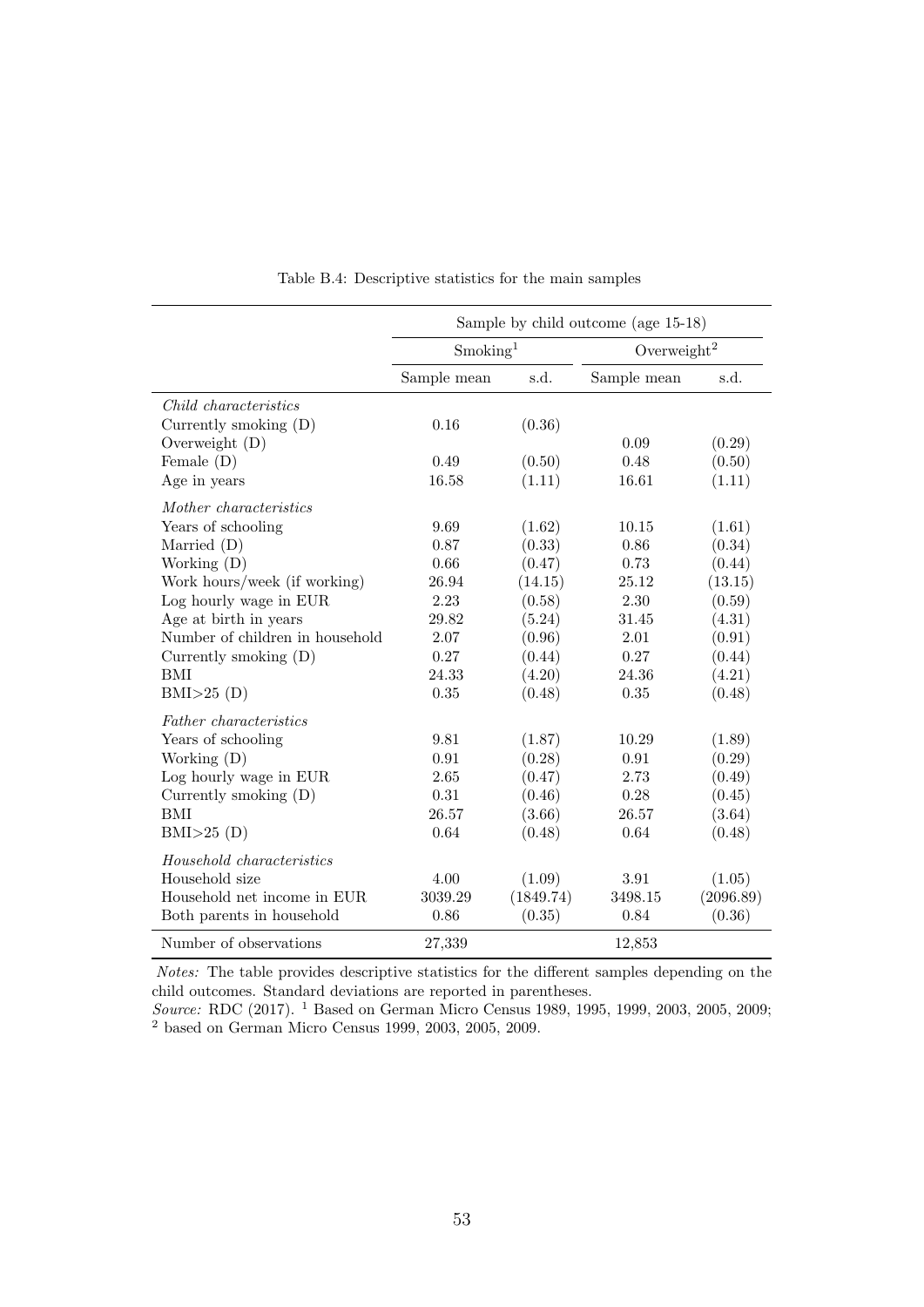<span id="page-56-0"></span>

|                                |                         | <i>p</i> -value for clustering at               |                           |
|--------------------------------|-------------------------|-------------------------------------------------|---------------------------|
|                                | Coefficient<br>estimate | Federal state -<br>mothers'<br>birth year level | Federal<br>state<br>level |
| Independent variable           | $\left(1\right)$        | $\left( 2\right)$                               | $\left( 3\right)$         |
|                                |                         | Dependent variable: Child is smoking            |                           |
| Mother's cohort with 9th grade | $-0.0412$               | $[0.0029]$ ***                                  | $[0.0200]$ **             |
|                                |                         | Dependent variable: Child is overweight         |                           |
| Mother's cohort with 9th grade | $-0.0359$               | $[0.0390]^{**}$                                 | $[0.0922]^{*}$            |

Table B.5: Robustness check: Clustering of standard errors

Notes: Column (1) reports OLS coefficient estimates of the main DiD model of eq. [3](#page-14-0) in the sample of children with mothers from the basic track. Column  $(2)$  reports p-values based on robust standard errors clustered at the federal state  $\times$  mothers' birth year level (303 clusters for smoking, 202 clusters for overweight). Column 3 reports  $p$ -values based on clustering at the federal state level using wild cluster bootstrap procedures to account for the small number of clusters (10 clusters, 999 replications, Mammen weights, testing under H0, for details see [Cameron et al.,](#page-33-9) [2008\)](#page-33-9).  $*$   $p < 0.1$ ,  $**$   $p < 0.05$ ,  $***$  $p < 0.01$ .

Source: [RDC](#page-38-8) [\(2017\)](#page-38-8), German Micro Census 1989, 1995, 1999, 2003, 2005, 2009, own calculations.

<span id="page-56-1"></span>Table B.6: Comparing first-stage coefficients on mothers' schooling of imputed and observed information

|                                |                         |                               | Sample                                           |                    |                              |                       |
|--------------------------------|-------------------------|-------------------------------|--------------------------------------------------|--------------------|------------------------------|-----------------------|
|                                | Smoking                 |                               | Overweight                                       |                    | All                          |                       |
|                                |                         |                               | Dependent variable: Mother's years of education: |                    |                              |                       |
| Independent variable           | Imputed<br>(1)          | Observed<br>$\left( 2\right)$ | Imputed<br>(3)                                   | Observed<br>(4)    | Imputed<br>$\left( 5\right)$ | Observed<br>(6)       |
| Mother's cohort with 9th grade | $0.6454***$<br>(0.0424) | $0.8044*$<br>(0.4208)         | $0.4821***$<br>(0.1005)                          | 0.5313<br>(0.4473) | $0.6485***$<br>(0.0297)      | $0.7114*$<br>(0.4004) |
| Number of observations         | 27,339                  | 7.736                         | 12,853                                           | 6,721              | 55,217                       | 9,074                 |

Notes: The table reports reduced form estimates of mothers' years of education on an indicator of a 9th grade in the basic track. "Imputed" years of education are assigned based on mothers' school degree and the typical length of schooling in the federal state. "Observed" years of education are calculated from information on the year in which the highest vocational degree was completed. This information is only available for a subsample of 90% of individuals from 2005 onward. \*  $p < 0.1$ , \*\*  $p < 0.05$ , \*\*\*  $p < 0.01$ .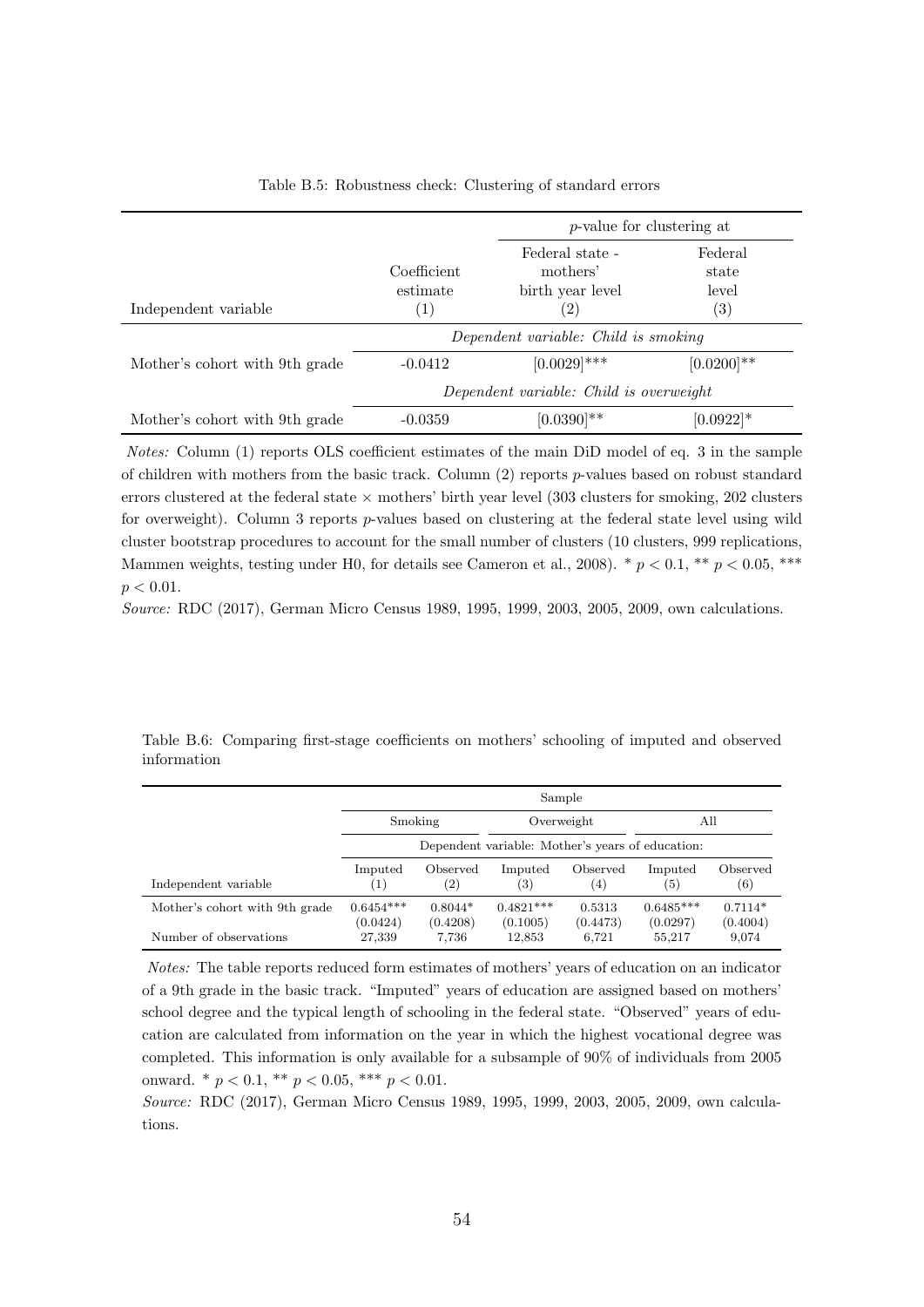<span id="page-57-0"></span>

|                               |                                       | Sample                                   |
|-------------------------------|---------------------------------------|------------------------------------------|
| Years of<br>schooling margins | Child is smoking<br>$\left( 1\right)$ | Child is overweight<br>$\left( 2\right)$ |
| 8 to 9 years                  | 0.961                                 | 0.988                                    |
| 9 to 10 years                 | 0.004                                 | 0.001                                    |
| $10$ to $12$ years            | 0.018                                 | 0.010                                    |
| $12$ to $13$ years            | 0.017                                 | 0.000                                    |

Table B.7: IV-weights

Notes: The table reports weights that the IV estimator assigns to the marginal effects of maternal education across the years of schooling distribution. The weights are reported for the two main samples employed in the analyses. The weights were obtained based on the formulas provided in [Løken et al.](#page-37-9) [\(2012\)](#page-37-9). Source: [RDC](#page-38-8) [\(2017\)](#page-38-8), German Micro Census 1989, 1995, 1999, 2003, 2005, 2009, own calculations.